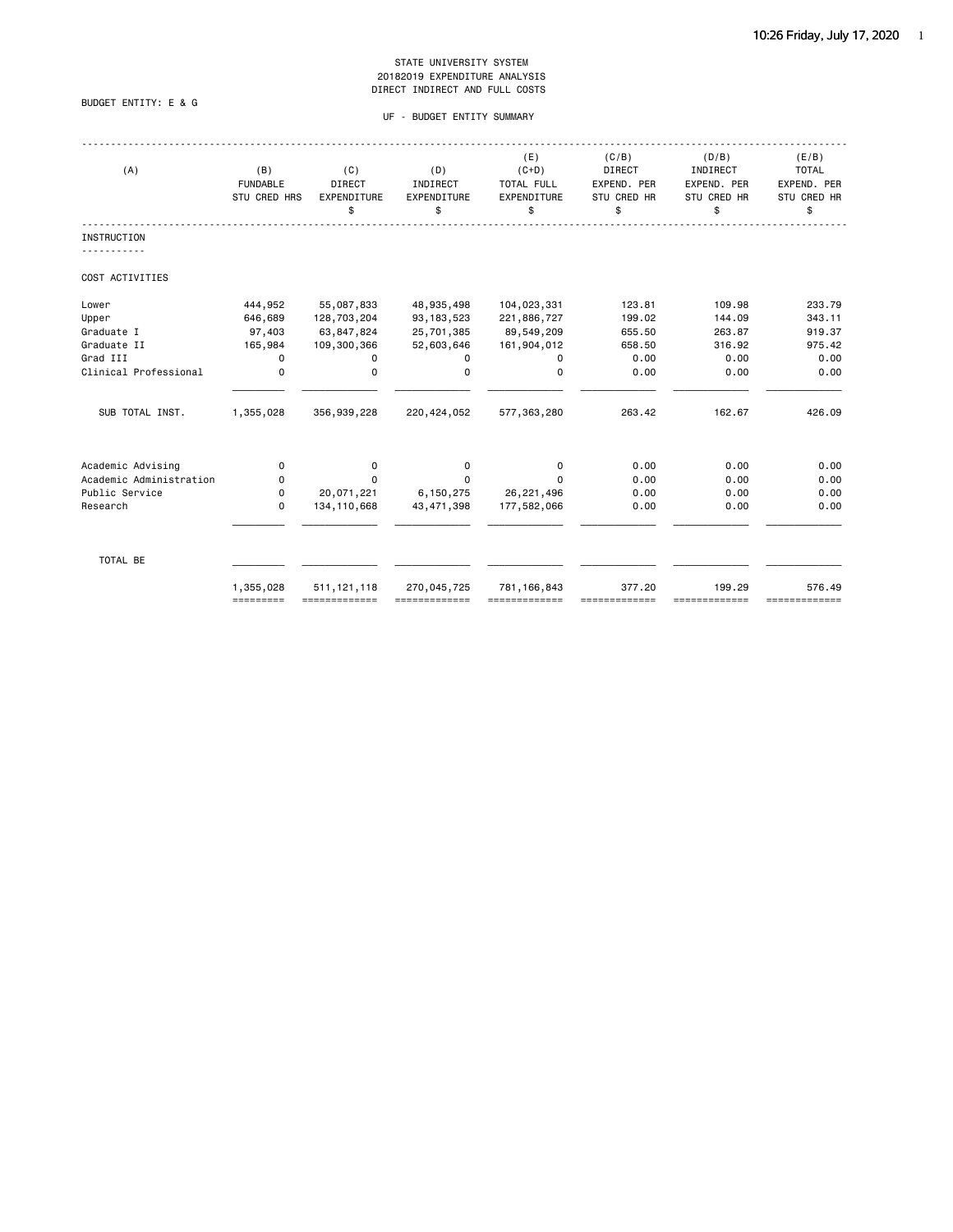BUDGET ENTITY: IFAS (UF only) COLL SUB: Not coded by college

|                                    | (B)                                  | (C)<br><b>DIRECT</b> | (D)                      | (E)                        |
|------------------------------------|--------------------------------------|----------------------|--------------------------|----------------------------|
| (A)<br>COST ACTIVITIES             | TOTAL EXPENDITURES<br>PER ACTIVITIES | EXPENDITURES         | INDIRECT<br>EXPENDITURES | TOTAL FULL<br>EXPENDITURES |
|                                    |                                      |                      |                          |                            |
| INSTRUCTION                        |                                      |                      |                          |                            |
| Lower                              | 0                                    | $\mathbf 0$          | $\mathbf 0$              | $\mathbf 0$                |
| Upper                              | 0                                    | $\mathbf 0$          | $\mathbf 0$              | $\mathbf 0$                |
| Graduate I                         | $\Omega$                             | $\Omega$             | $\Omega$                 | $\Omega$                   |
| Graduate II                        | $\Omega$                             | $\Omega$             | $\Omega$                 | $\Omega$                   |
| Grad III                           | $\Omega$                             | 0                    | $\mathbf 0$              | $\Omega$                   |
| Clinical Professional              | 0                                    | 0                    | 0                        | $\Omega$                   |
|                                    |                                      |                      |                          |                            |
| SUB TOTAL INST.                    | $\mathbf 0$                          | $\mathbf 0$          | $\mathbf 0$              | $\mathbf 0$                |
| OTHER ACADEMIC AREAS               |                                      |                      |                          |                            |
| Academic Advising                  | $\mathbf 0$                          | 0                    | 0                        | $\pmb{0}$                  |
| Academic Administration            | $\Omega$                             | $\mathbf 0$          | $\Omega$                 | $\Omega$                   |
| Public Service                     | 0                                    | 0                    | 0                        | $\mathbf 0$                |
| Research                           | 0                                    | $\mathbf 0$          | 0                        | $\Omega$                   |
|                                    |                                      |                      |                          |                            |
| TOTAL I&R EXPEND                   | $\mathbf 0$                          | $\mathbf 0$          | $\mathbf 0$              | $\mathbf 0$                |
| ENROLLMENT-RELATED ACTIVITIES      |                                      |                      |                          |                            |
| Library Resources                  | $\mathbf 0$                          | $\mathbf 0$          | $\Omega$                 | $\mathbf 0$                |
| Library Staffing                   | $\Omega$                             | $\Omega$             | $\Omega$                 | $\Omega$                   |
| University Support                 | 525                                  | $\Omega$             | $\mathbf 0$              | $\Omega$                   |
| Financial Aid                      | $\Omega$                             | $\Omega$             | $\Omega$                 | $\Omega$                   |
| Student Services, Other            | $\mathbf 0$                          | $\Omega$             | $\Omega$                 | $\Omega$                   |
| OTHER FORMULA ACTIVITIES           |                                      |                      |                          |                            |
| Plant Operations & Maintenance     | 18,449,770                           | 0                    | 0                        | $\mathbf 0$                |
| STAND-ALONE ACTIVITIES             |                                      |                      |                          |                            |
| I&R Centers                        | 98,258,477                           | 98, 258, 477         | 10,774,972               | 109,033,449                |
| Radio & TV                         | $\Omega$                             | 0                    | 0                        | 0                          |
| Museums & Galleries                | $\Omega$                             | $\mathbf 0$          | $\mathbf 0$              | $\mathbf 0$                |
| UF-HC O&M UF-HC Incidental         | $\Omega$                             | $\Omega$             | 0                        | $\Omega$                   |
| Extension                          | 57,465,871                           | 57,465,871           | 7,675,323                | 65, 141, 194               |
| ADSS-IFAS                          | 16,428,841                           | 16,428,841           | $\Omega$                 | 16,428,841                 |
| Teaching Hospitals & Allied Clinic | 0                                    | $\mathbf 0$          | $\Omega$                 | $\mathbf 0$                |
| Academic Infrastructure Support Or | 0                                    | 0                    | $\Omega$                 | $\mathbf 0$                |
| 78                                 | 0                                    | 0                    | $\Omega$                 | $\mathbf 0$                |
| Jacksonville                       | $\Omega$                             | 0                    | $\Omega$                 | $\mathbf 0$                |
| Phosphate Research - FPU           | 0                                    | $\mathbf 0$          | $\mathbf 0$              | $\mathbf 0$                |
|                                    |                                      |                      |                          |                            |
| TOTAL EXPENDITURES                 | 190,603,484                          | 172, 153, 189        | 18,450,295               | 190,603,484                |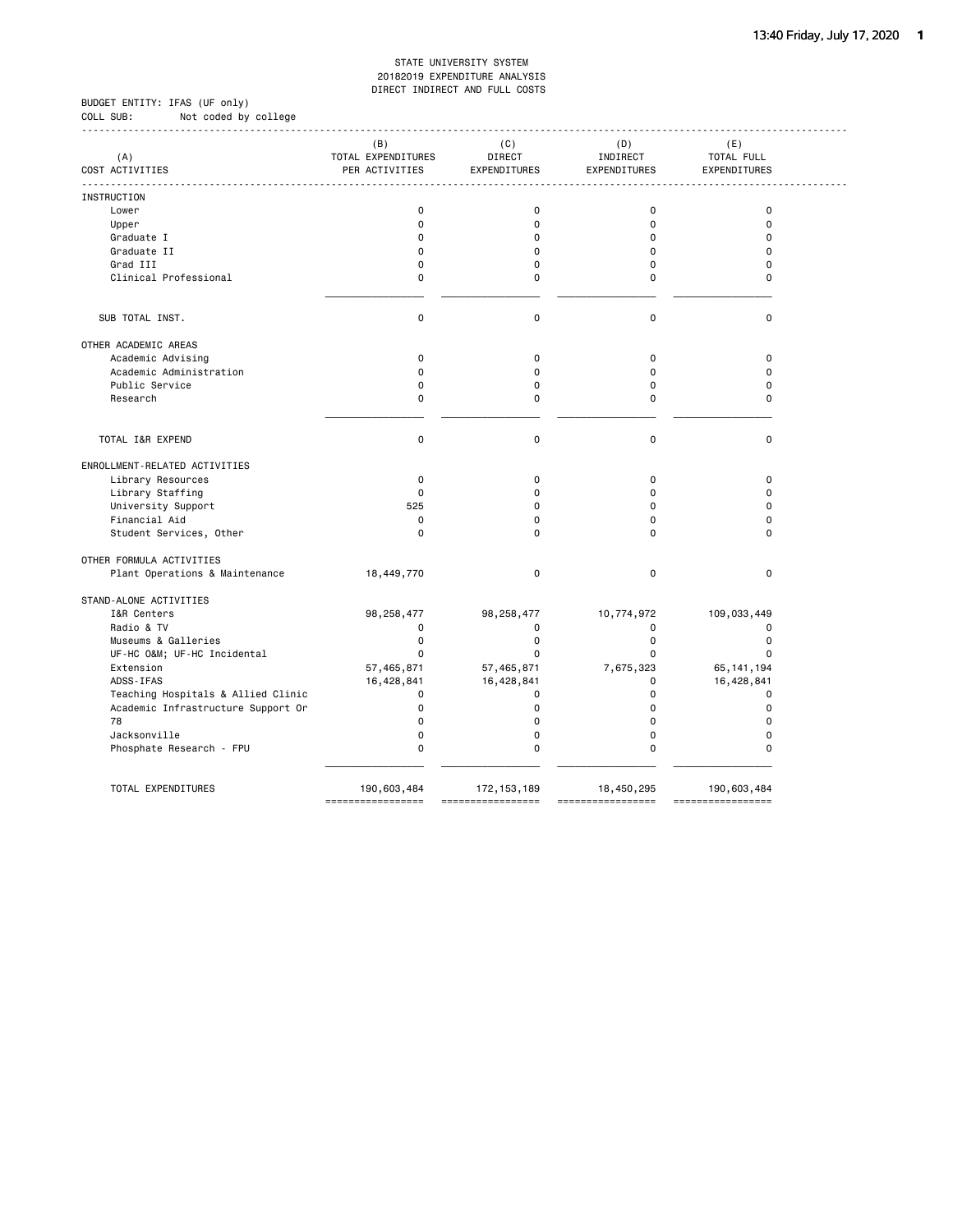BUDGET ENTITY: UF Health Center - E&G COLL SUB: Not coded by college

| (A)                                | (B)<br>TOTAL EXPENDITURES | (C)<br><b>DIRECT</b> | (D)<br>INDIRECT | (E)<br>TOTAL FULL |
|------------------------------------|---------------------------|----------------------|-----------------|-------------------|
| COST ACTIVITIES                    | PER ACTIVITIES            | EXPENDITURES         | EXPENDITURES    | EXPENDITURES      |
| INSTRUCTION                        |                           |                      |                 |                   |
| Lower                              | 899                       | 899                  | 1,136           | 2,035             |
| Upper                              | 806                       | 806                  | 4,376           | 5,182             |
| Graduate I                         | 474,833                   | 474,833              | 297,343         | 772,176           |
| Graduate II                        | 20,010                    | 20,010               | 5,672           | 25,682            |
| Grad III                           | 34,738,145                | 34,738,145           | 34,030,315      | 68,768,460        |
| Clinical Professional              | 12,985,896                | 12,985,896           | 3,922,977       | 16,908,873        |
|                                    |                           |                      |                 |                   |
| SUB TOTAL INST.                    | 48,220,589                | 48,220,589           | 38,261,819      | 86, 482, 408      |
| OTHER ACADEMIC AREAS               |                           |                      |                 |                   |
| Academic Advising                  | 213,379                   | 0                    | 0               | 0                 |
| Academic Administration            | 10,659,112                | $\Omega$             | $\Omega$        | $\Omega$          |
| Public Service                     | 19,846,025                | 19,846,025           | 9,082,577       | 28,928,602        |
| Research                           | 16, 179, 605              | 16, 179, 605         | 10,347,268      | 26,526,873        |
| TOTAL I&R EXPEND                   | 95, 118, 709              | 84,246,218           | 57,691,664      | 141,937,882       |
| ENROLLMENT-RELATED ACTIVITIES      |                           |                      |                 |                   |
| Library Resources                  | 1,438,506                 | $\mathbf 0$          | $\mathbf 0$     | $\mathbf 0$       |
| Library Staffing                   | 2,654,828                 | 0                    | 0               | $\mathbf 0$       |
| University Support                 | 18,002,374                | $\Omega$             | $\mathbf 0$     | $\Omega$          |
| Financial Aid                      | 0                         | 0                    | $\Omega$        | $\mathbf 0$       |
| Student Services, Other            | $\Omega$                  | $\Omega$             | 0               | $\Omega$          |
| OTHER FORMULA ACTIVITIES           |                           |                      |                 |                   |
| Plant Operations & Maintenance     | 30,785,177                | $\mathbf 0$          | 0               | $\mathbf 0$       |
| STAND-ALONE ACTIVITIES             |                           |                      |                 |                   |
| I&R Centers                        | $\mathbf 0$               | 0                    | $\Omega$        | $\mathbf 0$       |
| Radio & TV                         | $\mathbf 0$               | 0                    | $\Omega$        | $\mathbf 0$       |
| Museums & Galleries                | 0                         | O                    | 0               | $\Omega$          |
| UF-HC O&M UF-HC Incidental         | 34, 385, 560              | 34, 385, 560         | 0               | 34, 385, 560      |
| Extension                          | $\mathbf 0$               | 0                    | 0               | 0                 |
| ADSS-IFAS                          | $\mathbf 0$               | $\mathbf 0$          | $\Omega$        | $\mathbf 0$       |
| Teaching Hospitals & Allied Clinic | 3,725,520                 | 3,725,520            | 6,061,716       | 9,787,236         |
| Academic Infrastructure Support Or | $\Omega$                  | 0                    | 0               | 0                 |
| 78                                 | $\Omega$                  | $\mathbf 0$          | $\mathbf 0$     | $\mathbf 0$       |
| Jacksonville                       | 7,662,405                 | 7,662,405            | 0               | 7,662,405         |
| Phosphate Research - FPU           | $\mathbf 0$               | 0                    | $\Omega$        | $\mathbf 0$       |
|                                    |                           |                      |                 |                   |
| TOTAL EXPENDITURES                 | 193,773,079               | 130,019,703          | 63,753,380      | 193,773,083       |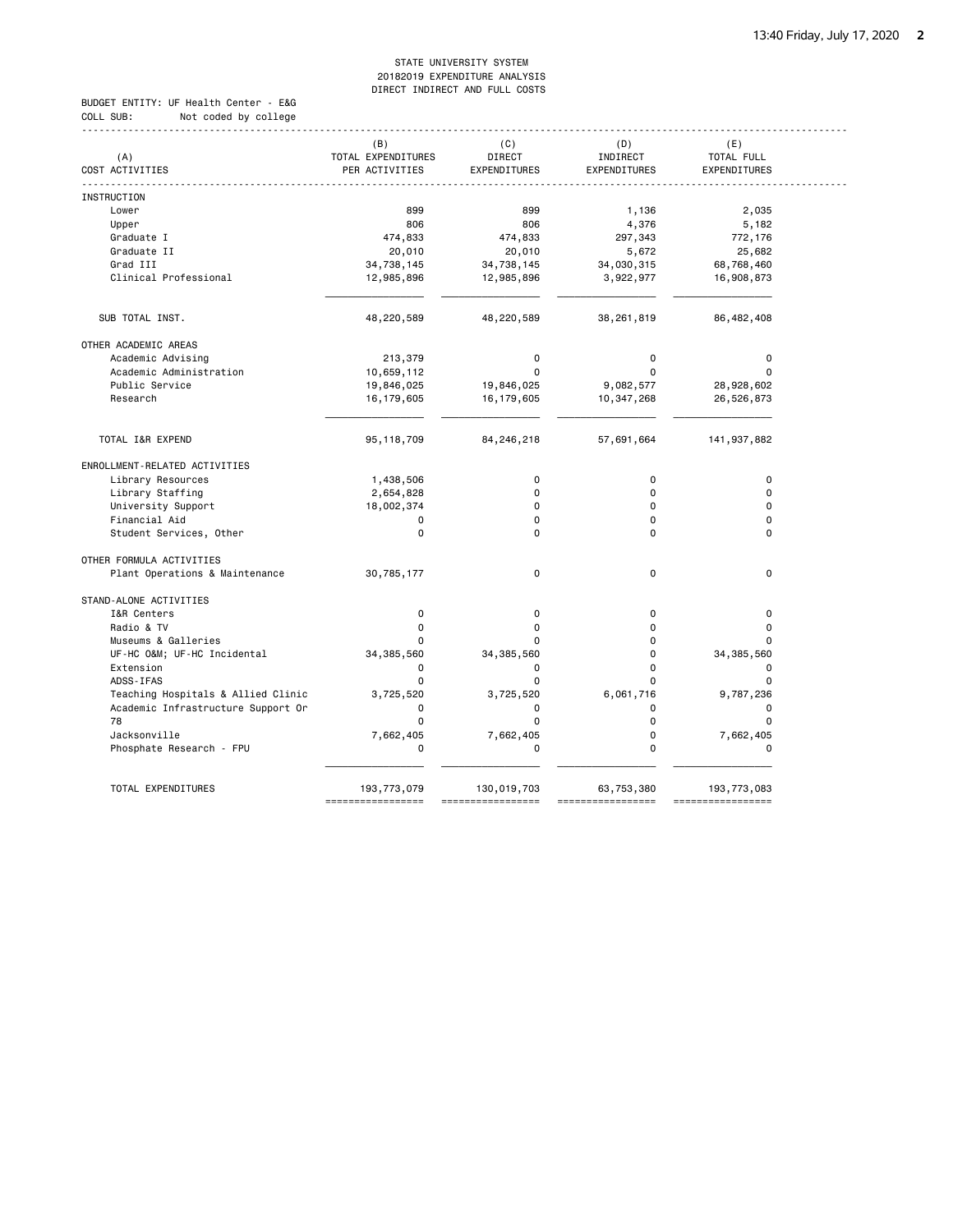BUDGET ENTITY: UF Health Center - E&G COLL SUB: Not coded by college ------------------------------------------------------------------------------------------------------------------------------------

| (A)<br>COST ACTIVITIES             | (B)<br>TOTAL EXPENDITURES<br>PER ACTIVITIES | (C)<br>DIRECT<br>EXPENDITURES | (D)<br>INDIRECT<br>EXPENDITURES | (E)<br>TOTAL FULL<br>EXPENDITURES |  |
|------------------------------------|---------------------------------------------|-------------------------------|---------------------------------|-----------------------------------|--|
| <b>INSTRUCTION</b>                 |                                             |                               |                                 |                                   |  |
| Lower                              | 78                                          | 78                            | 6                               | 84                                |  |
| Upper                              | $-14$                                       | $-14$                         | 1,223                           | 1,209                             |  |
| Graduate I                         | $-14$                                       | $-14$                         | $\overline{7}$                  | $-7$                              |  |
| Graduate II                        | $-14$                                       | $-14$                         | $\overline{7}$                  | $-7$                              |  |
| Grad III                           | $-14$                                       | $-14$                         | $\overline{7}$                  | $-7$                              |  |
| Clinical Professional              | $-14$                                       | $-14$                         | $\overline{7}$                  | $-7$                              |  |
|                                    |                                             |                               |                                 |                                   |  |
| SUB TOTAL INST.                    | 8                                           | 8                             | 1,257                           | 1,265                             |  |
| OTHER ACADEMIC AREAS               |                                             |                               |                                 |                                   |  |
| Academic Advising                  | $\mathbf 0$                                 | $\mathbf 0$                   | 0                               | 0                                 |  |
| Academic Administration            | $-61$                                       | $\mathbf 0$                   | $\mathbf 0$                     | $\pmb{0}$                         |  |
| Public Service                     | $\mathsf 0$                                 | $\mathbf 0$                   | 0                               | $\mathbf 0$                       |  |
| Research                           | 53                                          | 53                            | 38,979                          | 39,032                            |  |
| TOTAL I&R EXPEND                   | $\mathbf 0$                                 | 61                            | 40,236                          | 40,297                            |  |
| ENROLLMENT-RELATED ACTIVITIES      |                                             |                               |                                 |                                   |  |
| Library Resources                  | $\mathbf 0$                                 | 0                             | $\mathbf 0$                     | $\pmb{0}$                         |  |
| Library Staffing                   | $\Omega$                                    | 0                             | $\Omega$                        | $\mathbf 0$                       |  |
| University Support                 | $\Omega$                                    | 0                             | $\Omega$                        | $\mathbf 0$                       |  |
| Financial Aid                      | $\Omega$                                    | $\Omega$                      | $\Omega$                        | $\Omega$                          |  |
| Student Services, Other            | $\mathbf 0$                                 | $\mathbf 0$                   | $\Omega$                        | $\mathbf 0$                       |  |
| OTHER FORMULA ACTIVITIES           |                                             |                               |                                 |                                   |  |
| Plant Operations & Maintenance     | $\mathbf 0$                                 | 0                             | $\mathbf 0$                     | $\mathbf 0$                       |  |
| STAND-ALONE ACTIVITIES             |                                             |                               |                                 |                                   |  |
| I&R Centers                        | $\mathbf 0$                                 | 0                             | $\mathbf 0$                     | 0                                 |  |
| Radio & TV                         | $\mathbf 0$                                 | 0                             | $\Omega$                        | $\mathbf 0$                       |  |
| Museums & Galleries                | $\Omega$                                    | 0                             | $\Omega$                        | $\mathbf 0$                       |  |
| UF-HC O&M UF-HC Incidental         | $\Omega$                                    | 0                             | $\Omega$                        | $\mathbf 0$                       |  |
| Extension                          | $\Omega$                                    | 0                             | $\Omega$                        | $\Omega$                          |  |
| ADSS-IFAS                          | $\Omega$                                    | $\Omega$                      | $\Omega$                        | $\Omega$                          |  |
| Teaching Hospitals & Allied Clinic | $\mathbf 0$                                 | 0                             | 0                               | $\mathbf 0$                       |  |
| Academic Infrastructure Support Or | $\mathbf 0$                                 | $\mathbf 0$                   | $\mathbf 0$<br>$\mathbf 0$      | $\mathbf 0$<br>$\mathbf 0$        |  |
| 78                                 | $\mathbf 0$                                 | $\mathbf 0$                   |                                 |                                   |  |
| Jacksonville                       | $\mathbf 0$                                 | $\mathbf 0$                   | 0                               | $\mathbf 0$                       |  |
| Phosphate Research - FPU           | $\mathbf 0$                                 | $\mathbf 0$                   | 0                               | $\mathbf 0$                       |  |
| TOTAL EXPENDITURES                 | 0<br>=================                      | 61<br>=================       | 40,236<br>-------               | 40,297<br>=================       |  |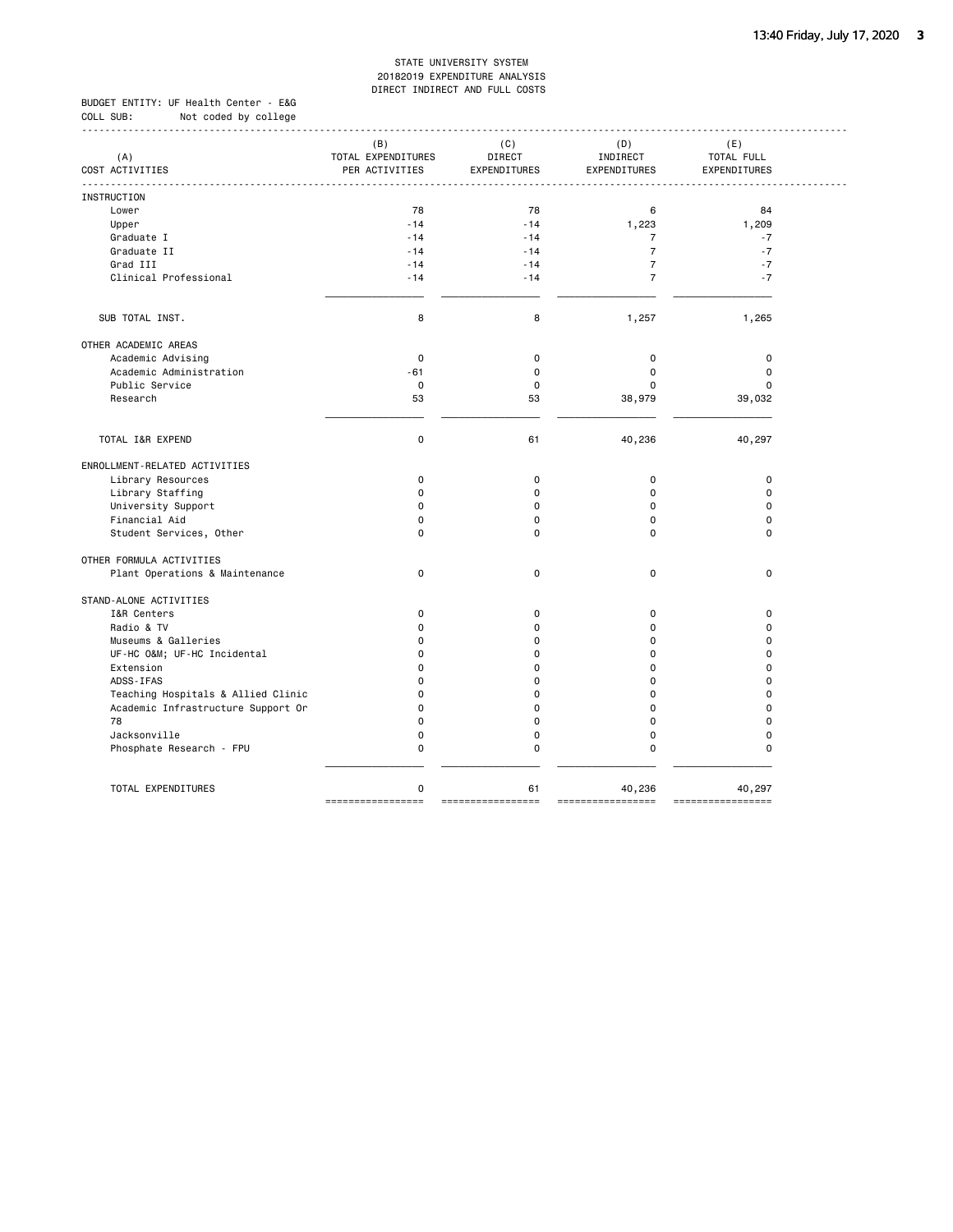BUDGET ENTITY: UF Health Center - E&G COLL SUB: 01 Medical (Medical & Health)

|                                    | (B)                | (C)          | (D)          | (E)          |
|------------------------------------|--------------------|--------------|--------------|--------------|
| (A)                                | TOTAL EXPENDITURES | DIRECT       | INDIRECT     | TOTAL FULL   |
| COST ACTIVITIES                    | PER ACTIVITIES     | EXPENDITURES | EXPENDITURES | EXPENDITURES |
| INSTRUCTION                        |                    |              |              |              |
| Lower                              | $\mathbf 0$        | $\mathbf 0$  | $\mathbf 0$  | $\mathbf 0$  |
| Upper                              | $\mathbf 0$        | 0            | $\Omega$     | $\mathbf 0$  |
| Graduate I                         | $\Omega$           | $\mathbf 0$  | $\Omega$     | $\Omega$     |
| Graduate II                        | 19,204             | 19,204       | 4,503        | 23,707       |
| Grad III                           | 11,366,847         | 11,366,847   | 12,992,749   | 24,359,596   |
| Clinical Professional              | 8,892,586          | 8,892,586    | 1,782,954    | 10,675,540   |
|                                    |                    |              |              |              |
| SUB TOTAL INST.                    | 20,278,636         | 20,278,636   | 14,780,206   | 35,058,842   |
| OTHER ACADEMIC AREAS               |                    |              |              |              |
| Academic Advising                  | 765                | $\mathbf 0$  | 0            | $\pmb{0}$    |
| Academic Administration            | 5,341,855          | $\Omega$     | $\Omega$     | $\Omega$     |
| Public Service                     | 16,578,144         | 16,578,144   | 7,143,845    | 23,721,989   |
| Research                           | 8,224,814          | 8,224,814    | 5, 143, 238  | 13,368,052   |
|                                    |                    |              |              |              |
| TOTAL I&R EXPEND                   | 50,424,214         | 45,081,594   | 27,067,289   | 72, 148, 883 |
| ENROLLMENT-RELATED ACTIVITIES      |                    |              |              |              |
| Library Resources                  | 1,438,506          | $\mathbf 0$  | $\mathbf 0$  | $\mathbf 0$  |
| Library Staffing                   | 2,621,826          | 0            | $\Omega$     | $\Omega$     |
| University Support                 | 18,002,374         | $\Omega$     | $\Omega$     | $\Omega$     |
| Financial Aid                      | 0                  | 0            | $\Omega$     | $\mathbf 0$  |
| Student Services, Other            | $\mathbf 0$        | $\Omega$     | $\Omega$     | $\Omega$     |
| OTHER FORMULA ACTIVITIES           |                    |              |              |              |
| Plant Operations & Maintenance     | 30,739,908         | $\mathbf 0$  | $\mathbf 0$  | $\mathbf 0$  |
| STAND-ALONE ACTIVITIES             |                    |              |              |              |
| I&R Centers                        | $\mathbf 0$        | 0            | $\Omega$     | $\mathbf 0$  |
| Radio & TV                         | $\mathbf 0$        | $\mathbf 0$  | 0            | $\mathbf 0$  |
| Museums & Galleries                | 0                  | $\Omega$     | 0            | $\Omega$     |
| UF-HC O&M UF-HC Incidental         | 3,032,344          | 3,032,344    | 0            | 3,032,344    |
| Extension                          | $\Omega$           | 0            | $\Omega$     | $\mathbf 0$  |
| ADSS-IFAS                          | $\mathbf 0$        | $\mathbf 0$  | 0            | $\mathbf 0$  |
| Teaching Hospitals & Allied Clinic | 1,565,969          | 1,565,969    | 3,611,570    | 5, 177, 539  |
| Academic Infrastructure Support Or | $\mathbf 0$        | 0            | 0            | $\mathbf 0$  |
| 78                                 | $\mathbf 0$        | $\mathbf 0$  | 0            | $\mathbf 0$  |
| Jacksonville                       | 7,662,405          | 7,662,405    | $\Omega$     | 7,662,405    |
| Phosphate Research - FPU           | $\mathbf 0$        | 0            | 0            | $\mathbf 0$  |
| TOTAL EXPENDITURES                 | 115,487,546        | 57, 342, 312 | 30,678,859   | 88,021,171   |
|                                    |                    |              |              |              |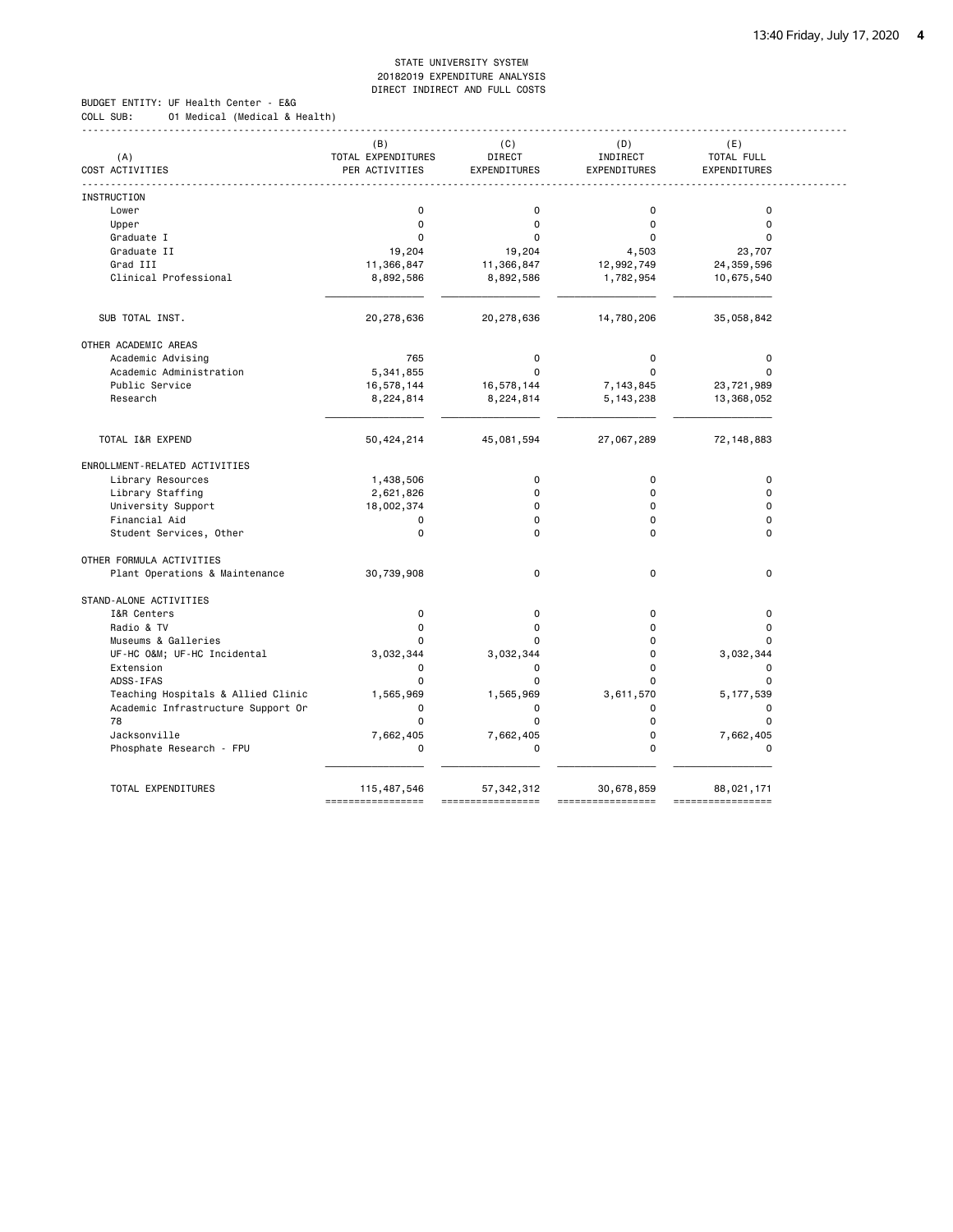------------------------------------------------------------------------------------------------------------------------------------

BUDGET ENTITY: UF Health Center - E&G COLL SUB: 03 Pharmacy (Medical & Health)

| (A)                                | (B)<br>TOTAL EXPENDITURES      | (C)<br>DIRECT                  | (D)<br>INDIRECT             | (E)<br>TOTAL FULL              |  |
|------------------------------------|--------------------------------|--------------------------------|-----------------------------|--------------------------------|--|
| COST ACTIVITIES                    | PER ACTIVITIES                 | EXPENDITURES                   | EXPENDITURES                | EXPENDITURES                   |  |
| <b>INSTRUCTION</b>                 |                                |                                |                             |                                |  |
| Lower                              | 821                            | 821                            | 1,130                       | 1,951                          |  |
| Upper                              | 820                            | 820                            | 3,153                       | 3,973                          |  |
| Graduate I                         | 820                            | 820                            | 1,162                       | 1,982                          |  |
| Graduate II                        | 820                            | 820                            | 1,162                       | 1,982                          |  |
| Grad III                           | 820                            | 820                            | 1,162                       | 1,982                          |  |
| Clinical Professional              | 820                            | 820                            | 1,162                       | 1,982                          |  |
|                                    |                                |                                |                             |                                |  |
| SUB TOTAL INST.                    | 4,921                          | 4,921                          | 8,931                       | 13,852                         |  |
| OTHER ACADEMIC AREAS               |                                |                                |                             |                                |  |
| Academic Advising                  | $\mathbf 0$                    | $\mathbf 0$                    | 0                           | 0                              |  |
| Academic Administration            | 7,848                          | $\mathbf 0$                    | $\Omega$                    | $\mathbf 0$                    |  |
| Public Service                     | 1,033                          | 1,033                          | 707                         | 1,740                          |  |
| Research                           | 2,731                          | 2,731                          | 1,859                       | 4,590                          |  |
| TOTAL I&R EXPEND                   | 16,533                         | 8,685                          | 11,497                      | 20,182                         |  |
| ENROLLMENT-RELATED ACTIVITIES      |                                |                                |                             |                                |  |
| Library Resources                  | 0                              | $\mathbf 0$                    | $\pmb{0}$                   | $\pmb{0}$                      |  |
| Library Staffing                   | 33,002                         | $\mathbf 0$                    | 0                           | $\mathbf 0$                    |  |
| University Support                 | 0                              | 0                              | 0                           | $\mathbf 0$                    |  |
| Financial Aid                      | 0                              | 0                              | $\Omega$                    | $\mathbf 0$                    |  |
| Student Services, Other            | 0                              | 0                              | $\Omega$                    | $\mathbf 0$                    |  |
| OTHER FORMULA ACTIVITIES           |                                |                                |                             |                                |  |
| Plant Operations & Maintenance     | $\mathbf 0$                    | $\mathbf 0$                    | 0                           | $\mathbf 0$                    |  |
| STAND-ALONE ACTIVITIES             |                                |                                |                             |                                |  |
| I&R Centers                        | $\pmb{0}$                      | $\mathbf 0$                    | $\mathsf 0$                 | $\pmb{0}$                      |  |
| Radio & TV                         | 0                              | $\mathbf 0$                    | 0                           | $\pmb{0}$                      |  |
| Museums & Galleries                | 0                              | $\mathbf 0$                    | 0                           | $\mathbf 0$                    |  |
| UF-HC O&M UF-HC Incidental         | 1,035,264                      | 1,035,264                      | 0                           | 1,035,264                      |  |
| Extension                          | 0                              | 0                              | 0                           | 0                              |  |
| ADSS-IFAS                          | 0                              | 0                              | $\Omega$                    | $\mathbf 0$                    |  |
| Teaching Hospitals & Allied Clinic | 0                              | 0                              | $\Omega$                    | $\mathbf 0$                    |  |
| Academic Infrastructure Support Or | $\Omega$                       | 0                              | $\Omega$                    | $\Omega$                       |  |
| 78                                 | $\Omega$                       | 0                              | $\Omega$                    | $\mathbf 0$                    |  |
| Jacksonville                       | $\Omega$                       | 0                              | $\Omega$                    | $\mathbf 0$                    |  |
| Phosphate Research - FPU           | 0                              | 0                              | $\Omega$                    | $\Omega$                       |  |
| TOTAL EXPENDITURES                 | 1,084,799<br>================= | 1,043,949<br>----------------- | 11,497<br>================= | 1,055,446<br>----------------- |  |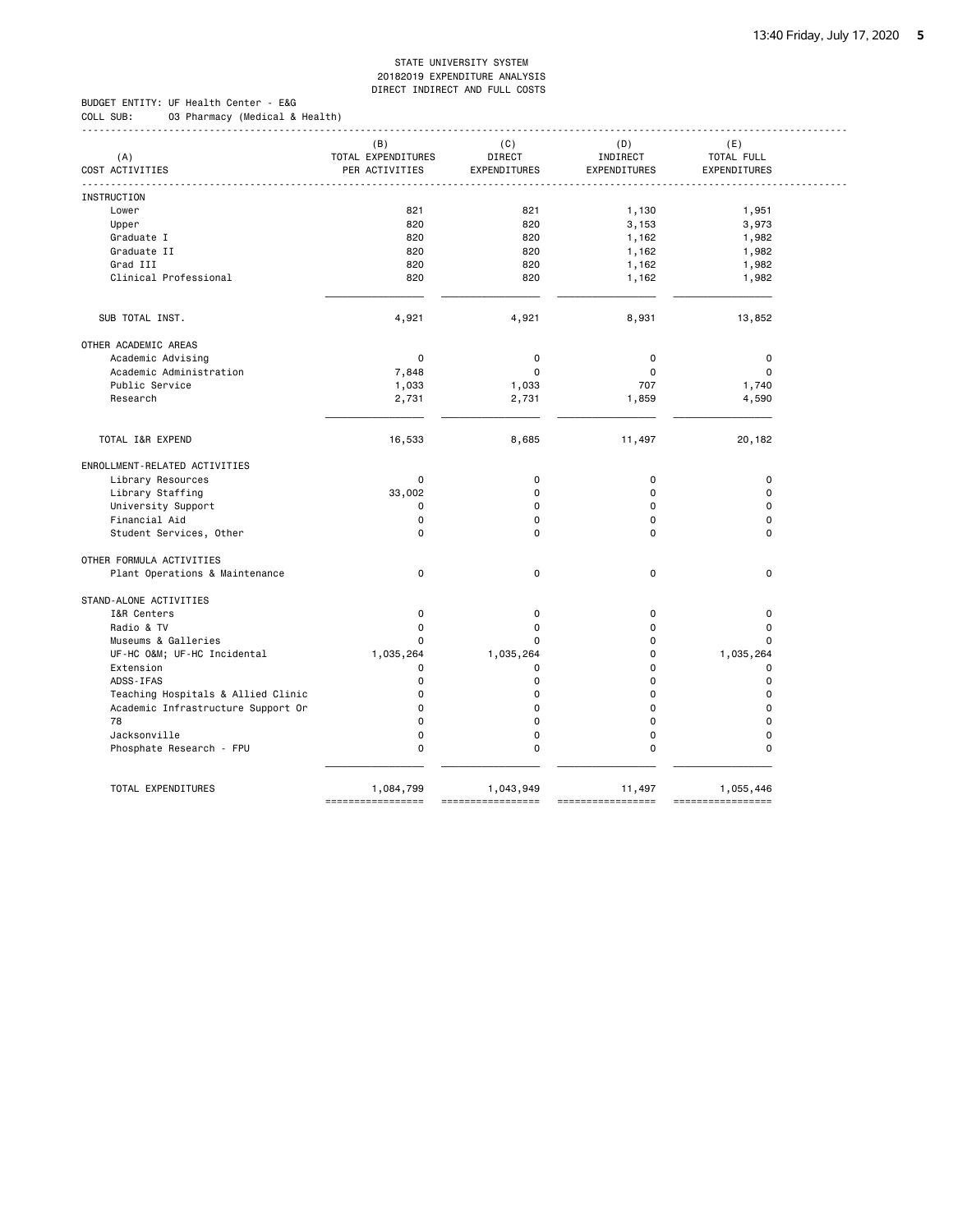BUDGET ENTITY: UF Health Center - E&G COLL SUB: 04 Health Related Professions (Medical & Health)

|                                    | (B)                | (C)          | (D)          | (E)                 |
|------------------------------------|--------------------|--------------|--------------|---------------------|
| (A)                                | TOTAL EXPENDITURES | DIRECT       | INDIRECT     | TOTAL FULL          |
| COST ACTIVITIES                    | PER ACTIVITIES     | EXPENDITURES | EXPENDITURES | <b>EXPENDITURES</b> |
| <b>INSTRUCTION</b>                 |                    |              |              |                     |
| Lower                              | 0                  | $\mathbf 0$  | $\mathbf 0$  | $\mathbf 0$         |
| Upper                              | 0                  | 0            | $\Omega$     | $\mathbf 0$         |
| Graduate I                         | 16,570             | 16,570       | 5,748        | 22,318              |
| Graduate II                        | 0                  | 0            | $\Omega$     | $\mathbf 0$         |
| Grad III                           | $\mathbf 0$        | $\mathbf 0$  | $\mathbf 0$  | $\mathbf 0$         |
| Clinical Professional              | 0                  | 0            | $\Omega$     | $\Omega$            |
|                                    |                    |              |              |                     |
| SUB TOTAL INST.                    | 16,570             | 16,570       | 5,748        | 22,318              |
| OTHER ACADEMIC AREAS               |                    |              |              |                     |
| Academic Advising                  | 0                  | $\mathbf 0$  | $\Omega$     | $\mathbf 0$         |
| Academic Administration            | 0                  | $\mathbf 0$  | $\mathbf 0$  | $\mathbf 0$         |
| Public Service                     | $\mathbf 0$        | $\mathbf 0$  | $\Omega$     | $\mathbf 0$         |
| Research                           | 0                  | $\mathbf 0$  | 0            | $\mathbf 0$         |
|                                    |                    |              |              |                     |
| TOTAL I&R EXPEND                   | 16,570             | 16,570       | 5,748        | 22,318              |
| ENROLLMENT-RELATED ACTIVITIES      |                    |              |              |                     |
| Library Resources                  | $\mathbf 0$        | 0            | 0            | $\mathbf 0$         |
| Library Staffing                   | $\Omega$           | $\Omega$     | $\Omega$     | $\Omega$            |
| University Support                 | $\mathbf 0$        | 0            | $\mathbf 0$  | $\mathbf 0$         |
| Financial Aid                      | $\mathbf 0$        | $\mathbf 0$  | $\mathbf 0$  | $\mathbf 0$         |
| Student Services, Other            | $\Omega$           | $\Omega$     | 0            | $\Omega$            |
| OTHER FORMULA ACTIVITIES           |                    |              |              |                     |
| Plant Operations & Maintenance     | $\mathbf 0$        | 0            | 0            | $\mathbf 0$         |
| STAND-ALONE ACTIVITIES             |                    |              |              |                     |
| I&R Centers                        | $\Omega$           | 0            | $\Omega$     | $\mathbf 0$         |
| Radio & TV                         | 0                  | $\mathbf 0$  | $\Omega$     | $\mathbf 0$         |
| Museums & Galleries                | $\Omega$           | $\Omega$     | $\Omega$     | $\Omega$            |
| UF-HC O&M UF-HC Incidental         | $\Omega$           | 0            | $\Omega$     | $\Omega$            |
| Extension                          | 0                  | $\Omega$     | $\mathbf 0$  | $\Omega$            |
| ADSS-IFAS                          | $\Omega$           | $\Omega$     | $\Omega$     | $\Omega$            |
| Teaching Hospitals & Allied Clinic | 0                  | $\mathbf 0$  | $\Omega$     | $\mathbf 0$         |
| Academic Infrastructure Support Or | $\Omega$           | $\mathbf 0$  | $\mathbf 0$  | $\Omega$            |
| 78                                 | $\Omega$           | $\Omega$     | $\Omega$     | $\Omega$            |
| Jacksonville                       | 0                  | $\mathbf 0$  | 0            | $\mathbf 0$         |
| Phosphate Research - FPU           | 0                  | 0            | $\Omega$     | $\mathbf 0$         |
|                                    |                    |              |              |                     |
| TOTAL EXPENDITURES                 | 16,570             | 16,570       | 5,748        | 22,318              |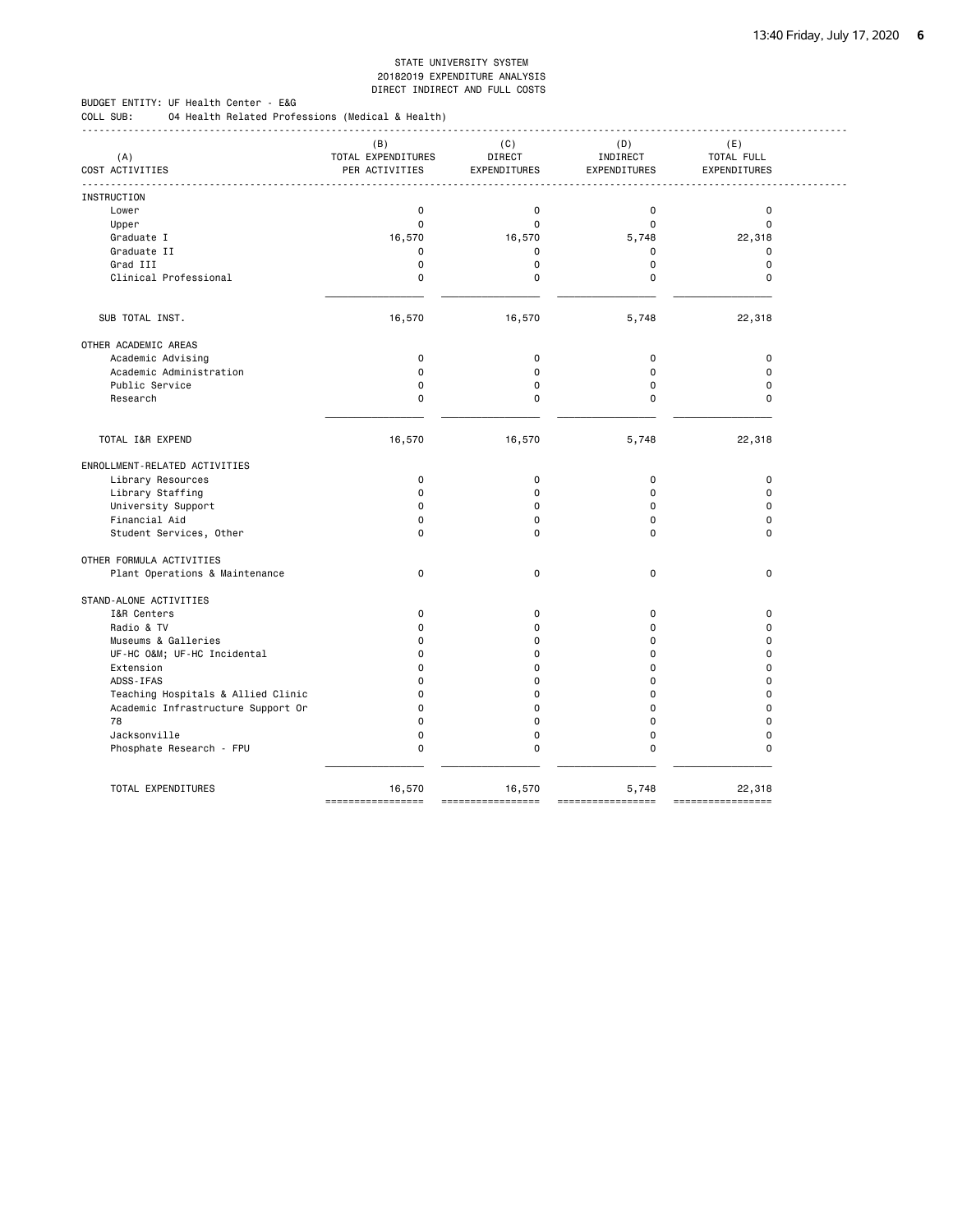BUDGET ENTITY: UF Health Center - E&G COLL SUB: 05 Dentistry (Health)

|                                    | (B)                | (C)           | (D)          | (E)          |
|------------------------------------|--------------------|---------------|--------------|--------------|
| (A)                                | TOTAL EXPENDITURES | <b>DIRECT</b> | INDIRECT     | TOTAL FULL   |
| COST ACTIVITIES                    | PER ACTIVITIES     | EXPENDITURES  | EXPENDITURES | EXPENDITURES |
| INSTRUCTION                        |                    |               |              |              |
| Lower                              | $\mathbf 0$        | 0             | $\mathbf 0$  | $\mathbf 0$  |
| Upper                              | $\pmb{0}$          | 0             | $\mathbf 0$  | $\mathbf 0$  |
| Graduate I                         | $\Omega$           | 0             | $\Omega$     | $\Omega$     |
| Graduate II                        | $\Omega$           | 0             |              | 0            |
| Grad III                           | 9,380,620          | 9,380,620     | 9,565,906    | 18,946,526   |
| Clinical Professional              | 1,528,016          | 1,528,016     | 698,607      | 2,226,623    |
|                                    |                    |               |              |              |
| SUB TOTAL INST.                    | 10,908,637         | 10,908,637    | 10,264,513   | 21, 173, 150 |
| OTHER ACADEMIC AREAS               |                    |               |              |              |
| Academic Advising                  | 212,614            | $\pmb{0}$     | 0            | $\pmb{0}$    |
| Academic Administration            | 3,144,084          | $\Omega$      | $\Omega$     | $\mathbf 0$  |
| Public Service                     | 2,579,326          | 2,579,326     | 1,524,160    | 4,103,486    |
| Research                           | 4,020,509          | 4,020,509     | 2,419,902    | 6,440,411    |
|                                    |                    |               |              |              |
| TOTAL I&R EXPEND                   | 20,865,170         | 17,508,472    | 14,208,575   | 31,717,047   |
| ENROLLMENT-RELATED ACTIVITIES      |                    |               |              |              |
| Library Resources                  | $\mathbf 0$        | 0             | $\mathbf 0$  | $\pmb{0}$    |
| Library Staffing                   | $\Omega$           | 0             | $\Omega$     | $\Omega$     |
| University Support                 | $\Omega$           | 0             | $\Omega$     | $\Omega$     |
| Financial Aid                      | $\Omega$           | 0             | $\Omega$     | $\Omega$     |
| Student Services, Other            | $\Omega$           | 0             | $\Omega$     | $\Omega$     |
| OTHER FORMULA ACTIVITIES           |                    |               |              |              |
| Plant Operations & Maintenance     | $\mathbf 0$        | $\mathbf 0$   | 0            | $\mathbf 0$  |
| STAND-ALONE ACTIVITIES             |                    |               |              |              |
| I&R Centers                        | $\mathbf 0$        | $\mathbf 0$   | $\mathbf 0$  | $\pmb{0}$    |
| Radio & TV                         | $\Omega$           | 0             | 0            | $\Omega$     |
| Museums & Galleries                | $\Omega$           | 0             | $\Omega$     | $\mathbf 0$  |
| UF-HC O&M UF-HC Incidental         | $\Omega$           | $\Omega$      | $\Omega$     | $\Omega$     |
| Extension                          | $\mathbf 0$        | 0             | $\Omega$     | $\mathbf 0$  |
| ADSS-IFAS                          | $\Omega$           | 0             | 0            | $\mathbf 0$  |
| Teaching Hospitals & Allied Clinic | 2,035,809          | 2,035,809     | 1,851,248    | 3,887,057    |
| Academic Infrastructure Support Or | $\Omega$           | 0             | $\Omega$     | $\mathbf 0$  |
| 78                                 | $\mathbf 0$        | 0             | $\Omega$     | $\mathbf 0$  |
| Jacksonville                       | $\mathbf 0$        | 0             | $\Omega$     | $\mathbf 0$  |
| Phosphate Research - FPU           | $\mathbf 0$        | 0             | $\Omega$     | $\mathbf 0$  |
| TOTAL EXPENDITURES                 | 22,900,979         | 19,544,281    | 16,059,823   | 35,604,104   |
|                                    |                    |               |              |              |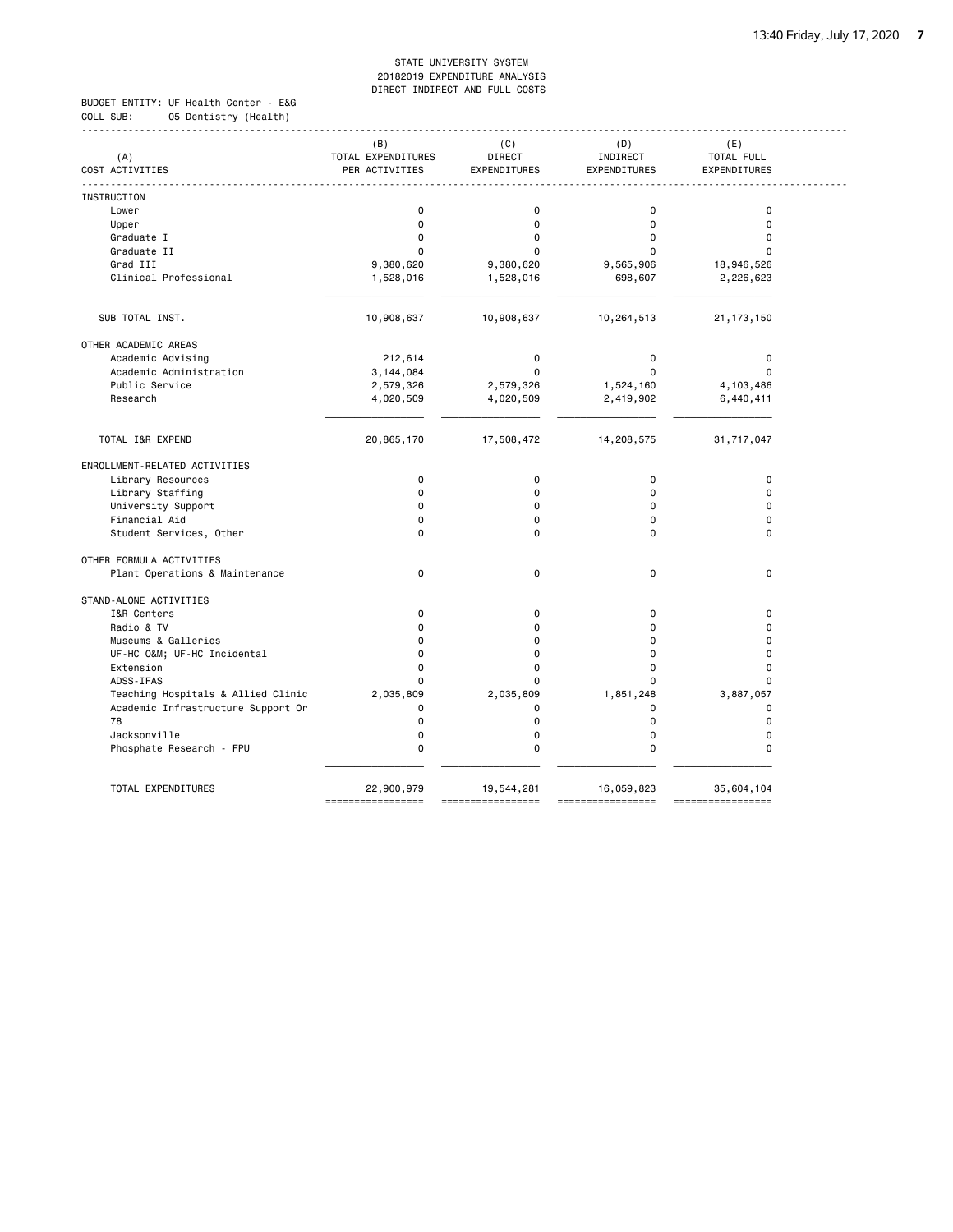BUDGET ENTITY: UF Health Center - E&G COLL SUB: 06 Veterinary Medicine (Health)

|                                    | (B)                | (C)          | (D)                 | (E)                 |
|------------------------------------|--------------------|--------------|---------------------|---------------------|
| (A)                                | TOTAL EXPENDITURES | DIRECT       | INDIRECT            | TOTAL FULL          |
| COST ACTIVITIES                    | PER ACTIVITIES     | EXPENDITURES | <b>EXPENDITURES</b> | <b>EXPENDITURES</b> |
| INSTRUCTION                        |                    |              |                     |                     |
| Lower                              | $\mathbf 0$        | $\mathbf 0$  | $\mathbf 0$         | $\pmb{0}$           |
| Upper                              | $\mathbf 0$        | $\Omega$     | $\Omega$            | $\mathbf 0$         |
| Graduate I                         | 457,457            | 457,457      | 290,426             | 747,883             |
| Graduate II                        | $\mathbf 0$        | 0            | 0                   | $\Omega$            |
| Grad III                           | 13,989,871         | 13,989,871   | 11,470,491          | 25,460,362          |
| Clinical Professional              | 2,564,488          | 2,564,488    | 1,440,247           | 4,004,735           |
|                                    |                    |              |                     |                     |
| SUB TOTAL INST.                    | 17,011,817         | 17,011,817   | 13,201,164          | 30,212,981          |
| OTHER ACADEMIC AREAS               |                    |              |                     |                     |
| Academic Advising                  | $\mathbf 0$        | 0            | $\Omega$            | $\mathbf 0$         |
| Academic Administration            | 2,165,386          | $\mathbf 0$  | $\Omega$            | $\mathbf 0$         |
| Public Service                     | 687,521            | 687,521      | 413,865             | 1,101,386           |
| Research                           | 3,931,498          | 3,931,498    | 2,743,290           | 6,674,788           |
|                                    |                    |              |                     |                     |
| TOTAL I&R EXPEND                   | 23,796,222         | 21,630,836   | 16,358,319          | 37,989,155          |
| ENROLLMENT-RELATED ACTIVITIES      |                    |              |                     |                     |
| Library Resources                  | $\mathbf 0$        | $\mathbf 0$  | 0                   | $\mathbf 0$         |
| Library Staffing                   | $\Omega$           | $\mathbf 0$  | $\Omega$            | $\Omega$            |
| University Support                 | $\Omega$           | $\mathbf 0$  | $\Omega$            | $\mathbf 0$         |
| Financial Aid                      | $\Omega$           | $\mathbf 0$  | $\Omega$            | $\mathbf 0$         |
| Student Services, Other            | $\Omega$           | $\Omega$     | 0                   | $\Omega$            |
| OTHER FORMULA ACTIVITIES           |                    |              |                     |                     |
| Plant Operations & Maintenance     | 45,269             | 0            | $\mathbf 0$         | $\mathbf 0$         |
| STAND-ALONE ACTIVITIES             |                    |              |                     |                     |
| I&R Centers                        | $\mathbf 0$        | 0            | $\Omega$            | $\mathbf 0$         |
| Radio & TV                         | $\Omega$           | $\Omega$     | $\Omega$            | $\Omega$            |
| Museums & Galleries                | 0                  | 0            | 0                   | $\mathbf 0$         |
| UF-HC O&M UF-HC Incidental         | 30, 317, 952       | 30, 317, 952 | 0                   | 30, 317, 952        |
| Extension                          | $\mathbf 0$        | 0            | 0                   | $\mathbf 0$         |
| ADSS-IFAS                          | $\mathbf 0$        | $\mathbf 0$  | 0                   | $\mathbf 0$         |
| Teaching Hospitals & Allied Clinic | 123,742            | 123,742      | 598,898             | 722,640             |
| Academic Infrastructure Support Or | $\mathbf 0$        | 0            | 0                   | $\mathbf 0$         |
| 78                                 | $\Omega$           | $\mathbf 0$  | $\Omega$            | $\mathbf 0$         |
| Jacksonville                       | $\mathbf 0$        | $\mathbf 0$  | 0                   | $\mathbf 0$         |
| Phosphate Research - FPU           | $\Omega$           | $\mathbf 0$  | $\Omega$            | $\Omega$            |
|                                    |                    |              |                     |                     |
| TOTAL EXPENDITURES                 | 54, 283, 185       | 52,072,530   | 16,957,217          | 69,029,747          |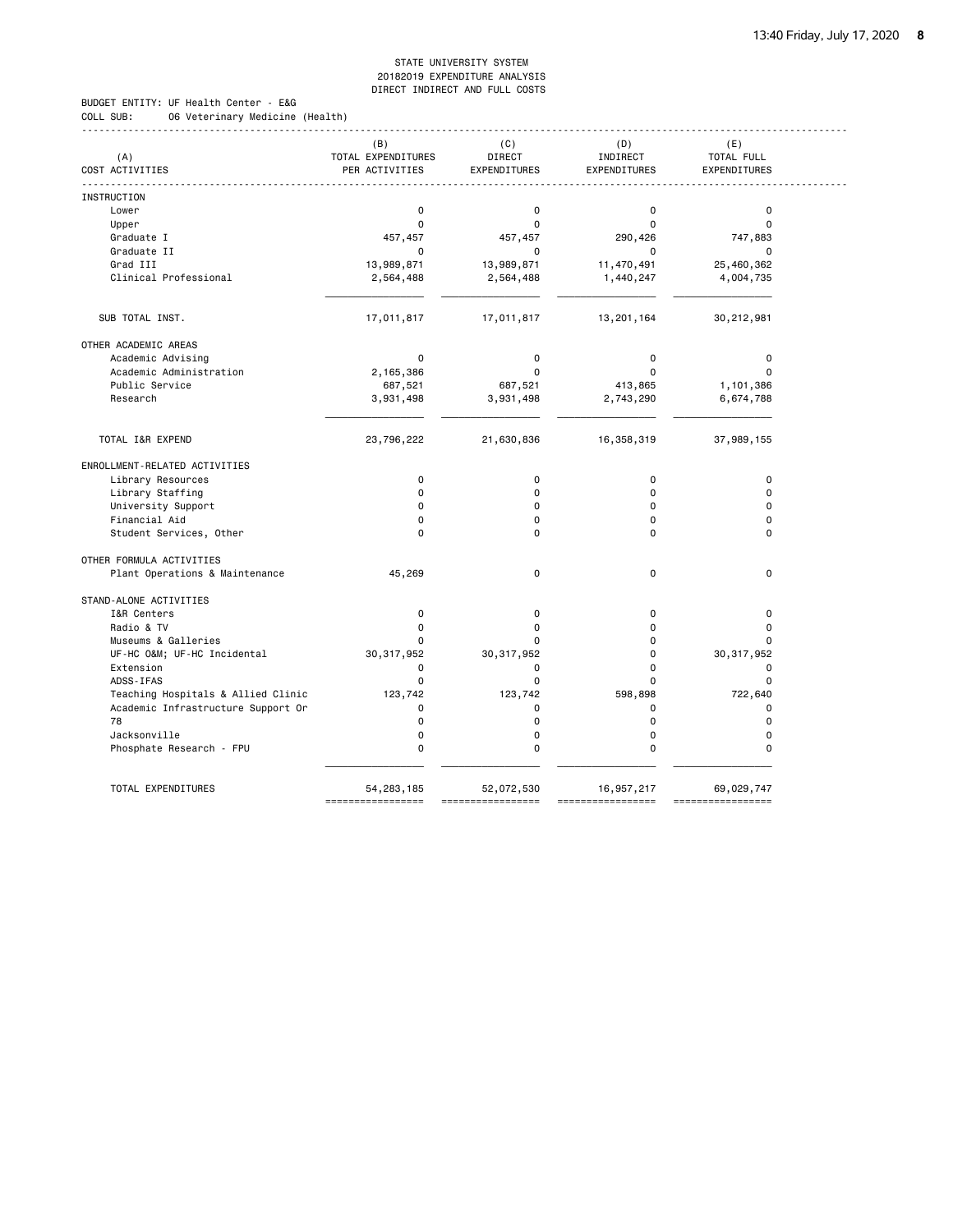### BUDGET ENTITY: E & G

### UF - BY DISCIPLINE

### DIS CODE: 01 Agriculture Science

| (A)                     | (B)<br><b>FUNDABLE</b><br>STU CRED HRS | (C)<br><b>DIRECT</b><br><b>EXPENDITURE</b><br>\$ | (D)<br>INDIRECT<br>EXPENDITURE<br>\$ | (E)<br>$(C+D)$<br>TOTAL FULL<br>EXPENDITURE<br>\$ | (C/B)<br><b>DIRECT</b><br>EXPEND. PER<br>STU CRED HR<br>\$ | (D/B)<br>INDIRECT<br>EXPEND. PER<br>STU CRED HR<br>\$ | (E/B)<br><b>TOTAL</b><br>EXPEND. PER<br>STU CRED HR<br>\$ |
|-------------------------|----------------------------------------|--------------------------------------------------|--------------------------------------|---------------------------------------------------|------------------------------------------------------------|-------------------------------------------------------|-----------------------------------------------------------|
| <b>INSTRUCTION</b>      |                                        |                                                  |                                      |                                                   |                                                            |                                                       |                                                           |
| COST ACTIVITIES         |                                        |                                                  |                                      |                                                   |                                                            |                                                       |                                                           |
| Lower                   | 11,717                                 | 548,192                                          | 740,762                              | 1,288,954                                         | 46.79                                                      | 63.22                                                 | 110.01                                                    |
| Upper                   | 34,120                                 | 6,071,001                                        | 6,552,741                            | 12,623,742                                        | 177.93                                                     | 192.05                                                | 369.98                                                    |
| Graduate I              | 3,960                                  | 3,420,204                                        | 1,839,675                            | 5,259,879                                         | 863.69                                                     | 464.56                                                | 1,328.25                                                  |
| Graduate II             | 6,294                                  | 6,129,252                                        | 3, 183, 577                          | 9,312,829                                         | 973.82                                                     | 505.81                                                | 1,479.64                                                  |
| Grad III                | 0                                      | 0                                                | 0                                    | 0                                                 | 0.00                                                       | 0.00                                                  | 0.00                                                      |
| Clinical Professional   | $\mathbf 0$                            | $\mathbf 0$                                      | $\Omega$                             | $\mathbf 0$                                       | 0.00                                                       | 0.00                                                  | 0.00                                                      |
| SUB TOTAL INST.         | 56,091                                 | 16, 168, 649                                     | 12,316,755                           | 28,485,404                                        | 288.26                                                     | 219.59                                                | 507.84                                                    |
| Academic Advising       | 0                                      | 0                                                | 0                                    | 0                                                 | 0.00                                                       | 0.00                                                  | 0.00                                                      |
| Academic Administration | 0                                      | $\Omega$                                         | 0                                    | $\Omega$                                          | 0.00                                                       | 0.00                                                  | 0.00                                                      |
| Public Service          | 0                                      | 115,889                                          | 42,670                               | 158,559                                           | 0.00                                                       | 0.00                                                  | 0.00                                                      |
| Research                | $\mathbf 0$                            | 5,547,559                                        | 2,697,230                            | 8,244,789                                         | 0.00                                                       | 0.00                                                  | 0.00                                                      |
| TOTAL DIS               |                                        |                                                  |                                      |                                                   |                                                            |                                                       |                                                           |
|                         | 56,091<br>=========                    | 21,832,098                                       | 15,056,655                           | 36,888,753                                        | 389.23                                                     | 268.43<br>==========                                  | 657.66<br>=============                                   |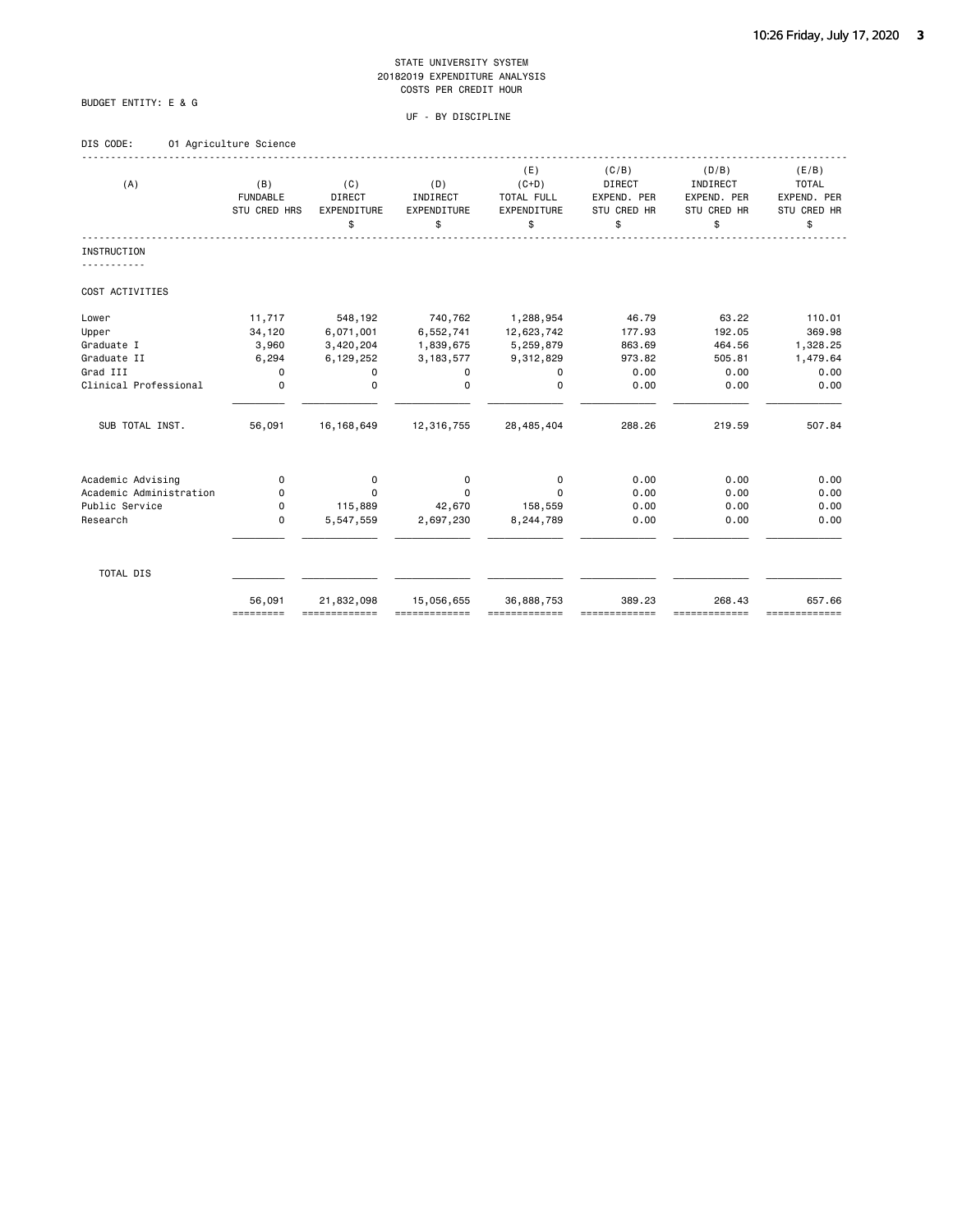### BUDGET ENTITY: E & G

### UF - BY DISCIPLINE

### DIS CODE: 03 Natural Resources and Conservation

| (A)                     | (B)<br><b>FUNDABLE</b><br>STU CRED HRS | (C)<br>DIRECT<br><b>EXPENDITURE</b><br>\$ | (D)<br>INDIRECT<br>EXPENDITURE<br>\$ | (E)<br>$(C+D)$<br>TOTAL FULL<br>EXPENDITURE<br>\$ | (C/B)<br><b>DIRECT</b><br>EXPEND. PER<br>STU CRED HR<br>\$ | (D/B)<br>INDIRECT<br>EXPEND. PER<br>STU CRED HR<br>\$ | (E/B)<br><b>TOTAL</b><br>EXPEND. PER<br>STU CRED HR<br>\$ |
|-------------------------|----------------------------------------|-------------------------------------------|--------------------------------------|---------------------------------------------------|------------------------------------------------------------|-------------------------------------------------------|-----------------------------------------------------------|
| <b>INSTRUCTION</b>      |                                        |                                           |                                      |                                                   |                                                            |                                                       |                                                           |
| COST ACTIVITIES         |                                        |                                           |                                      |                                                   |                                                            |                                                       |                                                           |
| Lower                   | 12,895                                 | 430,124                                   | 769,122                              | 1,199,246                                         | 33.36                                                      | 59.64                                                 | 93.00                                                     |
| Upper                   | 7,790                                  | 1,109,753                                 | 1,036,634                            | 2,146,387                                         | 142.46                                                     | 133.07                                                | 275.53                                                    |
| Graduate I              | 1,616                                  | 1,239,434                                 | 898,502                              | 2,137,936                                         | 766.98                                                     | 556.00                                                | 1,322.98                                                  |
| Graduate II             | 2,930                                  | 2,612,923                                 | 2,839,646                            | 5,452,569                                         | 891.78                                                     | 969.16                                                | 1,860.95                                                  |
| Grad III                | 0                                      | 0                                         | 0                                    | $\mathbf 0$                                       | 0.00                                                       | 0.00                                                  | 0.00                                                      |
| Clinical Professional   | $\mathbf 0$                            | $\mathbf 0$                               | $\Omega$                             | $\Omega$                                          | 0.00                                                       | 0.00                                                  | 0.00                                                      |
| SUB TOTAL INST.         | 25,231                                 | 5,392,235                                 | 5,543,904                            | 10,936,139                                        | 213.71                                                     | 219.73                                                | 433.44                                                    |
| Academic Advising       | 0                                      | 0                                         | 0                                    | $\mathbf 0$                                       | 0.00                                                       | 0.00                                                  | 0.00                                                      |
| Academic Administration | 0                                      | $\Omega$                                  | $\Omega$                             | $\Omega$                                          | 0.00                                                       | 0.00                                                  | 0.00                                                      |
| Public Service          | 0                                      | 120,276                                   | 39,906                               | 160,182                                           | 0.00                                                       | 0.00                                                  | 0.00                                                      |
| Research                | 0                                      | 2,043,062                                 | 1,300,812                            | 3,343,874                                         | 0.00                                                       | 0.00                                                  | 0.00                                                      |
| TOTAL DIS               |                                        |                                           |                                      |                                                   |                                                            |                                                       |                                                           |
|                         | 25,231<br>=========                    | 7,555,573                                 | 6,884,622                            | 14,440,195<br>=============                       | 299.46                                                     | 272.86<br>=============                               | 572.32<br>=============                                   |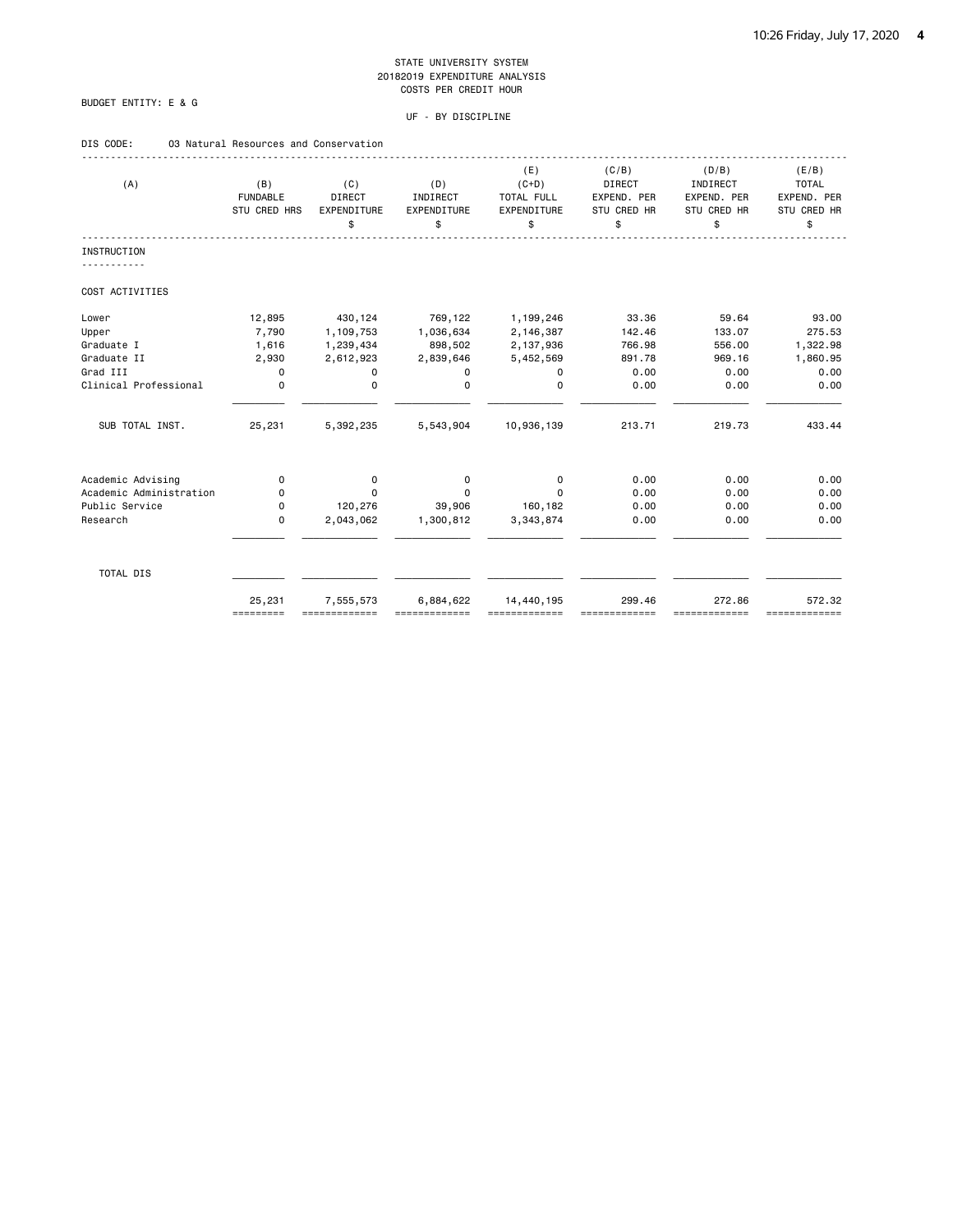### BUDGET ENTITY: E & G

| DIS CODE:<br>04 Architecture & Environmental Design |  |
|-----------------------------------------------------|--|
|-----------------------------------------------------|--|

|                         |                 |               |             | (E)         | (C/B)         | (D/B)       | (E/B)         |
|-------------------------|-----------------|---------------|-------------|-------------|---------------|-------------|---------------|
| (A)                     | (B)             | (C)           | (D)         | $(C+D)$     | <b>DIRECT</b> | INDIRECT    | <b>TOTAL</b>  |
|                         | <b>FUNDABLE</b> | <b>DIRECT</b> | INDIRECT    | TOTAL FULL  | EXPEND. PER   | EXPEND. PER | EXPEND. PER   |
|                         | STU CRED HRS    | EXPENDITURE   | EXPENDITURE | EXPENDITURE | STU CRED HR   | STU CRED HR | STU CRED HR   |
|                         |                 | \$            | \$          | \$          | \$            | \$          | \$            |
| <b>INSTRUCTION</b>      |                 |               |             |             |               |             |               |
|                         |                 |               |             |             |               |             |               |
| COST ACTIVITIES         |                 |               |             |             |               |             |               |
| Lower                   | 10,809          | 1,384,613     | 955,516     | 2,340,129   | 128.10        | 88.40       | 216.50        |
| Upper                   | 10,677          | 2,350,671     | 1,958,851   | 4,309,522   | 220.16        | 183.46      | 403.63        |
| Graduate I              | 2,931           | 2,088,897     | 796,980     | 2,885,877   | 712.69        | 271.91      | 984.60        |
| Graduate II             | 1,687           | 1,545,708     | 552,788     | 2,098,496   | 916.25        | 327.68      | 1,243.92      |
| Grad III                | $\mathbf 0$     | 0             | 0           | 0           | 0.00          | 0.00        | 0.00          |
| Clinical Professional   | $\mathbf 0$     | 0             | $\Omega$    | $\Omega$    | 0.00          | 0.00        | 0.00          |
| SUB TOTAL INST.         | 26,104          | 7,369,889     | 4,264,135   | 11,634,024  | 282.33        | 163.35      | 445.68        |
|                         |                 |               |             |             |               |             |               |
| Academic Advising       | 0               | 0             | 0           | 0           | 0.00          | 0.00        | 0.00          |
| Academic Administration | 0               | 0             | $\Omega$    | $\Omega$    | 0.00          | 0.00        | 0.00          |
| Public Service          | 0               | 500,937       | 174,310     | 675,247     | 0.00          | 0.00        | 0.00          |
| Research                | $\mathbf 0$     | 1,877,669     | 716,051     | 2,593,720   | 0.00          | 0.00        | 0.00          |
|                         |                 |               |             |             |               |             |               |
| TOTAL DIS               |                 |               |             |             |               |             |               |
|                         | 26,104          | 9,748,495     | 5,154,496   | 14,902,991  | 373.45        | 197.46      | 570.91        |
|                         | =========       |               |             |             |               | ==========  | ============= |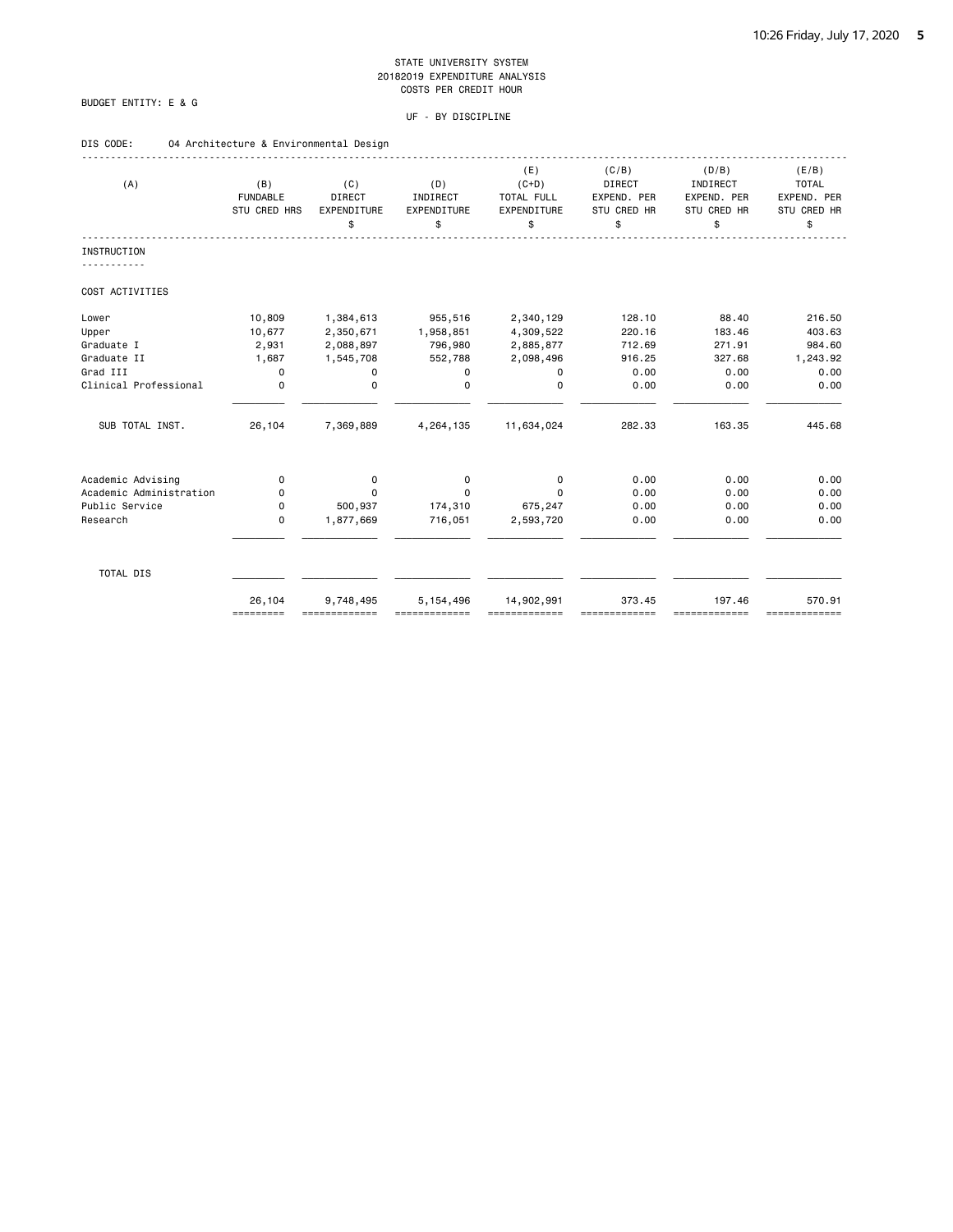### BUDGET ENTITY: E & G

### UF - BY DISCIPLINE

| DIS CODE:               | 05 Area, Ethnic, Cultural, Gender, and Group Studies |                                    |                                      |                                                   |                                                     |                                                       |                                                           |
|-------------------------|------------------------------------------------------|------------------------------------|--------------------------------------|---------------------------------------------------|-----------------------------------------------------|-------------------------------------------------------|-----------------------------------------------------------|
| (A)                     | (B)<br><b>FUNDABLE</b><br>STU CRED HRS               | (C)<br>DIRECT<br>EXPENDITURE<br>\$ | (D)<br>INDIRECT<br>EXPENDITURE<br>\$ | (E)<br>$(C+D)$<br>TOTAL FULL<br>EXPENDITURE<br>\$ | (C/B)<br>DIRECT<br>EXPEND. PER<br>STU CRED HR<br>\$ | (D/B)<br>INDIRECT<br>EXPEND. PER<br>STU CRED HR<br>\$ | (E/B)<br><b>TOTAL</b><br>EXPEND. PER<br>STU CRED HR<br>\$ |
| <b>INSTRUCTION</b>      |                                                      |                                    |                                      |                                                   |                                                     |                                                       |                                                           |
| .                       |                                                      |                                    |                                      |                                                   |                                                     |                                                       |                                                           |
| COST ACTIVITIES         |                                                      |                                    |                                      |                                                   |                                                     |                                                       |                                                           |
| Lower                   | 4,212                                                | 2,364,381                          | 828,185                              | 3,192,566                                         | 561.34                                              | 196.63                                                | 757.97                                                    |
| Upper                   | 5,308                                                | 4,510,382                          | 2,122,165                            | 6,632,547                                         | 849.73                                              | 399.81                                                | 1,249.54                                                  |
| Graduate I              | 894                                                  | 1,851,227                          | 472,158                              | 2,323,385                                         | 2,070.72                                            | 528.14                                                | 2,598.86                                                  |
| Graduate II             | 290                                                  | 588,974                            | 150,470                              | 739,444                                           | 2,030.94                                            | 518.86                                                | 2,549.81                                                  |
| Grad III                | 0                                                    | $\mathbf 0$                        | 0                                    | 0                                                 | 0.00                                                | 0.00                                                  | 0.00                                                      |
| Clinical Professional   | 0                                                    | 0                                  | $\Omega$                             | $\Omega$                                          | 0.00                                                | 0.00                                                  | 0.00                                                      |
| SUB TOTAL INST.         | 10,704                                               | 9,314,964                          | 3,572,978                            | 12,887,942                                        | 870.23                                              | 333.80                                                | 1,204.03                                                  |
| Academic Advising       | 0                                                    | 0                                  | 0                                    | 0                                                 | 0.00                                                | 0.00                                                  | 0.00                                                      |
| Academic Administration | 0                                                    | 0                                  | 0                                    | $\Omega$                                          | 0.00                                                | 0.00                                                  | 0.00                                                      |
| Public Service          | 0                                                    | 825,624                            | 236,472                              | 1,062,096                                         | 0.00                                                | 0.00                                                  | 0.00                                                      |
| Research                | 0                                                    | 3,248,899                          | 795,224                              | 4,044,123                                         | 0.00                                                | 0.00                                                  | 0.00                                                      |
| TOTAL DIS               |                                                      |                                    |                                      |                                                   |                                                     |                                                       |                                                           |
|                         | 10,704                                               | 13,389,486                         | 4,604,674                            | 17,994,160                                        | 1,250.89                                            | 430.18                                                | 1,681.07                                                  |

========= ============= ============= ============= ============= ============= =============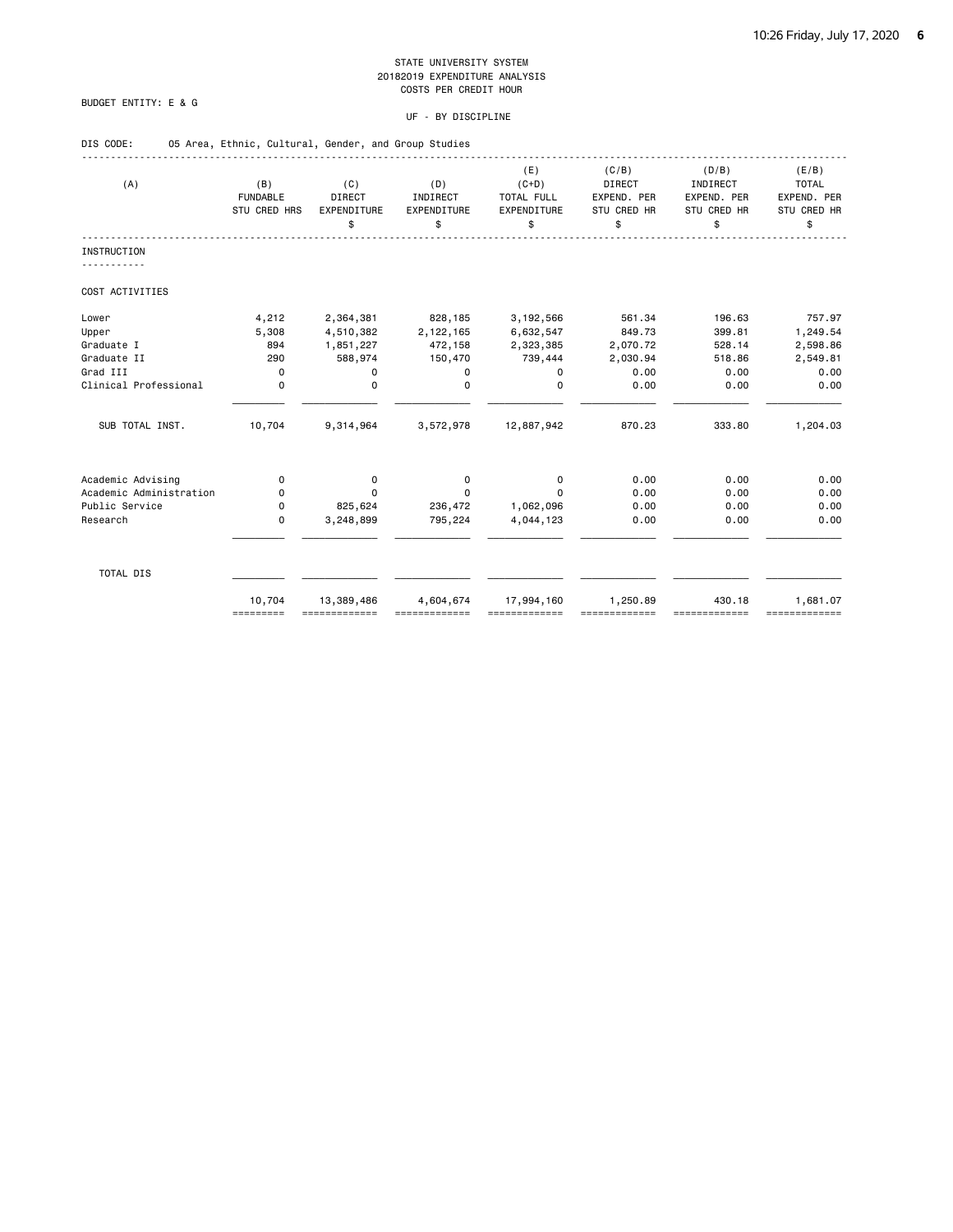### BUDGET ENTITY: E & G

### UF - BY DISCIPLINE

### DIS CODE: 09 Mass Communications

| (A)                     | (B)<br><b>FUNDABLE</b><br>STU CRED HRS | (C)<br><b>DIRECT</b><br><b>EXPENDITURE</b><br>\$ | (D)<br>INDIRECT<br>EXPENDITURE<br>\$ | (E)<br>$(C+D)$<br>TOTAL FULL<br>EXPENDITURE<br>\$ | (C/B)<br><b>DIRECT</b><br>EXPEND. PER<br>STU CRED HR<br>\$ | (D/B)<br>INDIRECT<br>EXPEND. PER<br>STU CRED HR<br>\$ | (E/B)<br><b>TOTAL</b><br>EXPEND. PER<br>STU CRED HR<br>\$ |
|-------------------------|----------------------------------------|--------------------------------------------------|--------------------------------------|---------------------------------------------------|------------------------------------------------------------|-------------------------------------------------------|-----------------------------------------------------------|
| <b>INSTRUCTION</b>      |                                        |                                                  |                                      |                                                   |                                                            |                                                       |                                                           |
| COST ACTIVITIES         |                                        |                                                  |                                      |                                                   |                                                            |                                                       |                                                           |
| Lower                   | 7,348                                  | 599,268                                          | 645,335                              | 1,244,603                                         | 81.56                                                      | 87.82                                                 | 169.38                                                    |
| Upper                   | 43,440                                 | 9,132,663                                        | 7,192,564                            | 16,325,227                                        | 210.24                                                     | 165.57                                                | 375.81                                                    |
| Graduate I              | 1,174                                  | 1,364,330                                        | 728,394                              | 2,092,724                                         | 1,162.12                                                   | 620.44                                                | 1,782.56                                                  |
| Graduate II             | 1,143                                  | 2,037,945                                        | 941,665                              | 2,979,610                                         | 1,782.98                                                   | 823.85                                                | 2,606.83                                                  |
| Grad III                | $\mathbf 0$                            | 0                                                | 0                                    | 0                                                 | 0.00                                                       | 0.00                                                  | 0.00                                                      |
| Clinical Professional   | $\mathbf 0$                            | $\mathbf 0$                                      | 0                                    | $\Omega$                                          | 0.00                                                       | 0.00                                                  | 0.00                                                      |
| SUB TOTAL INST.         | 53,105                                 | 13, 134, 206                                     | 9,507,958                            | 22,642,164                                        | 247.33                                                     | 179.04                                                | 426.37                                                    |
| Academic Advising       | 0                                      | 0                                                | 0                                    | 0                                                 | 0.00                                                       | 0.00                                                  | 0.00                                                      |
| Academic Administration | 0                                      | $\Omega$                                         | 0                                    | $\Omega$                                          | 0.00                                                       | 0.00                                                  | 0.00                                                      |
| Public Service          | 0                                      | 235,611                                          | 91,533                               | 327,144                                           | 0.00                                                       | 0.00                                                  | 0.00                                                      |
| Research                | $\mathbf 0$                            | 1,241,569                                        | 431,746                              | 1,673,315                                         | 0.00                                                       | 0.00                                                  | 0.00                                                      |
| TOTAL DIS               |                                        |                                                  |                                      |                                                   |                                                            |                                                       |                                                           |
|                         | 53,105<br>=========                    | 14,611,385<br>=============                      | 10,031,237                           | 24,642,622<br>,,,,,,,,,,,,,,                      | 275.14                                                     | 188.89<br>==========                                  | 464.04<br>=============                                   |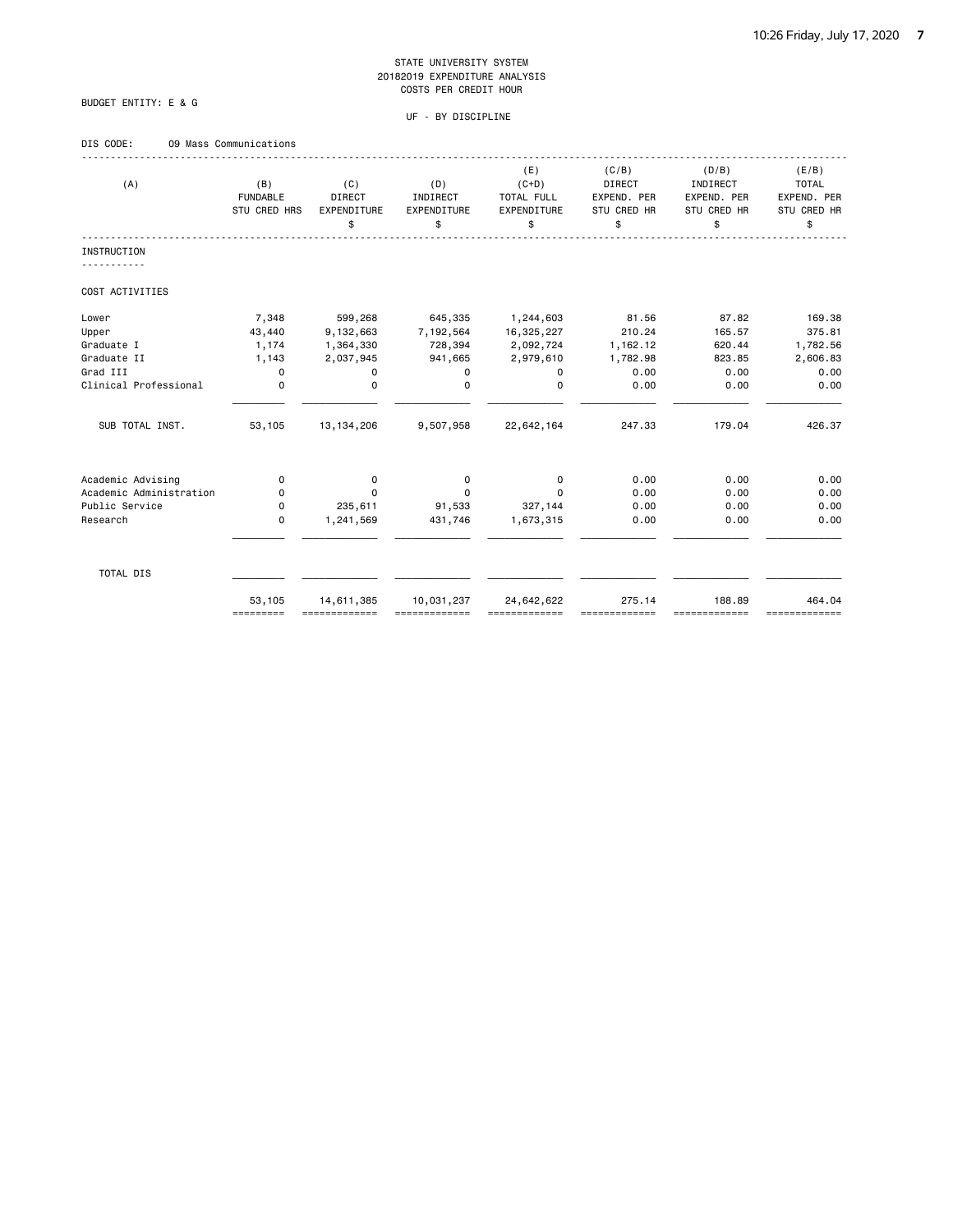### BUDGET ENTITY: E & G

| DIS CODE: |  | 11 Computer and Information Sciences & Support Srvs |  |  |  |
|-----------|--|-----------------------------------------------------|--|--|--|
|           |  |                                                     |  |  |  |

| (A)                     | (B)<br><b>FUNDABLE</b><br>STU CRED HRS | (C)<br><b>DIRECT</b><br>EXPENDITURE<br>\$ | (D)<br>INDIRECT<br>EXPENDITURE<br>\$ | (E)<br>$(C+D)$<br>TOTAL FULL<br>EXPENDITURE<br>\$ | (C/B)<br><b>DIRECT</b><br>EXPEND. PER<br><b>STU CRED HR</b><br>\$ | (D/B)<br>INDIRECT<br>EXPEND. PER<br>STU CRED HR<br>\$ | (E/B)<br><b>TOTAL</b><br>EXPEND. PER<br>STU CRED HR<br>\$ |
|-------------------------|----------------------------------------|-------------------------------------------|--------------------------------------|---------------------------------------------------|-------------------------------------------------------------------|-------------------------------------------------------|-----------------------------------------------------------|
| <b>INSTRUCTION</b>      |                                        |                                           |                                      |                                                   |                                                                   |                                                       |                                                           |
| COST ACTIVITIES         |                                        |                                           |                                      |                                                   |                                                                   |                                                       |                                                           |
| Lower                   | 312                                    | 81,290                                    | 32,817                               | 114,107                                           | 260.55                                                            | 105.18                                                | 365.73                                                    |
| Upper                   | 25,639                                 | 3,556,766                                 | 2,743,695                            | 6,300,461                                         | 138.72                                                            | 107.01                                                | 245.74                                                    |
| Graduate I              | 5,221                                  | 1,538,551                                 | 501,252                              | 2,039,803                                         | 294.69                                                            | 96.01                                                 | 390.69                                                    |
| Graduate II             | 3,117                                  | 814,933                                   | 277,632                              | 1,092,565                                         | 261.45                                                            | 89.07                                                 | 350.52                                                    |
| Grad III                | $\mathbf 0$                            | 0                                         | 0                                    | $\mathbf 0$                                       | 0.00                                                              | 0.00                                                  | 0.00                                                      |
| Clinical Professional   | $\mathbf 0$                            | $\mathbf 0$                               | $\Omega$                             | 0                                                 | 0.00                                                              | 0.00                                                  | 0.00                                                      |
| SUB TOTAL INST.         | 34,289                                 | 5,991,541                                 | 3,555,396                            | 9,546,937                                         | 174.74                                                            | 103.69                                                | 278.43                                                    |
| Academic Advising       | 0                                      | 0                                         | 0                                    | 0                                                 | 0.00                                                              | 0.00                                                  | 0.00                                                      |
| Academic Administration | 0                                      | $\Omega$                                  | $\Omega$                             | $\Omega$                                          | 0.00                                                              | 0.00                                                  | 0.00                                                      |
| Public Service          | 0                                      | 493,432                                   | 129,821                              | 623,253                                           | 0.00                                                              | 0.00                                                  | 0.00                                                      |
| Research                | $\mathbf 0$                            | 4,971,863                                 | 1,564,668                            | 6,536,531                                         | 0.00                                                              | 0.00                                                  | 0.00                                                      |
|                         |                                        |                                           |                                      |                                                   |                                                                   |                                                       |                                                           |
| TOTAL DIS               |                                        |                                           |                                      |                                                   |                                                                   |                                                       |                                                           |
|                         | 34,289<br>=========                    | 11,456,837                                | 5,249,885                            | 16,706,722                                        | 334.13                                                            | 153.11<br>-------------                               | 487.23<br>=============                                   |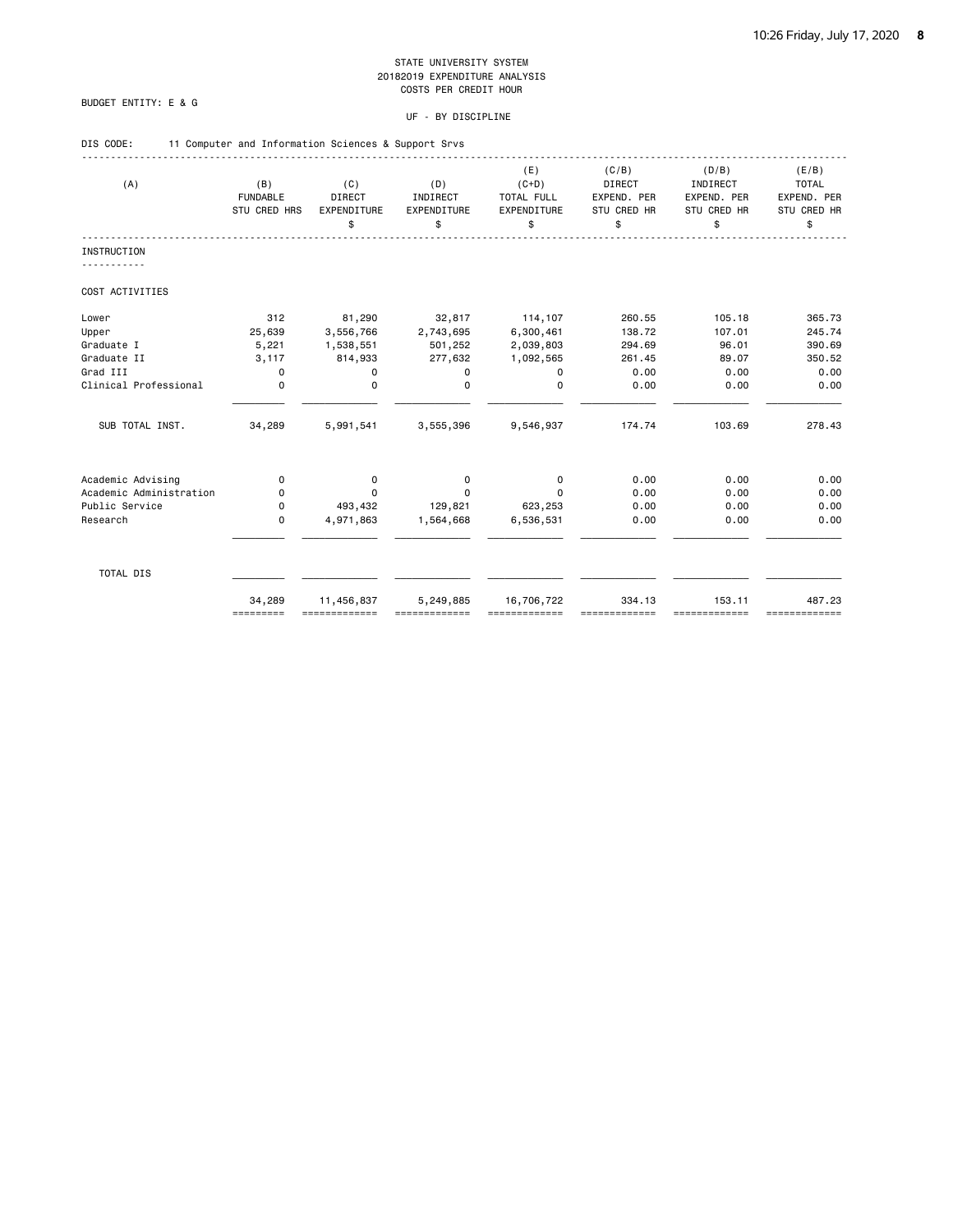UF - BY DISCIPLINE

# BUDGET ENTITY: E & G

### DIS CODE: 13 Education

| (A)                     | (B)<br><b>FUNDABLE</b><br><b>STU CRED HRS</b> | (C)<br><b>DIRECT</b><br>EXPENDITURE<br>\$ | (D)<br>INDIRECT<br>EXPENDITURE<br>\$ | (E)<br>$(C+D)$<br>TOTAL FULL<br>EXPENDITURE<br>\$ | (C/B)<br><b>DIRECT</b><br>EXPEND. PER<br>STU CRED HR<br>\$ | (D/B)<br>INDIRECT<br>EXPEND. PER<br>STU CRED HR<br>\$ | (E/B)<br><b>TOTAL</b><br>EXPEND. PER<br>STU CRED HR<br>\$ |
|-------------------------|-----------------------------------------------|-------------------------------------------|--------------------------------------|---------------------------------------------------|------------------------------------------------------------|-------------------------------------------------------|-----------------------------------------------------------|
| INSTRUCTION             |                                               |                                           |                                      |                                                   |                                                            |                                                       |                                                           |
| COST ACTIVITIES         |                                               |                                           |                                      |                                                   |                                                            |                                                       |                                                           |
| Lower                   | 4,465                                         | 599,136                                   | 455,368                              | 1,054,504                                         | 134.19                                                     | 101.99                                                | 236.17                                                    |
| Upper                   | 25,724                                        | 5,110,778                                 | 3,295,845                            | 8,406,623                                         | 198.68                                                     | 128.12                                                | 326.80                                                    |
| Graduate I              | 10,410                                        | 5,841,198                                 | 2,939,567                            | 8,780,765                                         | 561.11                                                     | 282.38                                                | 843.49                                                    |
| Graduate II             | 9,661                                         | 9,427,223                                 | 5,447,768                            | 14,874,991                                        | 975.80                                                     | 563.89                                                | 1,539.69                                                  |
| Grad III                | $\mathbf 0$                                   | 0                                         | 0                                    | 0                                                 | 0.00                                                       | 0.00                                                  | 0.00                                                      |
| Clinical Professional   | 0                                             | $\mathbf 0$                               | $\Omega$                             | $\Omega$                                          | 0.00                                                       | 0.00                                                  | 0.00                                                      |
| SUB TOTAL INST.         | 50,260                                        | 20,978,336                                | 12, 138, 548                         | 33, 116, 884                                      | 417.40                                                     | 241.52                                                | 658.91                                                    |
| Academic Advising       | 0                                             | 0                                         | 0                                    | 0                                                 | 0.00                                                       | 0.00                                                  | 0.00                                                      |
| Academic Administration | 0                                             | $\Omega$                                  | 0                                    | $\Omega$                                          | 0.00                                                       | 0.00                                                  | 0.00                                                      |
| Public Service          | 0                                             | 522,555                                   | 187,858                              | 710,413                                           | 0.00                                                       | 0.00                                                  | 0.00                                                      |
| Research                | 0                                             | 4, 125, 171                               | 1,547,417                            | 5,672,588                                         | 0.00                                                       | 0.00                                                  | 0.00                                                      |
| TOTAL DIS               |                                               |                                           |                                      |                                                   |                                                            |                                                       |                                                           |
|                         | 50,260<br>=========                           | 25,626,062                                | 13,873,823                           | 39,499,885<br>-------------                       | 509.87                                                     | 276.04<br>==========                                  | 785.91<br>=============                                   |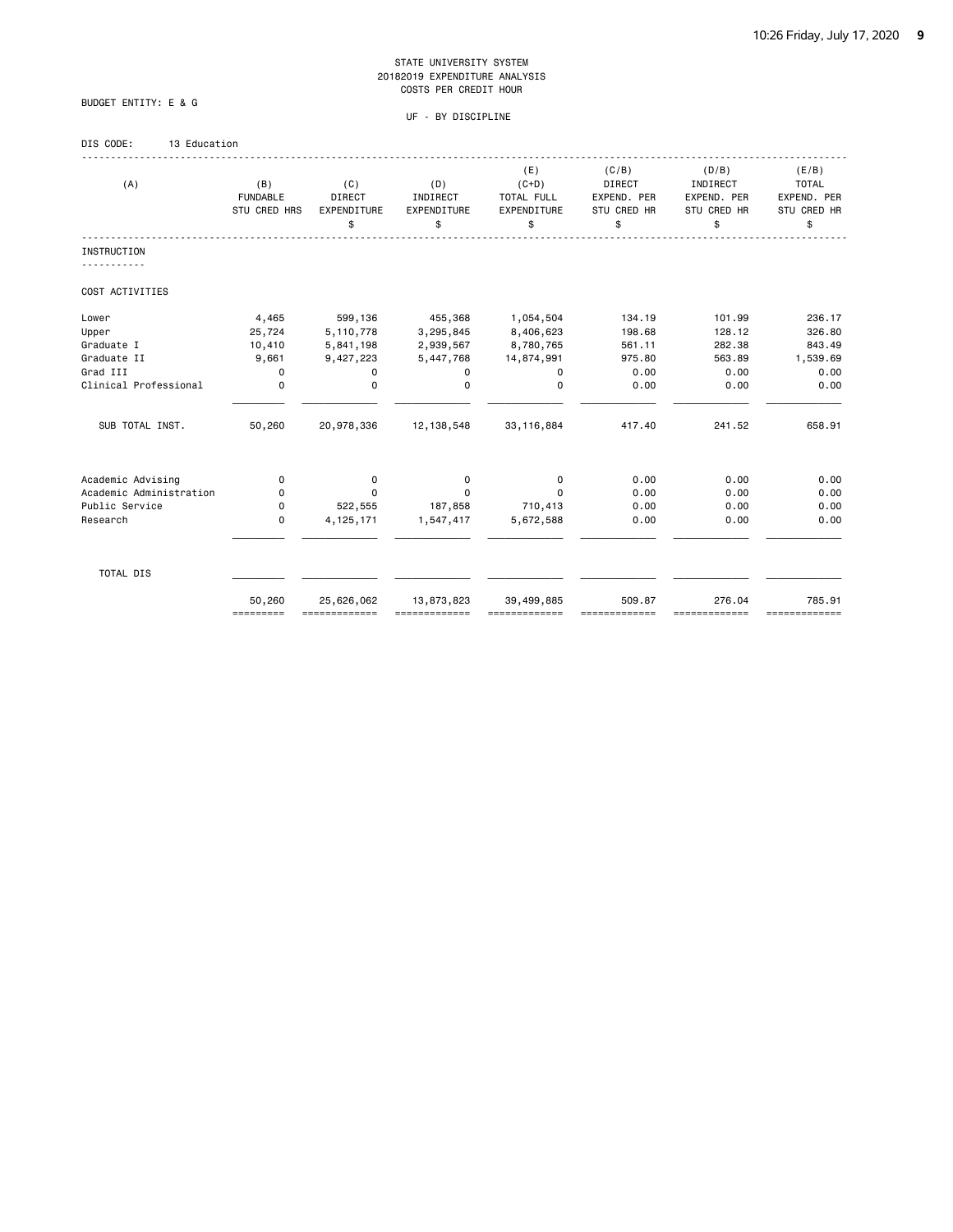UF - BY DISCIPLINE

BUDGET ENTITY: E & G

| DIS CODE: | 14 Engineering |  |
|-----------|----------------|--|
|           |                |  |

| (A)                     | (B)<br><b>FUNDABLE</b><br>STU CRED HRS | (C)<br><b>DIRECT</b><br>EXPENDITURE<br>\$ | (D)<br>INDIRECT<br>EXPENDITURE<br>\$ | (E)<br>$(C+D)$<br>TOTAL FULL<br>EXPENDITURE<br>\$ | (C/B)<br><b>DIRECT</b><br>EXPEND. PER<br><b>STU CRED HR</b><br>\$ | (D/B)<br>INDIRECT<br>EXPEND. PER<br>STU CRED HR<br>\$ | (E/B)<br><b>TOTAL</b><br>EXPEND. PER<br>STU CRED HR<br>\$ |
|-------------------------|----------------------------------------|-------------------------------------------|--------------------------------------|---------------------------------------------------|-------------------------------------------------------------------|-------------------------------------------------------|-----------------------------------------------------------|
| <b>INSTRUCTION</b>      |                                        |                                           |                                      |                                                   |                                                                   |                                                       |                                                           |
| COST ACTIVITIES         |                                        |                                           |                                      |                                                   |                                                                   |                                                       |                                                           |
| Lower                   | 16,708                                 | 2,046,941                                 | 1,085,287                            | 3, 132, 228                                       | 122.51                                                            | 64.96                                                 | 187.47                                                    |
| Upper                   | 81,257                                 | 22,929,705                                | 13,755,325                           | 36,685,030                                        | 282.19                                                            | 169.28                                                | 451.47                                                    |
| Graduate I              | 15,042                                 | 10,401,548                                | 2,541,730                            | 12,943,278                                        | 691.50                                                            | 168.98                                                | 860.48                                                    |
| Graduate II             | 16,106                                 | 14,416,363                                | 3,347,064                            | 17,763,427                                        | 895.09                                                            | 207.81                                                | 1,102.91                                                  |
| Grad III                | 0                                      | 0                                         | 0                                    | 0                                                 | 0.00                                                              | 0.00                                                  | 0.00                                                      |
| Clinical Professional   | $\mathbf 0$                            | $\mathbf 0$                               | 0                                    | $\Omega$                                          | 0.00                                                              | 0.00                                                  | 0.00                                                      |
| SUB TOTAL INST.         | 129,113                                | 49,794,556                                | 20,729,406                           | 70,523,962                                        | 385.67                                                            | 160.55                                                | 546.22                                                    |
| Academic Advising       | 0                                      | 0                                         | 0                                    | 0                                                 | 0.00                                                              | 0.00                                                  | 0.00                                                      |
| Academic Administration | 0                                      | $\Omega$                                  | $\Omega$                             | $\Omega$                                          | 0.00                                                              | 0.00                                                  | 0.00                                                      |
| Public Service          | 0                                      | 2,990,637                                 | 678,931                              | 3,669,568                                         | 0.00                                                              | 0.00                                                  | 0.00                                                      |
| Research                | $\Omega$                               | 28,686,629                                | 8,622,418                            | 37,309,047                                        | 0.00                                                              | 0.00                                                  | 0.00                                                      |
| TOTAL DIS               |                                        |                                           |                                      |                                                   |                                                                   |                                                       |                                                           |
|                         | 129,113<br>=========                   | 81, 471, 822                              | 30,030,755                           | 111,502,577                                       | 631.01                                                            | 232.59<br>==========                                  | 863.60<br>=============                                   |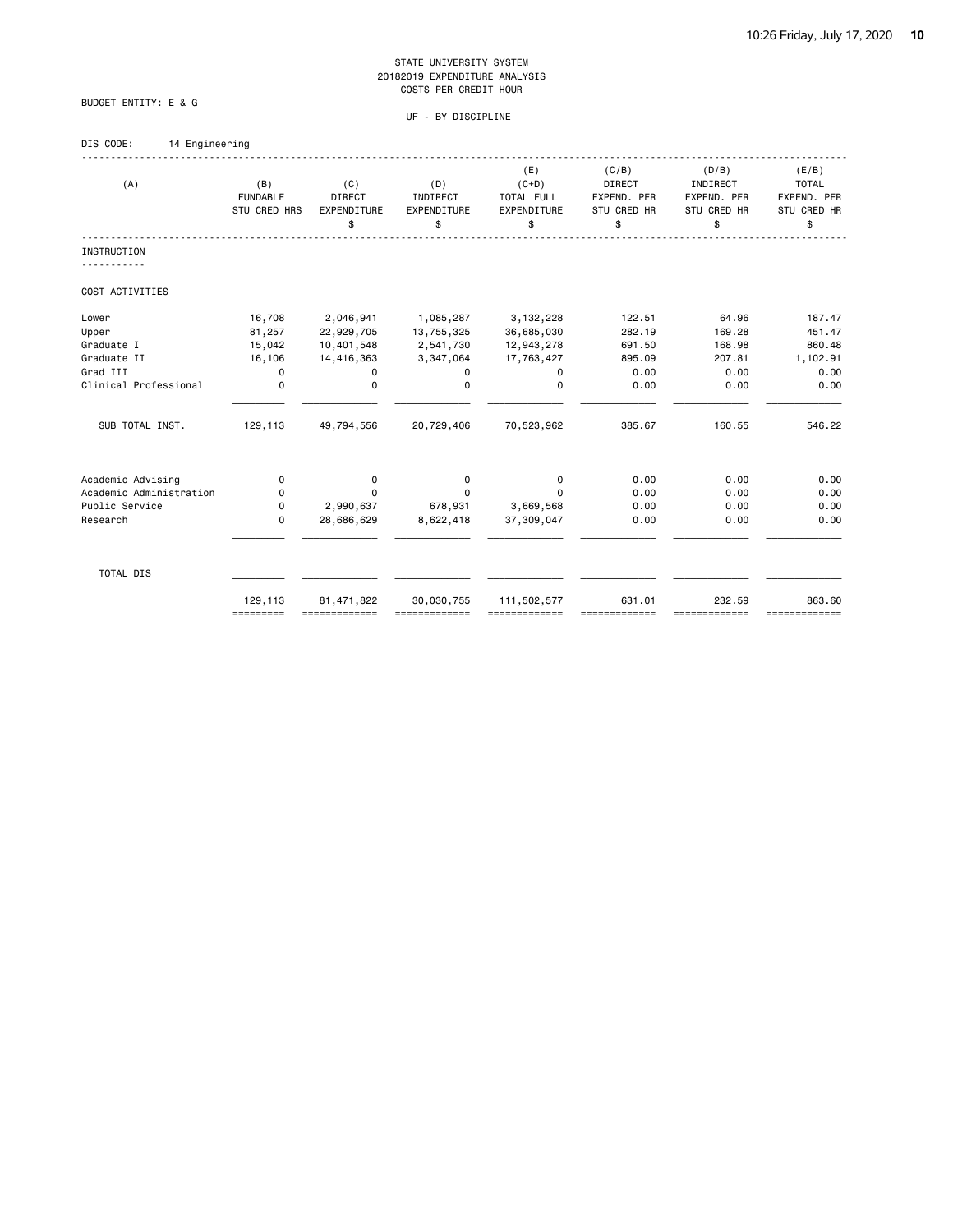### BUDGET ENTITY: E & G

| DIS CODE: |  | 15 Engineering Technologies and Engineering-Related Fields |  |
|-----------|--|------------------------------------------------------------|--|
|           |  |                                                            |  |

| (A)                     | (B)<br><b>FUNDABLE</b><br>STU CRED HRS | (C)<br><b>DIRECT</b><br>EXPENDITURE<br>\$ | (D)<br>INDIRECT<br>EXPENDITURE<br>\$ | (E)<br>$(C+D)$<br>TOTAL FULL<br>EXPENDITURE<br>\$ | (C/B)<br><b>DIRECT</b><br>EXPEND. PER<br><b>STU CRED HR</b><br>\$ | (D/B)<br>INDIRECT<br>EXPEND. PER<br>STU CRED HR<br>\$ | (E/B)<br><b>TOTAL</b><br>EXPEND. PER<br>STU CRED HR<br>\$ |
|-------------------------|----------------------------------------|-------------------------------------------|--------------------------------------|---------------------------------------------------|-------------------------------------------------------------------|-------------------------------------------------------|-----------------------------------------------------------|
| <b>INSTRUCTION</b>      |                                        |                                           |                                      |                                                   |                                                                   |                                                       |                                                           |
| COST ACTIVITIES         |                                        |                                           |                                      |                                                   |                                                                   |                                                       |                                                           |
| Lower                   | 3,106                                  | 407,857                                   | 230,568                              | 638,425                                           | 131.31                                                            | 74.23                                                 | 205.55                                                    |
| Upper                   | 9,718                                  | 1,427,165                                 | 1,115,603                            | 2,542,768                                         | 146.86                                                            | 114.80                                                | 261.66                                                    |
| Graduate I              | 1,271                                  | 597,118                                   | 212,426                              | 809,544                                           | 469.80                                                            | 167.13                                                | 636.93                                                    |
| Graduate II             | 358                                    | 159,957                                   | 54,918                               | 214,875                                           | 446.81                                                            | 153.40                                                | 600.21                                                    |
| Grad III                | $\mathbf 0$                            | 0                                         | 0                                    | $\mathbf 0$                                       | 0.00                                                              | 0.00                                                  | 0.00                                                      |
| Clinical Professional   | $\mathbf 0$                            | $\mathbf 0$                               | $\Omega$                             | 0                                                 | 0.00                                                              | 0.00                                                  | 0.00                                                      |
| SUB TOTAL INST.         | 14,453                                 | 2,592,096                                 | 1,613,515                            | 4,205,611                                         | 179.35                                                            | 111.64                                                | 290.99                                                    |
| Academic Advising       | 0                                      | 0                                         | 0                                    | 0                                                 | 0.00                                                              | 0.00                                                  | 0.00                                                      |
| Academic Administration | 0                                      | $\Omega$                                  | $\Omega$                             | $\Omega$                                          | 0.00                                                              | 0.00                                                  | 0.00                                                      |
| Public Service          | 0                                      | 354,344                                   | 115,024                              | 469,368                                           | 0.00                                                              | 0.00                                                  | 0.00                                                      |
| Research                | 0                                      | 741,451                                   | 269,961                              | 1,011,412                                         | 0.00                                                              | 0.00                                                  | 0.00                                                      |
|                         |                                        |                                           |                                      |                                                   |                                                                   |                                                       |                                                           |
| TOTAL DIS               |                                        |                                           |                                      |                                                   |                                                                   |                                                       |                                                           |
|                         | 14,453<br>=========                    | 3,687,891                                 | 1,998,500                            | 5,686,391                                         | 255.16                                                            | 138.28<br>-------------                               | 393.44<br>=============                                   |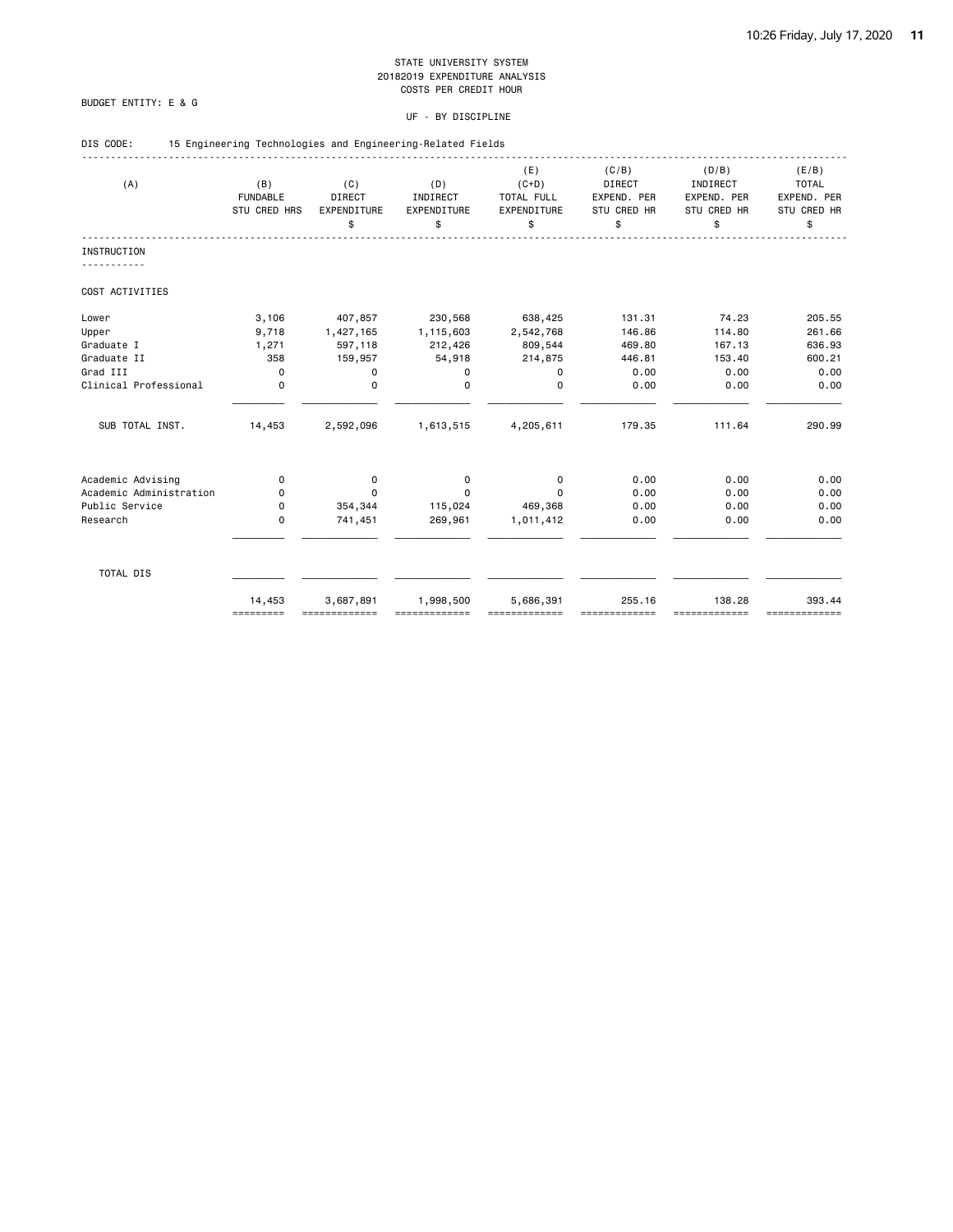### BUDGET ENTITY: E & G

| 16 Foreign Languages |  |
|----------------------|--|
|                      |  |
|                      |  |

| (A)                     | (B)<br><b>FUNDABLE</b><br>STU CRED HRS | (C)<br><b>DIRECT</b><br>EXPENDITURE<br>\$ | (D)<br>INDIRECT<br>EXPENDITURE<br>\$ | (E)<br>$(C+D)$<br><b>TOTAL FULL</b><br>EXPENDITURE<br>\$ | (C/B)<br><b>DIRECT</b><br>EXPEND. PER<br>STU CRED HR<br>\$ | (D/B)<br>INDIRECT<br>EXPEND. PER<br>STU CRED HR<br>\$ | (E/B)<br><b>TOTAL</b><br>EXPEND. PER<br>STU CRED HR<br>\$ |
|-------------------------|----------------------------------------|-------------------------------------------|--------------------------------------|----------------------------------------------------------|------------------------------------------------------------|-------------------------------------------------------|-----------------------------------------------------------|
| <b>INSTRUCTION</b>      |                                        |                                           |                                      |                                                          |                                                            |                                                       |                                                           |
|                         |                                        |                                           |                                      |                                                          |                                                            |                                                       |                                                           |
| COST ACTIVITIES         |                                        |                                           |                                      |                                                          |                                                            |                                                       |                                                           |
| Lower                   | 25,186                                 | 4,326,200                                 | 4,724,024                            | 9,050,224                                                | 171.77                                                     | 187.57                                                | 359.34                                                    |
| Upper                   | 14,227                                 | 4,002,938                                 | 2,711,562                            | 6,714,500                                                | 281.36                                                     | 190.59                                                | 471.95                                                    |
| Graduate I              | 451                                    | 475,084                                   | 256,509                              | 731,593                                                  | 1,053.40                                                   | 568.76                                                | 1,622.16                                                  |
| Graduate II             | 1,367                                  | 1,104,615                                 | 602,258                              | 1,706,873                                                | 808.06                                                     | 440.57                                                | 1,248.63                                                  |
| Grad III                | 0                                      | 0                                         | $\Omega$                             | 0                                                        | 0.00                                                       | 0.00                                                  | 0.00                                                      |
| Clinical Professional   | $\mathbf 0$                            | $\mathbf 0$                               | $\mathbf 0$                          | $\mathbf 0$                                              | 0.00                                                       | 0.00                                                  | 0.00                                                      |
| SUB TOTAL INST.         | 41,231                                 | 9,908,838                                 | 8,294,353                            | 18,203,191                                               | 240.32                                                     | 201.17                                                | 441.49                                                    |
| Academic Advising       | $\mathbf 0$                            | 0                                         | $\mathbf 0$                          | 0                                                        | 0.00                                                       | 0.00                                                  | 0.00                                                      |
| Academic Administration | 0                                      | 0                                         | $\Omega$                             | $\Omega$                                                 | 0.00                                                       | 0.00                                                  | 0.00                                                      |
| Public Service          | 0                                      | 419,831                                   | 183,153                              | 602,984                                                  | 0.00                                                       | 0.00                                                  | 0.00                                                      |
| Research                | 0                                      | 1,549,028                                 | 710,002                              | 2,259,030                                                | 0.00                                                       | 0.00                                                  | 0.00                                                      |
| TOTAL DIS               |                                        |                                           |                                      |                                                          |                                                            |                                                       |                                                           |
|                         | 41,231<br>=========                    | 11,877,698<br>=============               | 9,187,508                            | 21,065,206                                               | 288.08                                                     | 222.83<br>===========                                 | 510.91<br>=============                                   |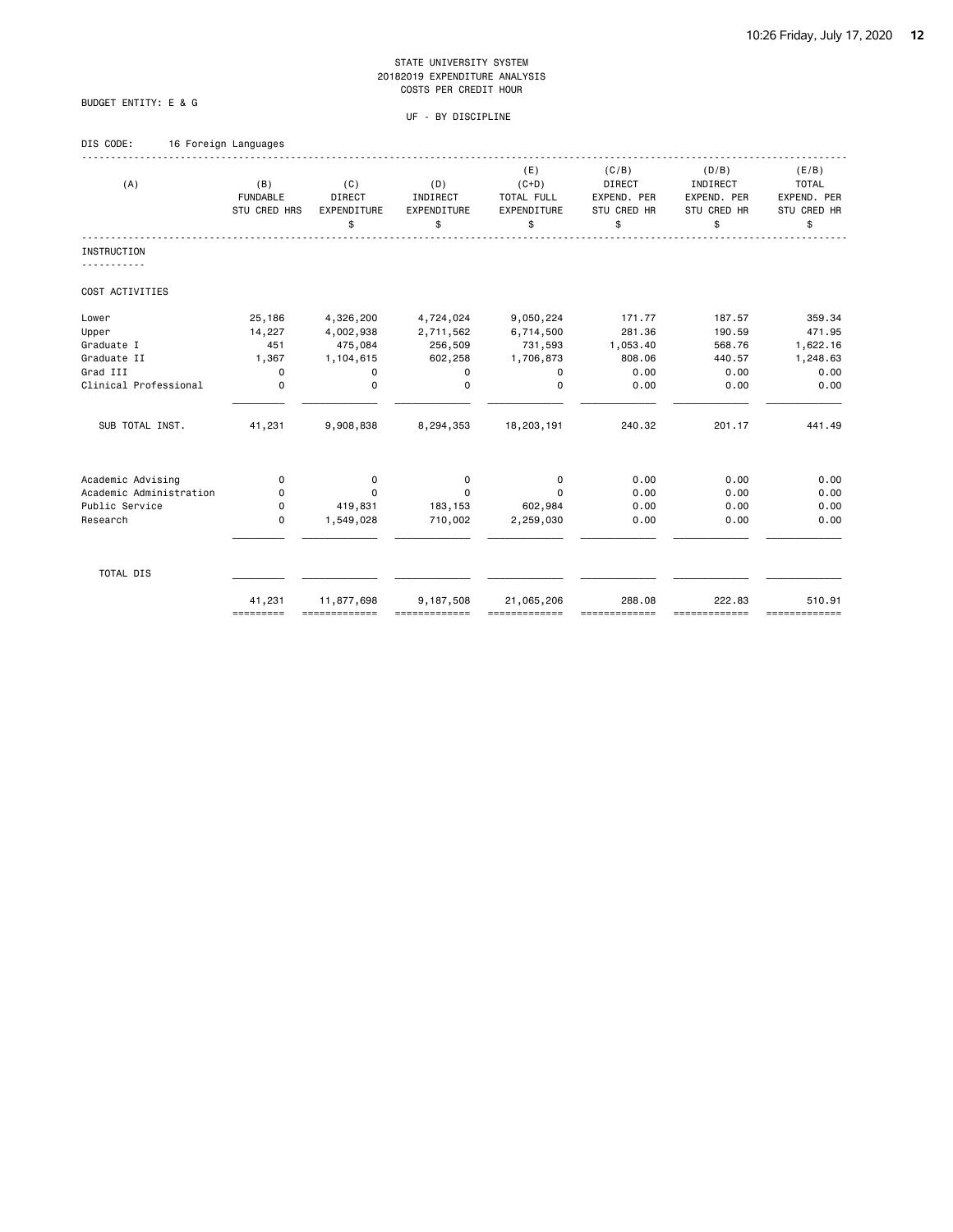### BUDGET ENTITY: E & G

| DIS CODE: |  | 19 Home Economics/Human Sciences |  |  |
|-----------|--|----------------------------------|--|--|
|           |  |                                  |  |  |

| (A)                     | (B)             | (C)           | (D)         | (E)<br>$(C+D)$ | (C/B)<br><b>DIRECT</b> | (D/B)<br>INDIRECT | (E/B)<br><b>TOTAL</b> |
|-------------------------|-----------------|---------------|-------------|----------------|------------------------|-------------------|-----------------------|
|                         | <b>FUNDABLE</b> | <b>DIRECT</b> | INDIRECT    | TOTAL FULL     | EXPEND. PER            | EXPEND. PER       | EXPEND. PER           |
|                         | STU CRED HRS    | EXPENDITURE   | EXPENDITURE | EXPENDITURE    | STU CRED HR            | STU CRED HR       | STU CRED HR           |
|                         |                 | \$            | \$          | \$             | \$                     | \$                | \$                    |
| <b>INSTRUCTION</b>      |                 |               |             |                |                        |                   |                       |
| COST ACTIVITIES         |                 |               |             |                |                        |                   |                       |
|                         |                 |               |             |                |                        |                   |                       |
| Lower                   | 0               | 0             | 0           | 0              | 0.00                   | 0.00              | 0.00                  |
| Upper                   | 8,096           | 923,279       | 1,050,784   | 1,974,063      | 114.04                 | 129.79            | 243.83                |
| Graduate I              | 360             | 339,101       | 182,598     | 521,699        | 941.95                 | 507.22            | 1,449.16              |
| Graduate II             | 166             | 123,037       | 66,264      | 189,301        | 741.19                 | 399.18            | 1,140.37              |
| Grad III                | $\mathbf 0$     | 0             | 0           | $\mathbf 0$    | 0.00                   | 0.00              | 0.00                  |
| Clinical Professional   | $\mathbf 0$     | 0             | $\Omega$    | $\Omega$       | 0.00                   | 0.00              | 0.00                  |
| SUB TOTAL INST.         | 8,622           | 1,385,417     | 1,299,646   | 2,685,063      | 160.68                 | 150.74            | 311.42                |
|                         |                 |               |             |                |                        |                   |                       |
| Academic Advising       | 0               | 0             | 0           | 0              | 0.00                   | 0.00              | 0.00                  |
| Academic Administration | 0               | $\Omega$      | $\Omega$    | $\Omega$       | 0.00                   | 0.00              | 0.00                  |
| Public Service          | 0               | 19,745        | 14,137      | 33,882         | 0.00                   | 0.00              | 0.00                  |
| Research                | 0               | 604,256       | 321,837     | 926,093        | 0.00                   | 0.00              | 0.00                  |
| TOTAL DIS               |                 |               |             |                |                        |                   |                       |
|                         |                 |               |             |                |                        |                   |                       |
|                         | 8,622           | 2,009,418     | 1,635,620   | 3,645,038      | 233.06                 | 189.70            | 422.76                |
|                         | =========       |               |             |                |                        | ==========        | =============         |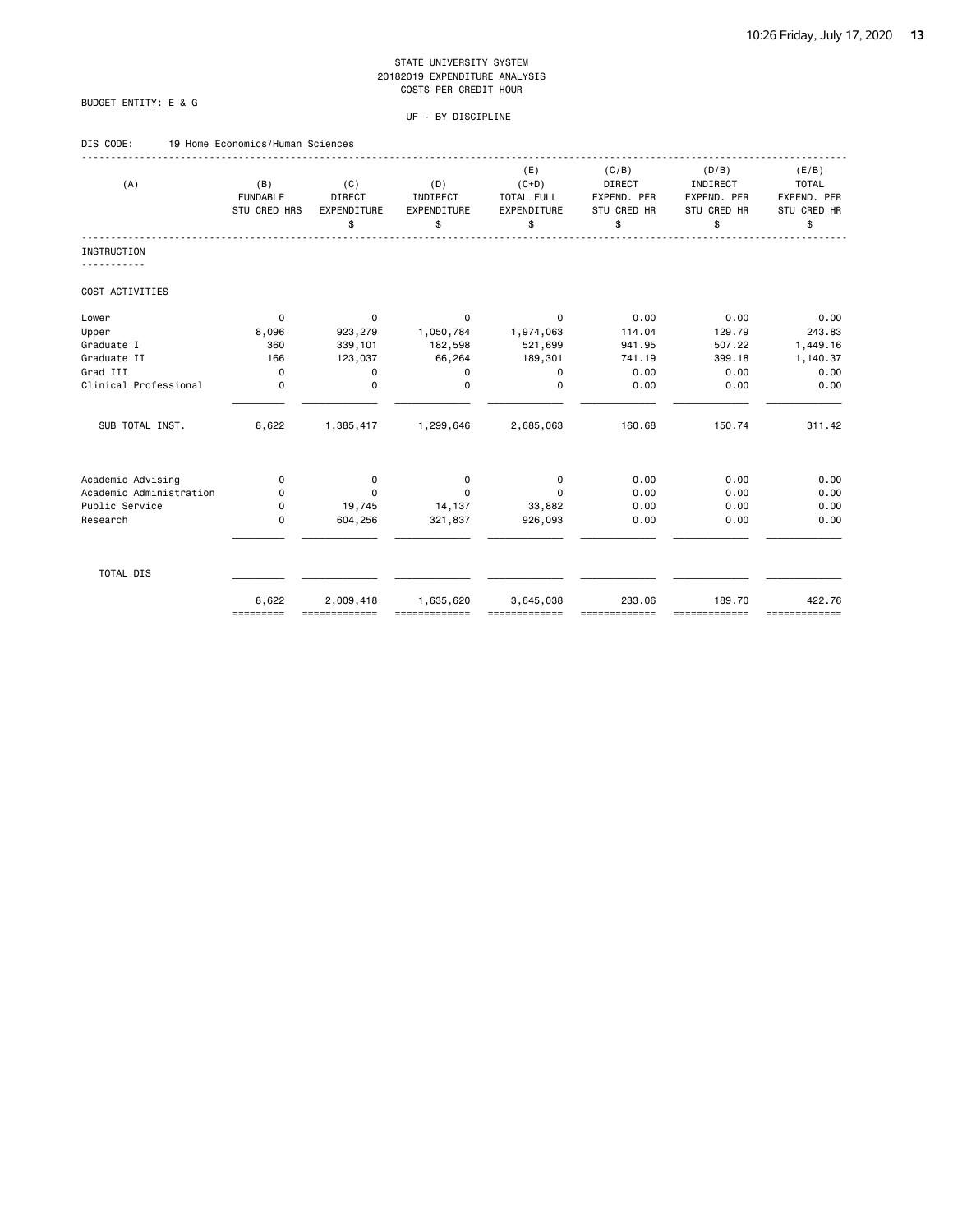### BUDGET ENTITY: E & G

| DIS CODE: | 22 Law |
|-----------|--------|
|-----------|--------|

| (A)                     | (B)<br><b>FUNDABLE</b><br>STU CRED HRS | (C)<br><b>DIRECT</b><br>EXPENDITURE<br>\$ | (D)<br>INDIRECT<br>EXPENDITURE<br>\$ | (E)<br>$(C+D)$<br>TOTAL FULL<br>EXPENDITURE<br>\$ | (C/B)<br>DIRECT<br>EXPEND. PER<br>STU CRED HR<br>\$ | (D/B)<br>INDIRECT<br>EXPEND. PER<br>STU CRED HR<br>\$ | (E/B)<br><b>TOTAL</b><br>EXPEND. PER<br>STU CRED HR<br>\$ |
|-------------------------|----------------------------------------|-------------------------------------------|--------------------------------------|---------------------------------------------------|-----------------------------------------------------|-------------------------------------------------------|-----------------------------------------------------------|
| <b>INSTRUCTION</b>      |                                        |                                           |                                      |                                                   |                                                     |                                                       |                                                           |
| COST ACTIVITIES         |                                        |                                           |                                      |                                                   |                                                     |                                                       |                                                           |
| Lower                   | 0                                      | 0                                         | 0                                    | 0                                                 | 0.00                                                | 0.00                                                  | 0.00                                                      |
| Upper                   | $\Omega$                               | 0                                         | $\Omega$                             | $\Omega$                                          | 0.00                                                | 0.00                                                  | 0.00                                                      |
| Graduate I              | 2,384                                  | 1,944,375                                 | 460,325                              | 2,404,700                                         | 815.59                                              | 193.09                                                | 1,008.68                                                  |
| Graduate II             | 26,375                                 | 14,490,537                                | 4,699,961                            | 19,190,498                                        | 549.40                                              | 178.20                                                | 727.60                                                    |
| Grad III                | 0                                      | 0                                         | 0                                    | 0                                                 | 0.00                                                | 0.00                                                  | 0.00                                                      |
| Clinical Professional   | 0                                      | 0                                         | 0                                    | 0                                                 | 0.00                                                | 0.00                                                  | 0.00                                                      |
| SUB TOTAL INST.         | 28,759                                 | 16,434,912                                | 5,160,286                            | 21,595,198                                        | 571.47                                              | 179.43                                                | 750.90                                                    |
| Academic Advising       | 0                                      | 0                                         | 0                                    | 0                                                 | 0.00                                                | 0.00                                                  | 0.00                                                      |
| Academic Administration | 0                                      | 0                                         | $\Omega$                             | $\Omega$                                          | 0.00                                                | 0.00                                                  | 0.00                                                      |
| Public Service          | 0                                      | 107,576                                   | 25,904                               | 133,480                                           | 0.00                                                | 0.00                                                  | 0.00                                                      |
| Research                | $\mathbf 0$                            | 3,506,632                                 | 836,886                              | 4,343,518                                         | 0.00                                                | 0.00                                                  | 0.00                                                      |
| TOTAL DIS               |                                        |                                           |                                      |                                                   |                                                     |                                                       |                                                           |
|                         | 28,759<br>=========                    | 20,049,120<br>=============               | 6,023,076<br>=============           | 26,072,196<br>=============                       | 697.14<br>=============                             | 209.43<br>=============                               | 906.58<br>=============                                   |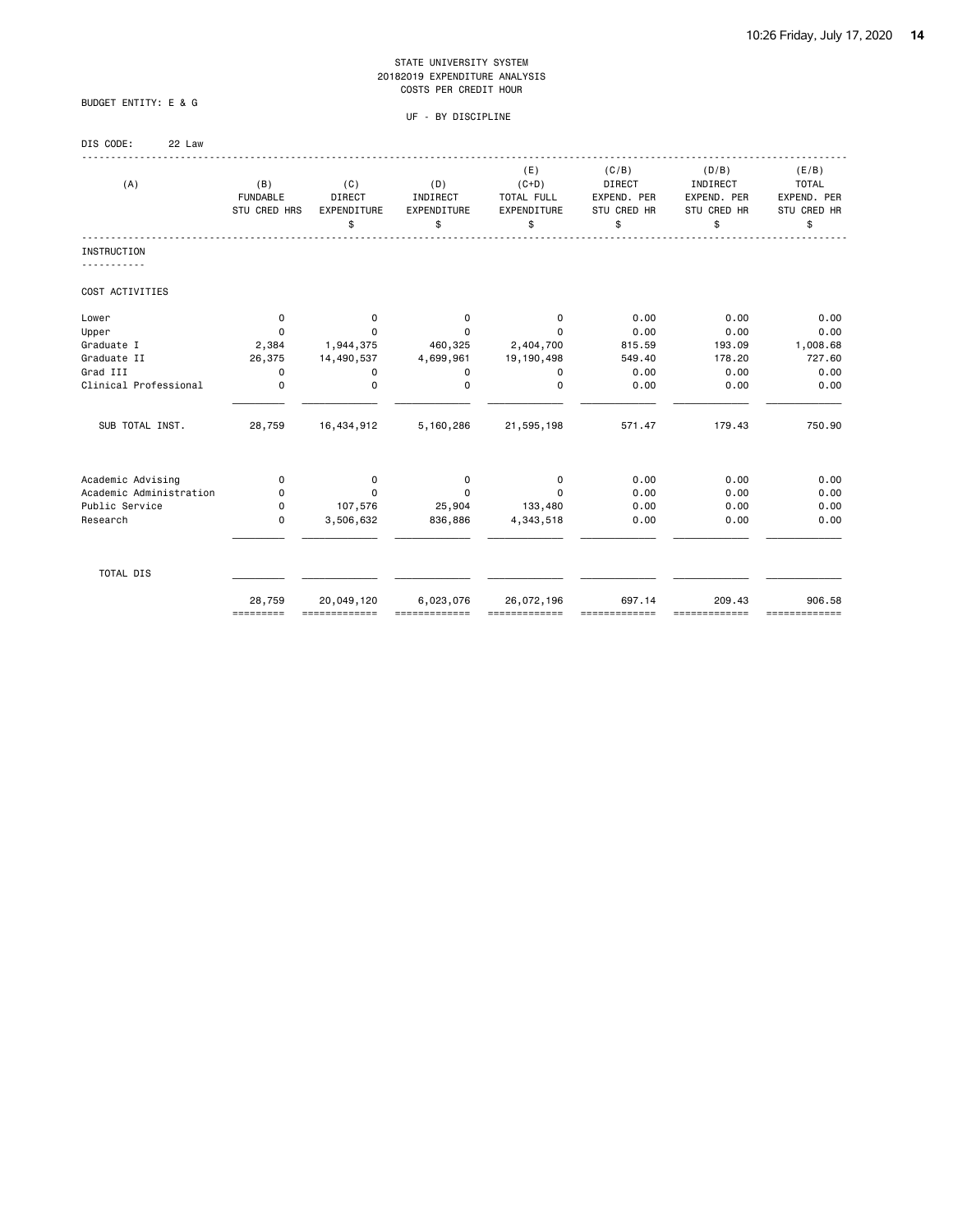BUDGET ENTITY: E & G

### UF - BY DISCIPLINE

### DIS CODE: 23 Letters

| (A)                     | (B)<br><b>FUNDABLE</b><br>STU CRED HRS | (C)<br><b>DIRECT</b><br>EXPENDITURE<br>\$ | (D)<br>INDIRECT<br>EXPENDITURE<br>\$ | (E)<br>$(C+D)$<br>TOTAL FULL<br>EXPENDITURE<br>\$ | (C/B)<br>DIRECT<br>EXPEND. PER<br><b>STU CRED HR</b><br>\$ | (D/B)<br>INDIRECT<br>EXPEND. PER<br>STU CRED HR<br>\$ | (E/B)<br><b>TOTAL</b><br>EXPEND. PER<br>STU CRED HR<br>\$ |
|-------------------------|----------------------------------------|-------------------------------------------|--------------------------------------|---------------------------------------------------|------------------------------------------------------------|-------------------------------------------------------|-----------------------------------------------------------|
| <b>INSTRUCTION</b>      |                                        |                                           |                                      |                                                   |                                                            |                                                       |                                                           |
| COST ACTIVITIES         |                                        |                                           |                                      |                                                   |                                                            |                                                       |                                                           |
| Lower                   | 21,483                                 | 2,656,984                                 | 3,019,319                            | 5,676,303                                         | 123.68                                                     | 140.54                                                | 264.22                                                    |
| Upper                   | 19,855                                 | 4,339,139                                 | 4,571,640                            | 8,910,779                                         | 218.54                                                     | 230.25                                                | 448.79                                                    |
| Graduate I              | 602                                    | 514,258                                   | 253,268                              | 767,526                                           | 854.25                                                     | 420.71                                                | 1,274.96                                                  |
| Graduate II             | 1,829                                  | 1,080,413                                 | 587,939                              | 1,668,352                                         | 590.71                                                     | 321.45                                                | 912.17                                                    |
| Grad III                | 0                                      | 0                                         | 0                                    | 0                                                 | 0.00                                                       | 0.00                                                  | 0.00                                                      |
| Clinical Professional   | $\mathbf 0$                            | 0                                         | 0                                    | $\Omega$                                          | 0.00                                                       | 0.00                                                  | 0.00                                                      |
| SUB TOTAL INST.         | 43,769                                 | 8,590,794                                 | 8,432,166                            | 17,022,960                                        | 196.28                                                     | 192.65                                                | 388.93                                                    |
| Academic Advising       | 0                                      | 0                                         | 0                                    | 0                                                 | 0.00                                                       | 0.00                                                  | 0.00                                                      |
| Academic Administration | 0                                      | $\Omega$                                  | $\Omega$                             | $\Omega$                                          | 0.00                                                       | 0.00                                                  | 0.00                                                      |
| Public Service          | 0                                      | 537,024                                   | 207,110                              | 744,134                                           | 0.00                                                       | 0.00                                                  | 0.00                                                      |
| Research                | $\mathbf 0$                            | 2,512,613                                 | 1,069,662                            | 3,582,275                                         | 0.00                                                       | 0.00                                                  | 0.00                                                      |
| TOTAL DIS               |                                        |                                           |                                      |                                                   |                                                            |                                                       |                                                           |
|                         | 43,769<br>=========                    | 11,640,432<br>=============               | 9,708,938                            | 21,349,370<br>-------------                       | 265.95                                                     | 221.82<br>=============                               | 487.77<br>=============                                   |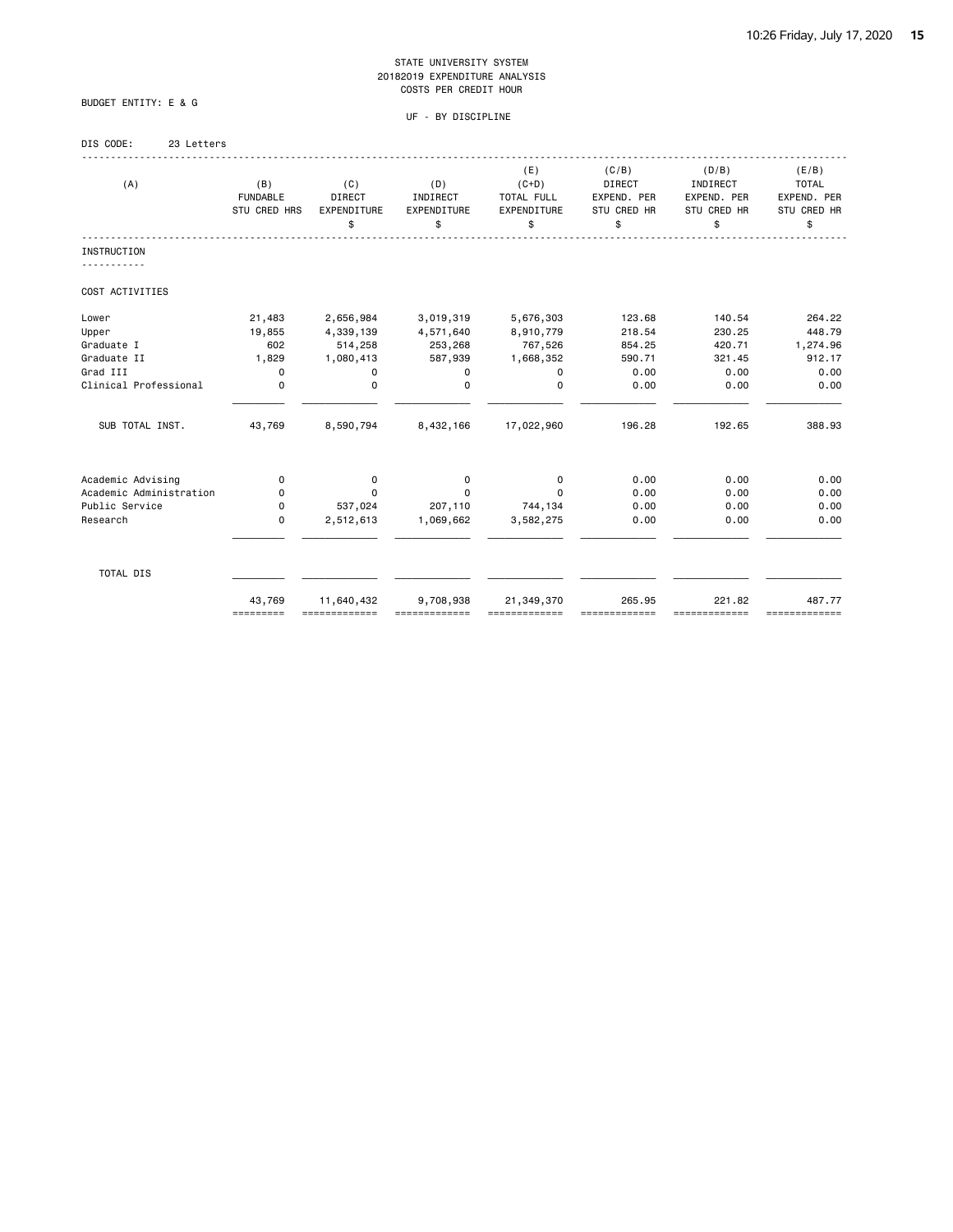### BUDGET ENTITY: E & G

#### UF - BY DISCIPLINE

### DIS CODE: 24 Liberal/General Studies

| (A)                     | (B)<br><b>FUNDABLE</b><br>STU CRED HRS | (C)<br><b>DIRECT</b><br>EXPENDITURE<br>\$ | (D)<br>INDIRECT<br>EXPENDITURE<br>\$ | (E)<br>$(C+D)$<br>TOTAL FULL<br>EXPENDITURE<br>\$ | (C/B)<br><b>DIRECT</b><br>EXPEND. PER<br>STU CRED HR<br>\$ | (D/B)<br>INDIRECT<br>EXPEND. PER<br>STU CRED HR<br>\$ | (E/B)<br><b>TOTAL</b><br>EXPEND. PER<br>STU CRED HR<br>\$ |
|-------------------------|----------------------------------------|-------------------------------------------|--------------------------------------|---------------------------------------------------|------------------------------------------------------------|-------------------------------------------------------|-----------------------------------------------------------|
| <b>INSTRUCTION</b>      |                                        |                                           |                                      |                                                   |                                                            |                                                       |                                                           |
| COST ACTIVITIES         |                                        |                                           |                                      |                                                   |                                                            |                                                       |                                                           |
| Lower                   | 4,174                                  | 836,232                                   | 2,136,119                            | 2,972,351                                         | 200.34                                                     | 511.77                                                | 712.11                                                    |
| Upper                   | 1,255                                  | 345,245                                   | 646,191                              | 991,436                                           | 275.10                                                     | 514.89                                                | 789.99                                                    |
| Graduate I              | 0                                      | 0                                         | 0                                    | 0                                                 | 0.00                                                       | 0.00                                                  | 0.00                                                      |
| Graduate II             | $\mathbf 0$                            | 0                                         | $\Omega$                             | 0                                                 | 0.00                                                       | 0.00                                                  | 0.00                                                      |
| Grad III                | $\mathbf 0$                            | 0                                         | 0                                    | 0                                                 | 0.00                                                       | 0.00                                                  | 0.00                                                      |
| Clinical Professional   | $\Omega$                               | $\Omega$                                  | $\Omega$                             | $\Omega$                                          | 0.00                                                       | 0.00                                                  | 0.00                                                      |
| SUB TOTAL INST.         | 5,429                                  | 1, 181, 477                               | 2,782,310                            | 3,963,787                                         | 217.62                                                     | 512.49                                                | 730.11                                                    |
| Academic Advising       | 0                                      | 0                                         | 0                                    | 0                                                 | 0.00                                                       | 0.00                                                  | 0.00                                                      |
| Academic Administration | 0                                      | $\Omega$                                  | 0                                    | $\Omega$                                          | 0.00                                                       | 0.00                                                  | 0.00                                                      |
| Public Service          | 0                                      | 108,304                                   | 50,326                               | 158,630                                           | 0.00                                                       | 0.00                                                  | 0.00                                                      |
| Research                | $\mathbf 0$                            | 200,440                                   | 71,722                               | 272,162                                           | 0.00                                                       | 0.00                                                  | 0.00                                                      |
| TOTAL DIS               |                                        |                                           |                                      |                                                   |                                                            |                                                       |                                                           |
|                         | 5,429<br>=========                     | 1,490,221<br>=============                | 2,904,358                            | 4,394,579                                         | 274.49                                                     | 534.97<br>=============                               | 809.46<br>=============                                   |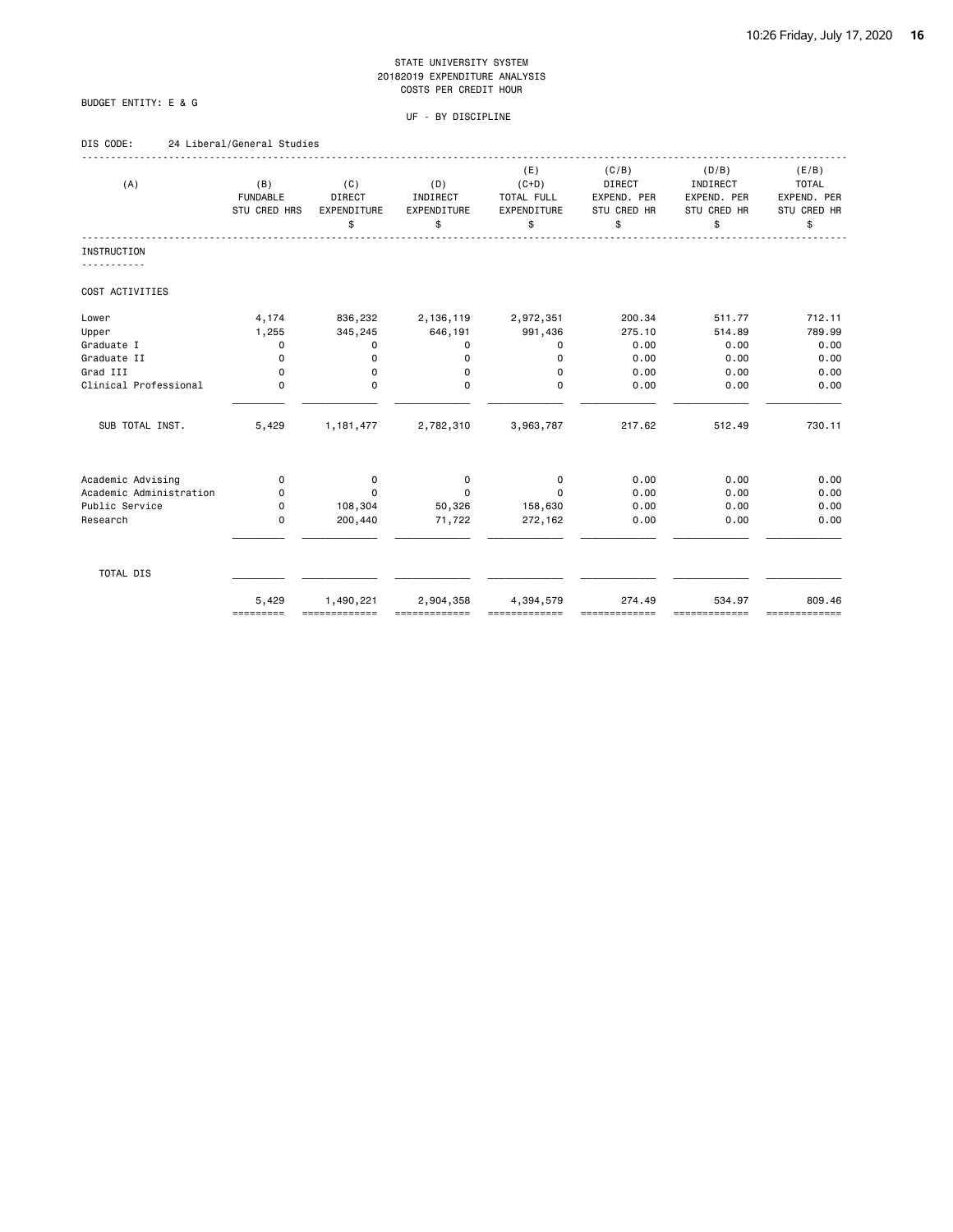### BUDGET ENTITY: E & G

### UF - BY DISCIPLINE

### DIS CODE: 26 Life Sciences

| (A)                     | (B)<br><b>FUNDABLE</b><br>STU CRED HRS | (C)<br>DIRECT<br>EXPENDITURE<br>\$ | (D)<br>INDIRECT<br>EXPENDITURE<br>\$ | (E)<br>$(C+D)$<br>TOTAL FULL<br>EXPENDITURE<br>\$ | (C/B)<br><b>DIRECT</b><br>EXPEND. PER<br>STU CRED HR<br>\$ | (D/B)<br>INDIRECT<br>EXPEND. PER<br>STU CRED HR<br>\$ | (E/B)<br><b>TOTAL</b><br>EXPEND. PER<br>STU CRED HR<br>\$ |
|-------------------------|----------------------------------------|------------------------------------|--------------------------------------|---------------------------------------------------|------------------------------------------------------------|-------------------------------------------------------|-----------------------------------------------------------|
| <b>INSTRUCTION</b>      |                                        |                                    |                                      |                                                   |                                                            |                                                       |                                                           |
| COST ACTIVITIES         |                                        |                                    |                                      |                                                   |                                                            |                                                       |                                                           |
| Lower                   | 40,498                                 | 5,026,179                          | 3,967,430                            | 8,993,609                                         | 124.11                                                     | 97.97                                                 | 222.08                                                    |
| Upper                   | 50,444                                 | 7,000,606                          | 4,677,110                            | 11,677,716                                        | 138.78                                                     | 92.72                                                 | 231.50                                                    |
| Graduate I              | 3,042                                  | 2,871,185                          | 1,176,198                            | 4,047,383                                         | 943.85                                                     | 386.65                                                | 1,330.50                                                  |
| Graduate II             | 8,924                                  | 8,334,494                          | 6,987,165                            | 15,321,659                                        | 933.94                                                     | 782.96                                                | 1,716.90                                                  |
| Grad III                | 0                                      | 0                                  | 0                                    | 0                                                 | 0.00                                                       | 0.00                                                  | 0.00                                                      |
| Clinical Professional   | 0                                      | $\mathbf 0$                        | $\Omega$                             | $\Omega$                                          | 0.00                                                       | 0.00                                                  | 0.00                                                      |
| SUB TOTAL INST.         | 102,908                                | 23, 232, 463                       | 16,807,903                           | 40,040,366                                        | 225.76                                                     | 163.33                                                | 389.09                                                    |
| Academic Advising       | 0                                      | 0                                  | 0                                    | 0                                                 | 0.00                                                       | 0.00                                                  | 0.00                                                      |
| Academic Administration | 0                                      | $\Omega$                           | $\Omega$                             | $\Omega$                                          | 0.00                                                       | 0.00                                                  | 0.00                                                      |
| Public Service          | 0                                      | 961,614                            | 303,826                              | 1,265,440                                         | 0.00                                                       | 0.00                                                  | 0.00                                                      |
| Research                | 0                                      | 13,960,091                         | 4,902,813                            | 18,862,904                                        | 0.00                                                       | 0.00                                                  | 0.00                                                      |
| TOTAL DIS               |                                        |                                    |                                      |                                                   |                                                            |                                                       |                                                           |
|                         | 102,908<br>=========                   | 38, 154, 168<br>=============      | 22,014,542                           | 60, 168, 710                                      | 370.76                                                     | 213.92<br>==========                                  | 584.68<br>=============                                   |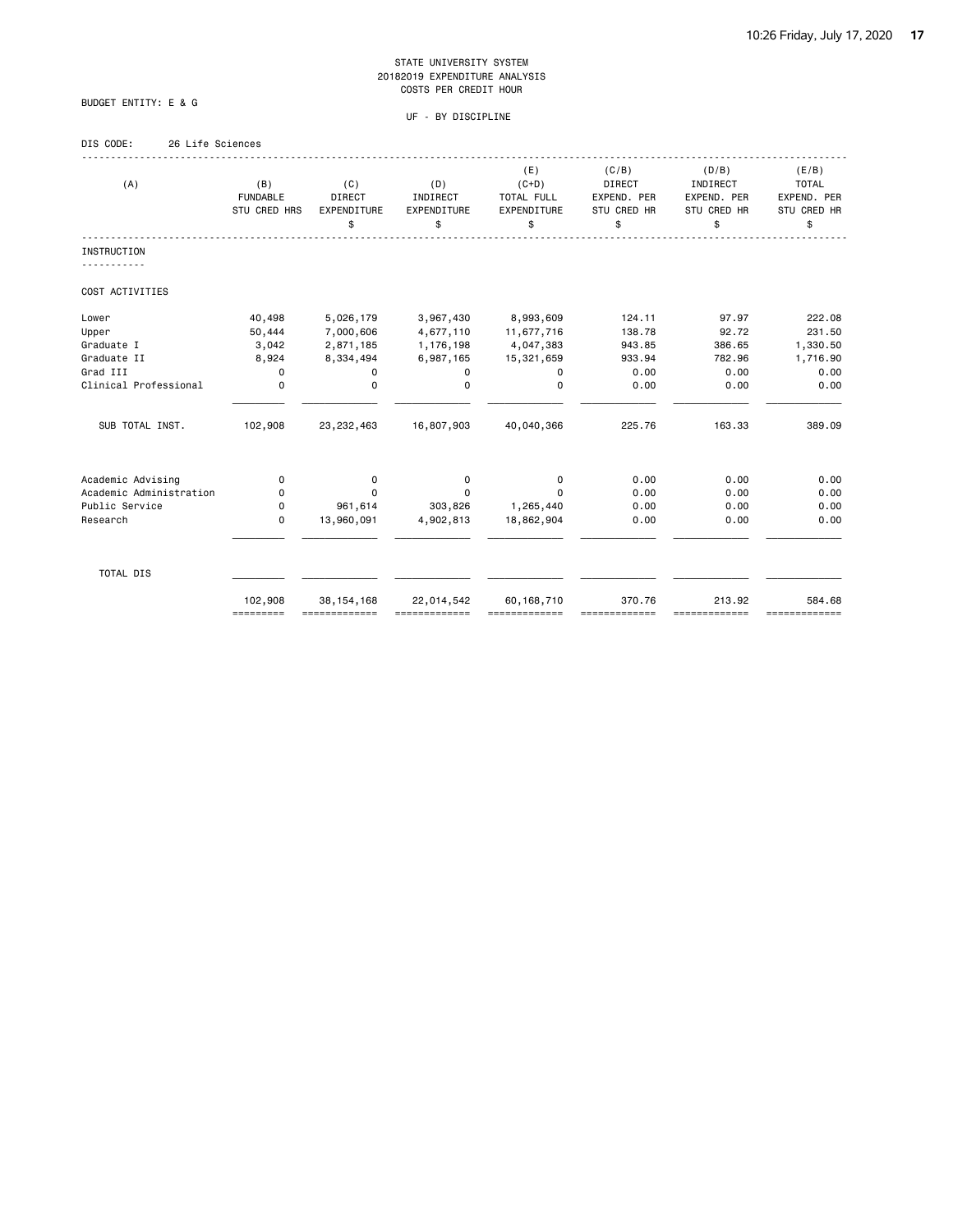UF - BY DISCIPLINE

### DIS CODE: 27 Mathematics

BUDGET ENTITY: E & G

| (A)                     | (B)                             | (C)                          | (D)                     | (E)<br>$(C+D)$            | (C/B)<br><b>DIRECT</b>     | (D/B)<br>INDIRECT          | (E/B)<br><b>TOTAL</b>      |
|-------------------------|---------------------------------|------------------------------|-------------------------|---------------------------|----------------------------|----------------------------|----------------------------|
|                         | <b>FUNDABLE</b><br>STU CRED HRS | <b>DIRECT</b><br>EXPENDITURE | INDIRECT<br>EXPENDITURE | TOTAL FULL<br>EXPENDITURE | EXPEND. PER<br>STU CRED HR | EXPEND. PER<br>STU CRED HR | EXPEND. PER<br>STU CRED HR |
|                         |                                 | \$                           | \$                      | \$                        | \$                         | \$                         | \$                         |
| <b>INSTRUCTION</b>      |                                 |                              |                         |                           |                            |                            |                            |
| COST ACTIVITIES         |                                 |                              |                         |                           |                            |                            |                            |
| Lower                   | 63,819                          | 4,364,695                    | 6,112,384               | 10,477,079                | 68.39                      | 95.78                      | 164.17                     |
| Upper                   | 18,109                          | 2,691,869                    | 1,993,224               | 4,685,093                 | 148.65                     | 110.07                     | 258.72                     |
| Graduate I              | 797                             | 507,888                      | 257,599                 | 765,487                   | 637.25                     | 323.21                     | 960.46                     |
| Graduate II             | 3,060                           | 2,658,685                    | 1,181,106               | 3,839,791                 | 868.85                     | 385.98                     | 1,254.83                   |
| Grad III                | 0                               | 0                            | 0                       | 0                         | 0.00                       | 0.00                       | 0.00                       |
| Clinical Professional   | $\mathbf 0$                     | 0                            | $\Omega$                | $\mathbf 0$               | 0.00                       | 0.00                       | 0.00                       |
| SUB TOTAL INST.         | 85,785                          | 10,223,139                   | 9,544,313               | 19,767,452                | 119.17                     | 111.26                     | 230.43                     |
| Academic Advising       | 0                               | 0                            | 0                       | 0                         | 0.00                       | 0.00                       | 0.00                       |
| Academic Administration | 0                               | $\Omega$                     | 0                       | $\Omega$                  | 0.00                       | 0.00                       | 0.00                       |
| Public Service          | 0                               | 401,880                      | 168,859                 | 570,739                   | 0.00                       | 0.00                       | 0.00                       |
| Research                | $\mathbf 0$                     | 2,835,074                    | 1,194,348               | 4,029,422                 | 0.00                       | 0.00                       | 0.00                       |
| TOTAL DIS               |                                 |                              |                         |                           |                            |                            |                            |
|                         |                                 |                              |                         |                           |                            |                            |                            |
|                         | 85,785<br>=========             | 13,460,092<br>-------------  | 10,907,520              | 24, 367, 612              | 156.90                     | 127.15<br>==========       | 284.05<br>=============    |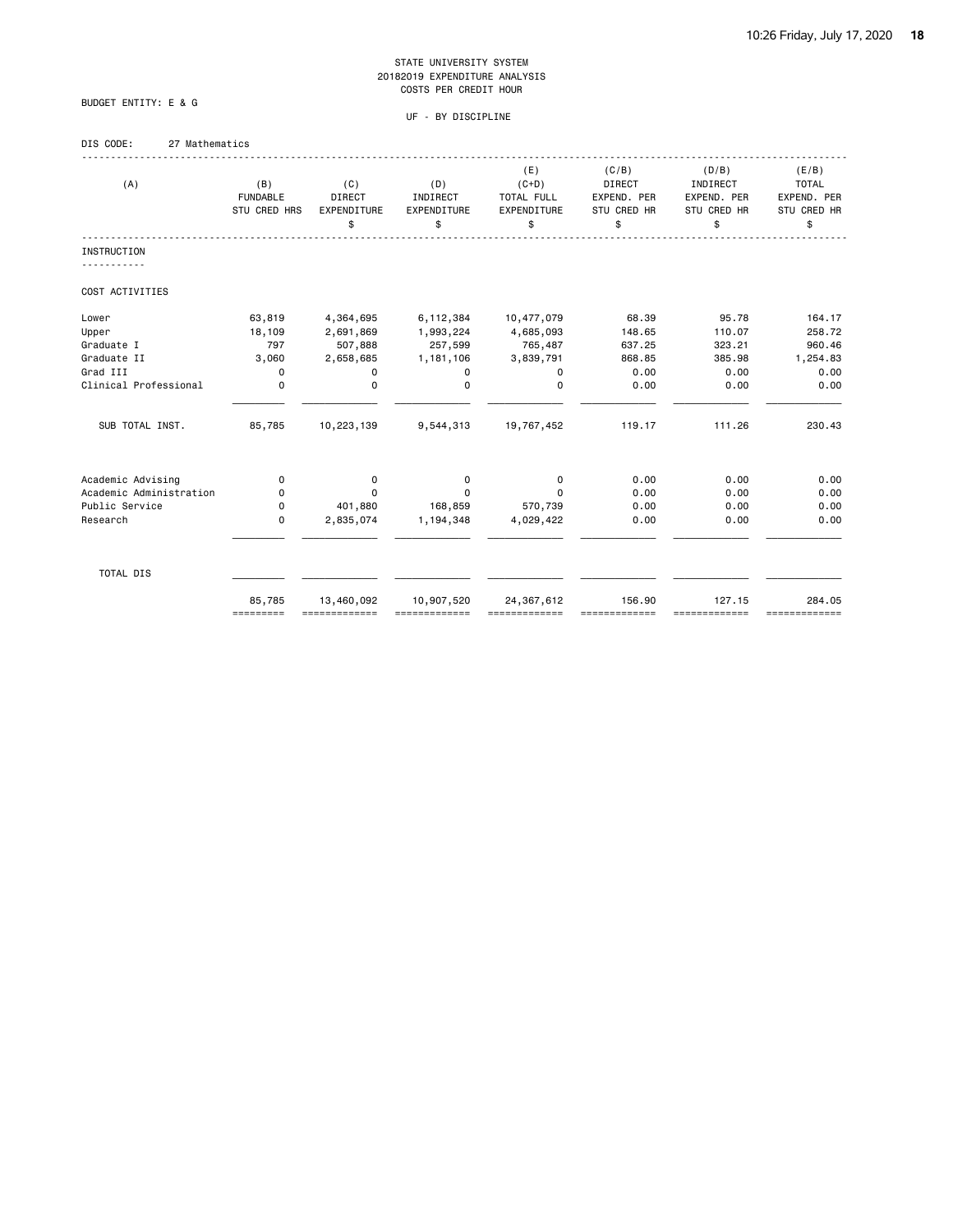### BUDGET ENTITY: E & G

DIS CODE: 28 Military Science, Leadership and Operational Art

#### UF - BY DISCIPLINE

| (A)                     | (B)<br><b>FUNDABLE</b><br><b>STU CRED HRS</b> | (C)<br>DIRECT<br><b>EXPENDITURE</b><br>\$ | (D)<br>INDIRECT<br><b>EXPENDITURE</b><br>\$ | (E)<br>$(C+D)$<br>TOTAL FULL<br>EXPENDITURE<br>\$ | (C/B)<br><b>DIRECT</b><br>EXPEND. PER<br>STU CRED HR<br>\$ | (D/B)<br>INDIRECT<br>EXPEND. PER<br>STU CRED HR<br>\$ | (E/B)<br><b>TOTAL</b><br>EXPEND. PER<br>STU CRED HR<br>\$ |
|-------------------------|-----------------------------------------------|-------------------------------------------|---------------------------------------------|---------------------------------------------------|------------------------------------------------------------|-------------------------------------------------------|-----------------------------------------------------------|
| <b>INSTRUCTION</b>      |                                               |                                           |                                             |                                                   |                                                            |                                                       |                                                           |
|                         |                                               |                                           |                                             |                                                   |                                                            |                                                       |                                                           |
| COST ACTIVITIES         |                                               |                                           |                                             |                                                   |                                                            |                                                       |                                                           |
| Lower                   | $\Omega$                                      | 0                                         | $\Omega$                                    | $\Omega$                                          | 0.00                                                       | 0.00                                                  | 0.00                                                      |
| Upper                   | 0                                             | 0                                         | $\Omega$                                    | $\Omega$                                          | 0.00                                                       | 0.00                                                  | 0.00                                                      |
| Graduate I              | 0                                             | 0                                         | $\Omega$                                    | $\Omega$                                          | 0.00                                                       | 0.00                                                  | 0.00                                                      |
| Graduate II             | 0                                             | $\mathbf 0$                               | $\mathbf 0$                                 | $\Omega$                                          | 0.00                                                       | 0.00                                                  | 0.00                                                      |
| Grad III                | $\Omega$                                      | 0                                         | $\Omega$                                    | $\Omega$                                          | 0.00                                                       | 0.00                                                  | 0.00                                                      |
| Clinical Professional   | $\Omega$                                      | $\Omega$                                  | 0                                           | $\Omega$                                          | 0.00                                                       | 0.00                                                  | 0.00                                                      |
| SUB TOTAL INST.         | $\mathbf 0$                                   | $\mathbf 0$                               | $\mathbf 0$                                 | $\mathbf 0$                                       | 0.00                                                       | 0.00                                                  | 0.00                                                      |
| Academic Advising       | $\mathbf 0$                                   | 0                                         | $\mathbf 0$                                 | $\mathbf 0$                                       | 0.00                                                       | 0.00                                                  | 0.00                                                      |
| Academic Administration | 0                                             | 0                                         | $\Omega$                                    | $\Omega$                                          | 0.00                                                       | 0.00                                                  | 0.00                                                      |
| Public Service          | $\Omega$                                      | 0                                         | $\Omega$                                    | $\Omega$                                          | 0.00                                                       | 0.00                                                  | 0.00                                                      |
| Research                | 0                                             | 0                                         | 0                                           | $\Omega$                                          | 0.00                                                       | 0.00                                                  | 0.00                                                      |
| TOTAL DIS               |                                               |                                           |                                             |                                                   |                                                            |                                                       |                                                           |
|                         | 0                                             | 0                                         | 0                                           | 0                                                 | 0.00                                                       | 0.00                                                  | 0.00                                                      |

========= ============= ============= ============= ============= ============= =============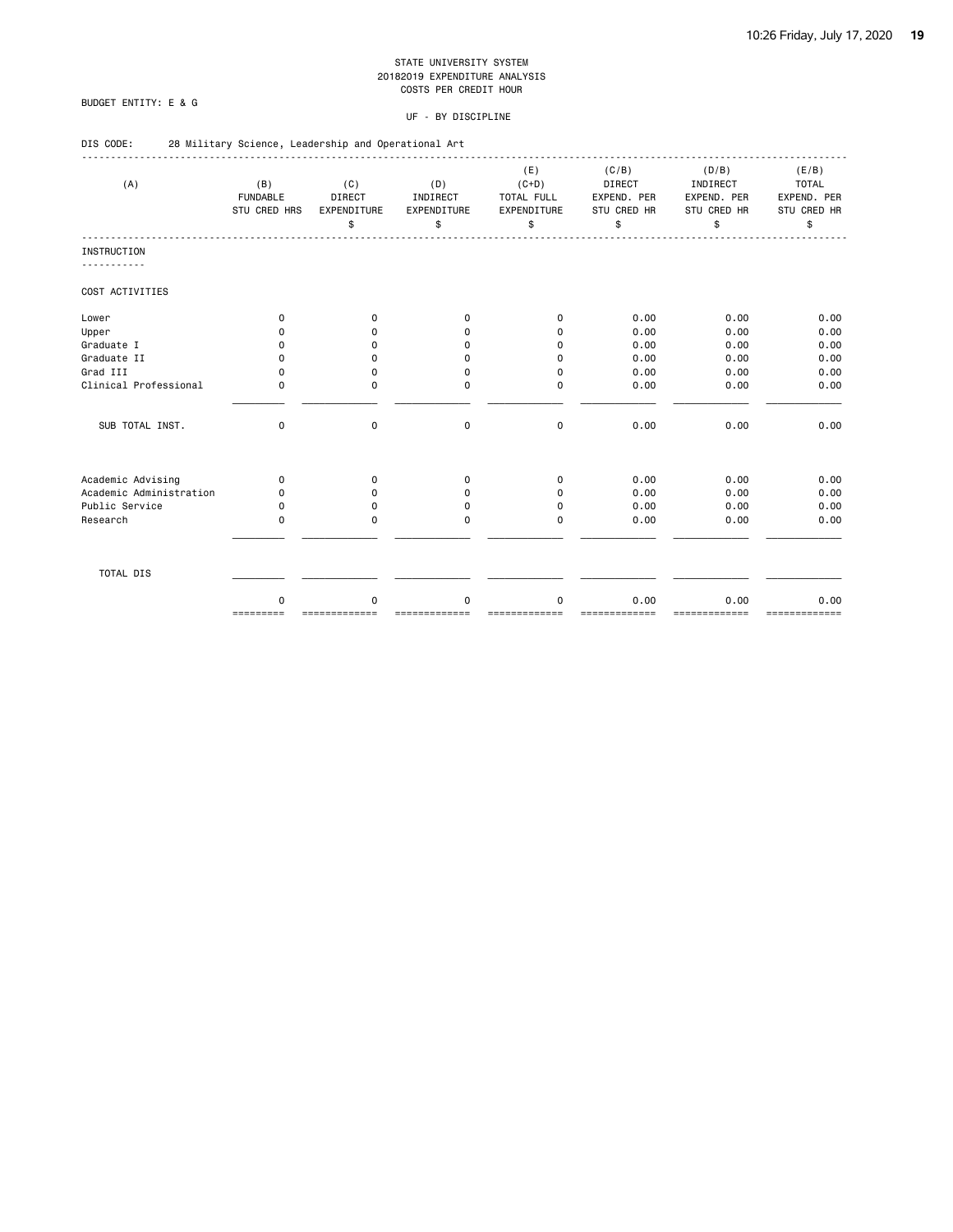### BUDGET ENTITY: E & G

| DIS CODE: |  |  |  |  |  | 30 Multi-/Interdisciplinary Studies, General |  |  |
|-----------|--|--|--|--|--|----------------------------------------------|--|--|
|-----------|--|--|--|--|--|----------------------------------------------|--|--|

| (A)                                          | (B)<br><b>FUNDABLE</b><br>STU CRED HRS | (C)<br>DIRECT<br>EXPENDITURE | (D)<br>INDIRECT<br>EXPENDITURE | (E)<br>$(C+D)$<br>TOTAL FULL<br>EXPENDITURE | (C/B)<br>DIRECT<br>EXPEND. PER<br>STU CRED HR | (D/B)<br>INDIRECT<br>EXPEND. PER<br>STU CRED HR | (E/B)<br><b>TOTAL</b><br>EXPEND. PER<br>STU CRED HR |
|----------------------------------------------|----------------------------------------|------------------------------|--------------------------------|---------------------------------------------|-----------------------------------------------|-------------------------------------------------|-----------------------------------------------------|
|                                              |                                        | \$                           | \$                             | \$                                          | \$                                            | \$                                              | \$                                                  |
| <b>INSTRUCTION</b><br><u>.</u>               |                                        |                              |                                |                                             |                                               |                                                 |                                                     |
| COST ACTIVITIES                              |                                        |                              |                                |                                             |                                               |                                                 |                                                     |
| Lower                                        | 24,613                                 | 6,647,671                    | 2,316,535                      | 8,964,206                                   | 270.09                                        | 94.12                                           | 364.21                                              |
| Upper                                        | 3,776                                  | 1,863,022                    | 305,161                        | 2,168,183                                   | 493.39                                        | 80.82                                           | 574.20                                              |
| Graduate I                                   | 3                                      | 3,399                        | 421                            | 3,820                                       | 1,132.93                                      | 140.33                                          | 1,273.27                                            |
| Graduate II                                  | 9                                      | 10,133                       | 1,263                          | 11,396                                      | 1,125.93                                      | 140.33                                          | 1,266.26                                            |
| Grad III                                     | $\mathbf 0$                            | 0                            | 0                              | 0                                           | 0.00                                          | 0.00                                            | 0.00                                                |
| Clinical Professional                        | $\Omega$                               | $\mathbf 0$                  | $\Omega$                       | $\Omega$                                    | 0.00                                          | 0.00                                            | 0.00                                                |
| SUB TOTAL INST.                              | 28,401                                 | 8,524,225                    | 2,623,380                      | 11, 147, 605                                | 300.14                                        | 92.37                                           | 392.51                                              |
|                                              |                                        |                              |                                |                                             | 0.00                                          | 0.00                                            | 0.00                                                |
| Academic Advising<br>Academic Administration | 0<br>$\Omega$                          | 0<br>$\Omega$                | 0<br>$\Omega$                  | 0<br>$\Omega$                               | 0.00                                          | 0.00                                            | 0.00                                                |
| Public Service                               | 0                                      | 2,146,558                    | 332,922                        | 2,479,480                                   | 0.00                                          | 0.00                                            | 0.00                                                |
| Research                                     | $\mathbf 0$                            | 6,963,893                    | 1,049,209                      | 8,013,102                                   | 0.00                                          | 0.00                                            | 0.00                                                |
|                                              |                                        |                              |                                |                                             |                                               |                                                 |                                                     |
| TOTAL DIS                                    |                                        |                              |                                |                                             |                                               |                                                 |                                                     |
|                                              | 28,401<br>=========                    | 17,634,676<br>=============  | 4,005,511                      | 21,640,187<br>=============                 | 620.92                                        | 141.03<br>=============                         | 761.95<br>=============                             |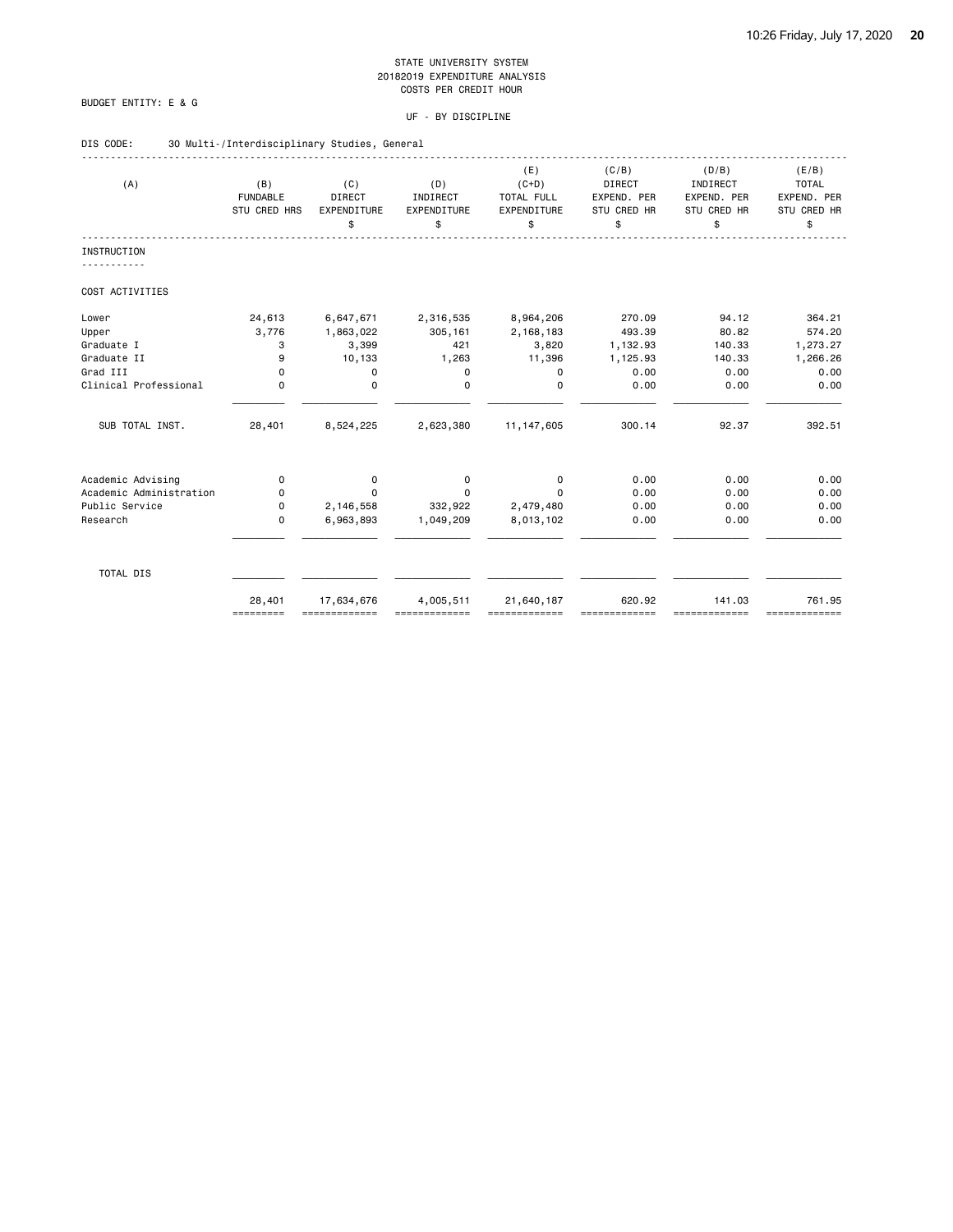### BUDGET ENTITY: E & G

### UF - BY DISCIPLINE

### DIS CODE: 31 Parks Recreation Leisure and Fitness

| (A)                                          | (B)<br><b>FUNDABLE</b><br>STU CRED HRS | (C)<br>DIRECT<br>EXPENDITURE | (D)<br>INDIRECT<br>EXPENDITURE | (E)<br>$(C+D)$<br>TOTAL FULL<br>EXPENDITURE | (C/B)<br>DIRECT<br>EXPEND. PER<br>STU CRED HR | (D/B)<br>INDIRECT<br>EXPEND. PER<br>STU CRED HR | (E/B)<br><b>TOTAL</b><br>EXPEND. PER<br>STU CRED HR |
|----------------------------------------------|----------------------------------------|------------------------------|--------------------------------|---------------------------------------------|-----------------------------------------------|-------------------------------------------------|-----------------------------------------------------|
|                                              |                                        | \$                           | \$                             | \$                                          | \$                                            | \$                                              | \$                                                  |
| <b>INSTRUCTION</b>                           |                                        |                              |                                |                                             |                                               |                                                 |                                                     |
| COST ACTIVITIES                              |                                        |                              |                                |                                             |                                               |                                                 |                                                     |
| Lower                                        | 3,078                                  | 286,164                      | 223,206                        | 509,370                                     | 92.97                                         | 72.52                                           | 165.49                                              |
| Upper                                        | 33,898                                 | 3,696,296                    | 3,176,981                      | 6,873,277                                   | 109.04                                        | 93.72                                           | 202.76                                              |
| Graduate I                                   | 2,123                                  | 1,507,258                    | 617,657                        | 2,124,915                                   | 709.97                                        | 290.94                                          | 1,000.90                                            |
| Graduate II                                  | 761                                    | 827,372                      | 292,320                        | 1,119,692                                   | 1,087.22                                      | 384.13                                          | 1,471.34                                            |
| Grad III                                     | $\mathbf 0$                            | 0                            | 0                              | 0                                           | 0.00                                          | 0.00                                            | 0.00                                                |
| Clinical Professional                        | $\mathbf 0$                            | $\mathbf 0$                  | $\Omega$                       | $\Omega$                                    | 0.00                                          | 0.00                                            | 0.00                                                |
| SUB TOTAL INST.                              | 39,860                                 | 6,317,090                    | 4,310,164                      | 10,627,254                                  | 158.48                                        | 108.13                                          | 266.61                                              |
|                                              |                                        |                              |                                |                                             | 0.00                                          | 0.00                                            | 0.00                                                |
| Academic Advising<br>Academic Administration | 0<br>0                                 | 0<br>$\Omega$                | 0<br>$\Omega$                  | 0<br>$\Omega$                               | 0.00                                          | 0.00                                            | 0.00                                                |
| Public Service                               | 0                                      | 313,610                      | 93,838                         | 407,448                                     | 0.00                                          | 0.00                                            | 0.00                                                |
| Research                                     | $\mathbf 0$                            | 2,140,528                    | 663,696                        | 2,804,224                                   | 0.00                                          | 0.00                                            | 0.00                                                |
|                                              |                                        |                              |                                |                                             |                                               |                                                 |                                                     |
| TOTAL DIS                                    |                                        |                              |                                |                                             |                                               |                                                 |                                                     |
|                                              | 39,860<br>=========                    | 8,771,228                    | 5,067,698                      | 13,838,926                                  | 220.05                                        | 127.14<br>==========                            | 347.19<br>=============                             |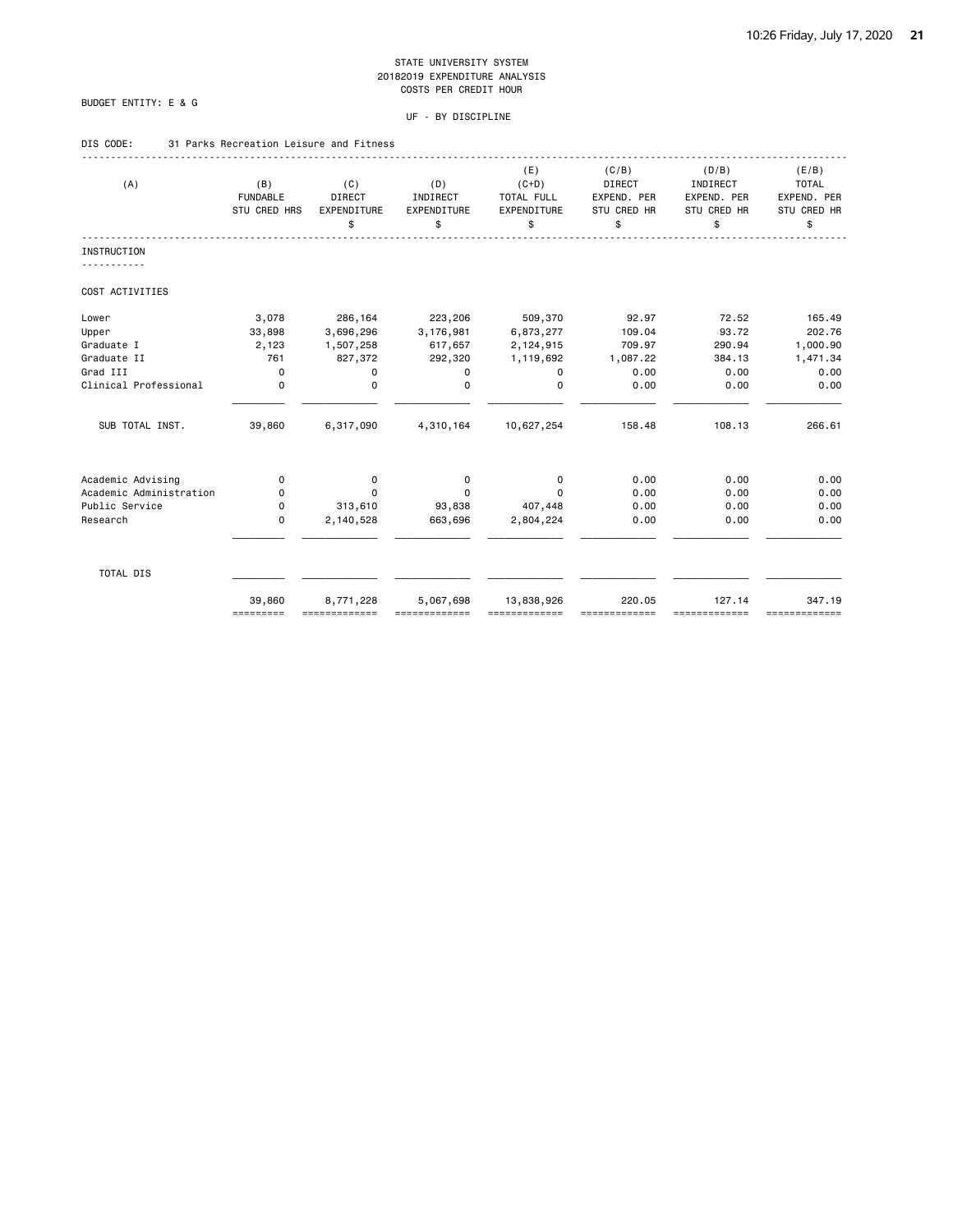### BUDGET ENTITY: E & G

| DIS CODE: | 38 Philosophy and Religious Studies, General |  |
|-----------|----------------------------------------------|--|
|-----------|----------------------------------------------|--|

| (A)                     | (B)<br><b>FUNDABLE</b><br>STU CRED HRS | (C)<br><b>DIRECT</b><br>EXPENDITURE<br>\$ | (D)<br>INDIRECT<br>EXPENDITURE<br>\$ | (E)<br>$(C+D)$<br>TOTAL FULL<br>EXPENDITURE<br>\$ | (C/B)<br><b>DIRECT</b><br>EXPEND. PER<br><b>STU CRED HR</b><br>\$ | (D/B)<br>INDIRECT<br>EXPEND. PER<br>STU CRED HR<br>\$ | (E/B)<br><b>TOTAL</b><br>EXPEND. PER<br>STU CRED HR<br>\$ |
|-------------------------|----------------------------------------|-------------------------------------------|--------------------------------------|---------------------------------------------------|-------------------------------------------------------------------|-------------------------------------------------------|-----------------------------------------------------------|
| <b>INSTRUCTION</b>      |                                        |                                           |                                      |                                                   |                                                                   |                                                       |                                                           |
| COST ACTIVITIES         |                                        |                                           |                                      |                                                   |                                                                   |                                                       |                                                           |
| Lower                   | 5,936                                  | 916,585                                   | 625,771                              | 1,542,356                                         | 154.41                                                            | 105.42                                                | 259.83                                                    |
| Upper                   | 5,269                                  | 1,483,193                                 | 1,145,086                            | 2,628,279                                         | 281.49                                                            | 217.33                                                | 498.82                                                    |
| Graduate I              | 176                                    | 194,604                                   | 72,306                               | 266,910                                           | 1,105.70                                                          | 410.83                                                | 1,516.53                                                  |
| Graduate II             | 391                                    | 507,997                                   | 178,355                              | 686,352                                           | 1,299.23                                                          | 456.15                                                | 1,755.38                                                  |
| Grad III                | $\mathbf 0$                            | 0                                         | 0                                    | 0                                                 | 0.00                                                              | 0.00                                                  | 0.00                                                      |
| Clinical Professional   | $\mathbf 0$                            | $\mathbf 0$                               | $\Omega$                             | $\Omega$                                          | 0.00                                                              | 0.00                                                  | 0.00                                                      |
| SUB TOTAL INST.         | 11,772                                 | 3,102,379                                 | 2,021,518                            | 5,123,897                                         | 263.54                                                            | 171.72                                                | 435.26                                                    |
| Academic Advising       | 0                                      | 0                                         | 0                                    | 0                                                 | 0.00                                                              | 0.00                                                  | 0.00                                                      |
| Academic Administration | 0                                      | $\Omega$                                  | 0                                    | $\Omega$                                          | 0.00                                                              | 0.00                                                  | 0.00                                                      |
| Public Service          | 0                                      | 114,196                                   | 39,278                               | 153,474                                           | 0.00                                                              | 0.00                                                  | 0.00                                                      |
| Research                | $\mathbf 0$                            | 1,156,721                                 | 442,731                              | 1,599,452                                         | 0.00                                                              | 0.00                                                  | 0.00                                                      |
| TOTAL DIS               |                                        |                                           |                                      |                                                   |                                                                   |                                                       |                                                           |
|                         | 11,772<br>=========                    | 4,373,296                                 | 2,503,527                            | 6,876,823                                         | 371.50                                                            | 212.67<br>==========                                  | 584.17<br>=============                                   |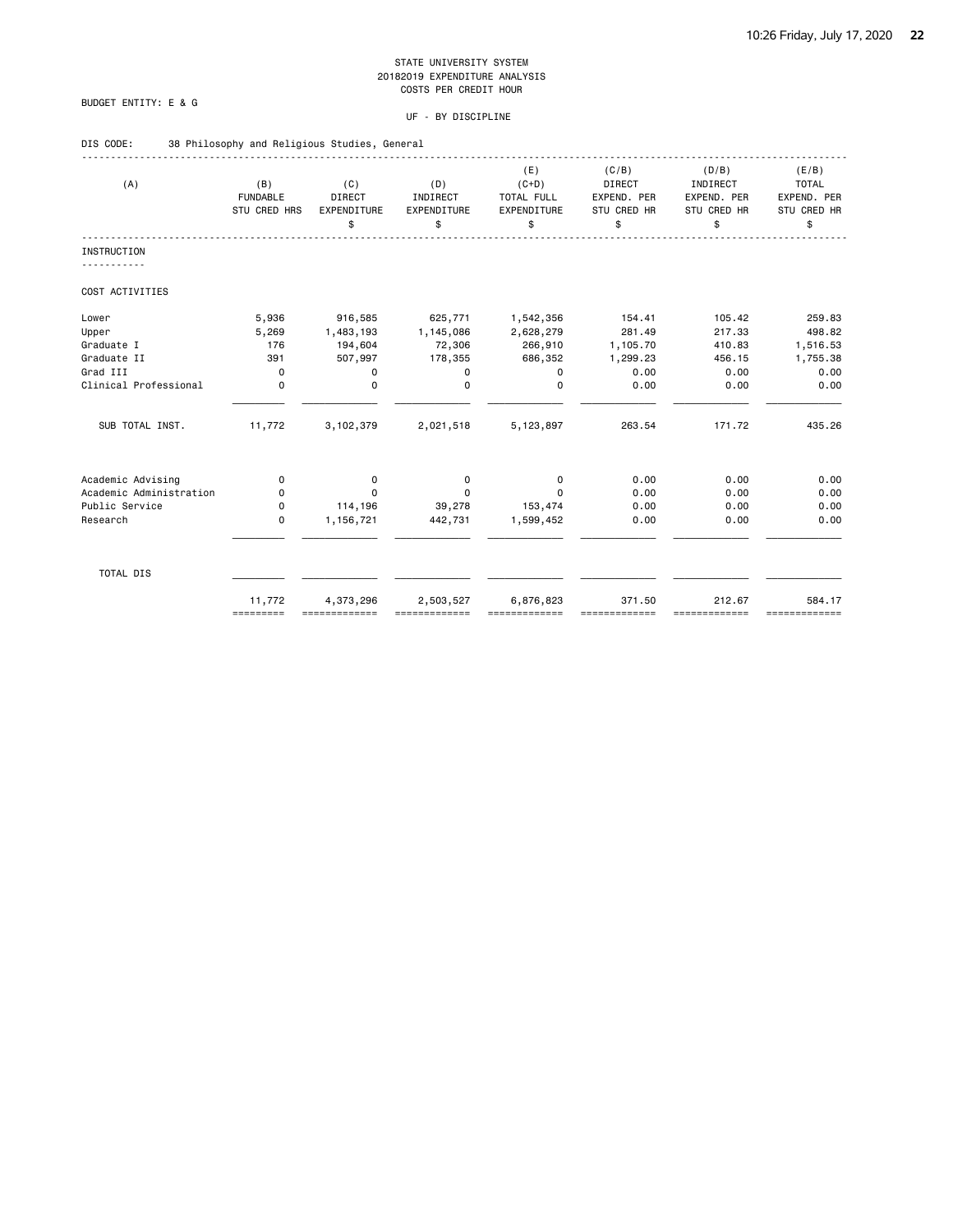### BUDGET ENTITY: E & G

| DIS CODE: | 40 Physical Sciences |
|-----------|----------------------|

| (A)                     | (B)<br><b>FUNDABLE</b><br>STU CRED HRS | (C)<br>DIRECT<br>EXPENDITURE | (D)<br>INDIRECT<br>EXPENDITURE | (E)<br>$(C+D)$<br>TOTAL FULL<br>EXPENDITURE | (C/B)<br>DIRECT<br>EXPEND. PER<br>STU CRED HR | (D/B)<br>INDIRECT<br>EXPEND. PER<br>STU CRED HR | (E/B)<br><b>TOTAL</b><br>EXPEND. PER<br>STU CRED HR |
|-------------------------|----------------------------------------|------------------------------|--------------------------------|---------------------------------------------|-----------------------------------------------|-------------------------------------------------|-----------------------------------------------------|
|                         |                                        | \$                           | \$                             | \$                                          | \$                                            | \$                                              | \$                                                  |
| <b>INSTRUCTION</b>      |                                        |                              |                                |                                             |                                               |                                                 |                                                     |
| COST ACTIVITIES         |                                        |                              |                                |                                             |                                               |                                                 |                                                     |
| Lower                   | 85,812                                 | 11,205,466                   | 10,982,396                     | 22, 187, 862                                | 130.58                                        | 127.98                                          | 258.56                                              |
| Upper                   | 11,632                                 | 6,313,344                    | 2,797,543                      | 9,110,887                                   | 542.76                                        | 240.50                                          | 783.26                                              |
| Graduate I              | 440                                    | 962,899                      | 366,097                        | 1,328,996                                   | 2,188.41                                      | 832.04                                          | 3,020.45                                            |
| Graduate II             | 8,950                                  | 6,711,001                    | 2,702,392                      | 9,413,393                                   | 749.83                                        | 301.94                                          | 1,051.78                                            |
| Grad III                | 0                                      | 0                            | 0                              | 0                                           | 0.00                                          | 0.00                                            | 0.00                                                |
| Clinical Professional   | $\Omega$                               | $\mathbf 0$                  | 0                              | $\Omega$                                    | 0.00                                          | 0.00                                            | 0.00                                                |
| SUB TOTAL INST.         | 106,834                                | 25, 192, 710                 | 16,848,428                     | 42,041,138                                  | 235.81                                        | 157.71                                          | 393.52                                              |
| Academic Advising       | 0                                      | 0                            | 0                              | 0                                           | 0.00                                          | 0.00                                            | 0.00                                                |
| Academic Administration | $\Omega$                               | $\Omega$                     | $\Omega$                       | $\Omega$                                    | 0.00                                          | 0.00                                            | 0.00                                                |
| Public Service          | 0                                      | 1,336,250                    | 403,750                        | 1,740,000                                   | 0.00                                          | 0.00                                            | 0.00                                                |
| Research                | $\Omega$                               | 10,565,748                   | 3,340,866                      | 13,906,614                                  | 0.00                                          | 0.00                                            | 0.00                                                |
| TOTAL DIS               |                                        |                              |                                |                                             |                                               |                                                 |                                                     |
|                         | 106,834<br>=========                   | 37,094,708                   | 20,593,044                     | 57,687,752                                  | 347.22                                        | 192.76<br>==========                            | 539.98<br>=============                             |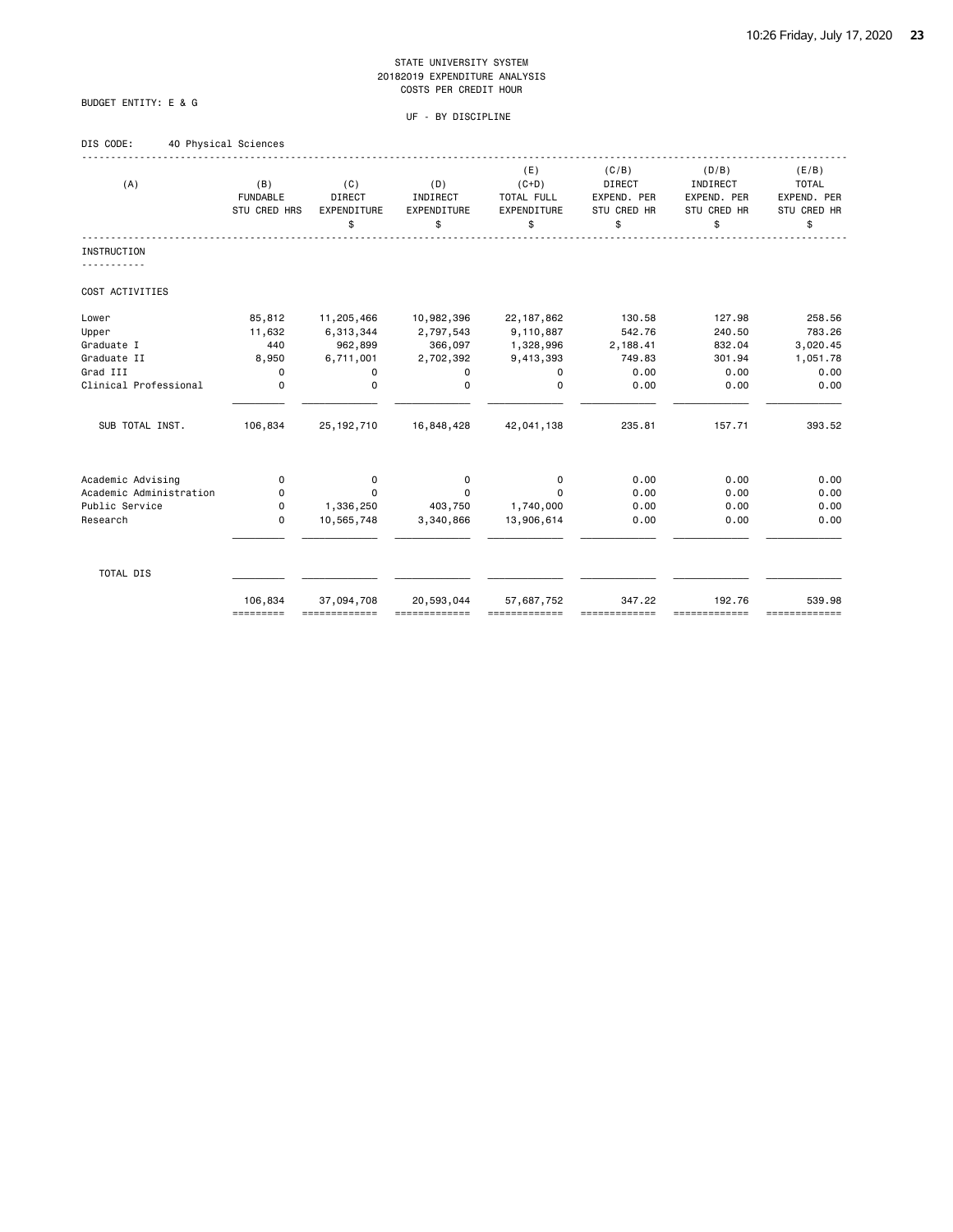UF - BY DISCIPLINE

## DIS CODE: 42 Psychology

BUDGET ENTITY: E & G

| (A)                     | (B)<br><b>FUNDABLE</b><br><b>STU CRED HRS</b> | (C)<br>DIRECT<br><b>EXPENDITURE</b><br>\$ | (D)<br>INDIRECT<br><b>EXPENDITURE</b><br>\$ | (E)<br>$(C+D)$<br>TOTAL FULL<br>EXPENDITURE<br>\$ | (C/B)<br><b>DIRECT</b><br>EXPEND. PER<br>STU CRED HR<br>\$ | (D/B)<br>INDIRECT<br>EXPEND. PER<br><b>STU CRED HR</b><br>\$ | (E/B)<br><b>TOTAL</b><br>EXPEND. PER<br><b>STU CRED HR</b><br>\$ |
|-------------------------|-----------------------------------------------|-------------------------------------------|---------------------------------------------|---------------------------------------------------|------------------------------------------------------------|--------------------------------------------------------------|------------------------------------------------------------------|
| <b>INSTRUCTION</b>      |                                               |                                           |                                             |                                                   |                                                            |                                                              |                                                                  |
|                         |                                               |                                           |                                             |                                                   |                                                            |                                                              |                                                                  |
| COST ACTIVITIES         |                                               |                                           |                                             |                                                   |                                                            |                                                              |                                                                  |
| Lower                   | 6,108                                         | 384,817                                   | 443,821                                     | 828,638                                           | 63,00                                                      | 72.66                                                        | 135.66                                                           |
| Upper                   | 30,654                                        | 3,705,556                                 | 3,831,657                                   | 7,537,213                                         | 120.88                                                     | 125.00                                                       | 245.88                                                           |
| Graduate I              | 133                                           | 154,601                                   | 64,310                                      | 218,911                                           | 1,162.41                                                   | 483.53                                                       | 1,645.95                                                         |
| Graduate II             | 3,554                                         | 3,149,004                                 | 1,438,599                                   | 4,587,603                                         | 886.05                                                     | 404.78                                                       | 1,290.83                                                         |
| Grad III                | $\Omega$                                      | $\Omega$                                  | $\Omega$                                    | $\Omega$                                          | 0.00                                                       | 0.00                                                         | 0.00                                                             |
| Clinical Professional   | 0                                             | 0                                         | 0                                           | 0                                                 | 0.00                                                       | 0.00                                                         | 0.00                                                             |
| SUB TOTAL INST.         | 40,449                                        | 7,393,978                                 | 5,778,387                                   | 13, 172, 365                                      | 182.80                                                     | 142.86                                                       | 325.65                                                           |
| Academic Advising       | 0                                             | $\mathbf 0$                               | 0                                           | 0                                                 | 0.00                                                       | 0.00                                                         | 0.00                                                             |
| Academic Administration | 0                                             | $\Omega$                                  | 0                                           | $\Omega$                                          | 0.00                                                       | 0.00                                                         | 0.00                                                             |
| Public Service          | 0                                             | 1,227,801                                 | 500,122                                     | 1,727,923                                         | 0.00                                                       | 0.00                                                         | 0.00                                                             |
| Research                | 0                                             | 1,859,667                                 | 735,767                                     | 2,595,434                                         | 0.00                                                       | 0.00                                                         | 0.00                                                             |
| TOTAL DIS               |                                               |                                           |                                             |                                                   |                                                            |                                                              |                                                                  |

 40,449 10,481,447 7,014,276 17,495,723 259.13 173.41 432.54 ========= ============= ============= ============= ============= ============= =============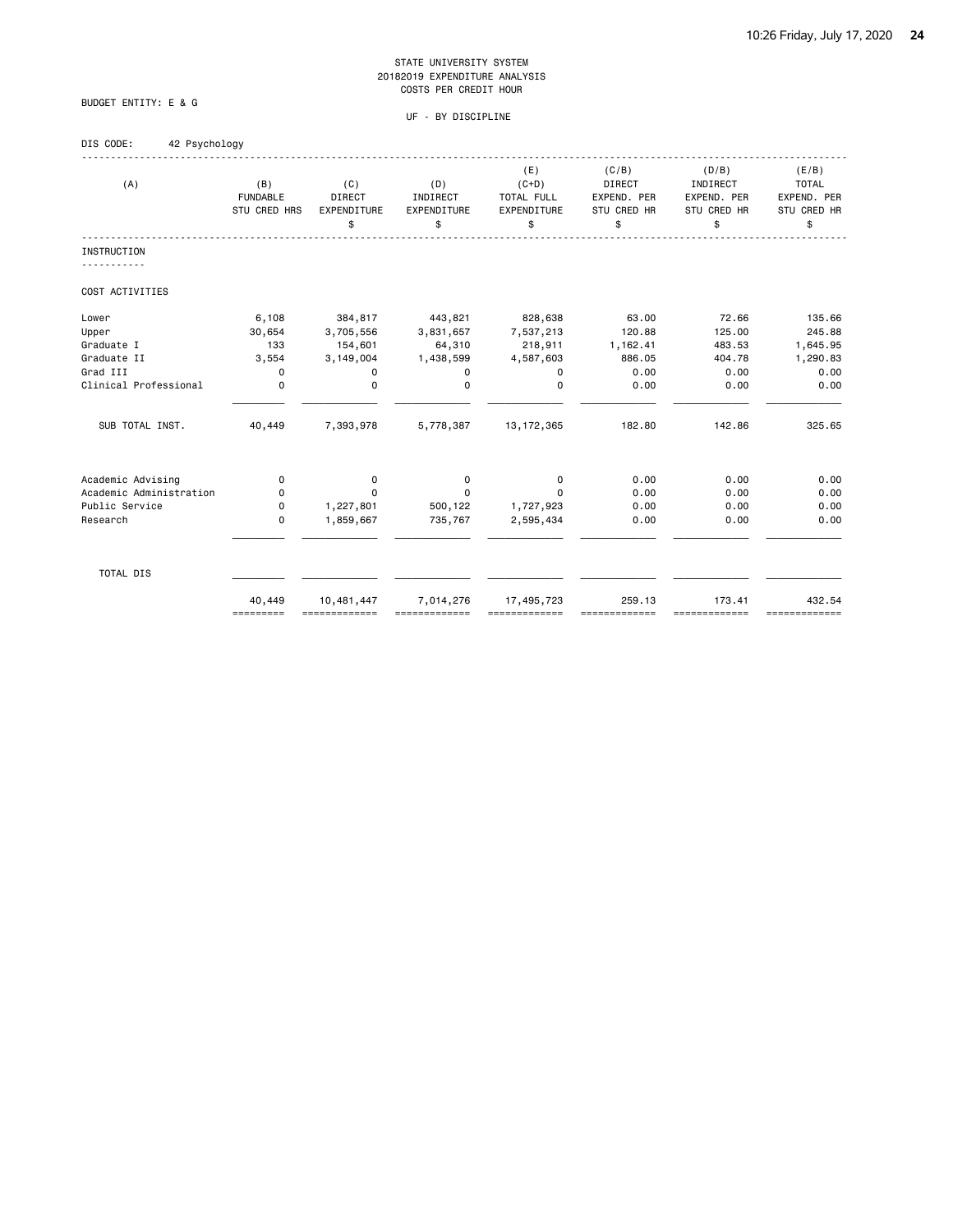### BUDGET ENTITY: E & G

| DIS CODE: |  | 45 Social Sciences |
|-----------|--|--------------------|
|           |  |                    |

| (A)                     | (B)<br><b>FUNDABLE</b><br>STU CRED HRS | (C)<br>DIRECT<br>EXPENDITURE<br>\$ | (D)<br>INDIRECT<br>EXPENDITURE<br>\$ | (E)<br>$(C+D)$<br>TOTAL FULL<br>EXPENDITURE<br>\$ | (C/B)<br>DIRECT<br>EXPEND. PER<br>STU CRED HR<br>\$ | (D/B)<br>INDIRECT<br>EXPEND. PER<br>STU CRED HR<br>\$ | (E/B)<br><b>TOTAL</b><br>EXPEND. PER<br>STU CRED HR<br>\$ |
|-------------------------|----------------------------------------|------------------------------------|--------------------------------------|---------------------------------------------------|-----------------------------------------------------|-------------------------------------------------------|-----------------------------------------------------------|
| <b>INSTRUCTION</b>      |                                        |                                    |                                      |                                                   |                                                     |                                                       |                                                           |
|                         |                                        |                                    |                                      |                                                   |                                                     |                                                       |                                                           |
| COST ACTIVITIES         |                                        |                                    |                                      |                                                   |                                                     |                                                       |                                                           |
| Lower                   | 43,239                                 | 2,207,161                          | 2,946,047                            | 5, 153, 208                                       | 51.05                                               | 68.13                                                 | 119.18                                                    |
| Upper                   | 48,215                                 | 8,601,511                          | 7,955,208                            | 16,556,719                                        | 178.40                                              | 164.99                                                | 343.39                                                    |
| Graduate I              | 2,279                                  | 1,425,467                          | 676,904                              | 2,102,371                                         | 625.48                                              | 297.02                                                | 922.50                                                    |
| Graduate II             | 5,461                                  | 3,753,840                          | 1,777,067                            | 5,530,907                                         | 687.39                                              | 325.41                                                | 1,012.80                                                  |
| Grad III                | 0                                      | 0                                  | 0                                    | 0                                                 | 0.00                                                | 0.00                                                  | 0.00                                                      |
| Clinical Professional   | $\mathbf 0$                            | $\mathbf 0$                        | $\mathbf 0$                          | $\mathbf 0$                                       | 0.00                                                | 0.00                                                  | 0.00                                                      |
| SUB TOTAL INST.         | 99,194                                 | 15,987,978                         | 13,355,226                           | 29, 343, 204                                      | 161.18                                              | 134.64                                                | 295.82                                                    |
| Academic Advising       | $\mathbf 0$                            | $\mathbf 0$                        | 0                                    | 0                                                 | 0.00                                                | 0.00                                                  | 0.00                                                      |
| Academic Administration | 0                                      | $\Omega$                           | 0                                    | $\Omega$                                          | 0.00                                                | 0.00                                                  | 0.00                                                      |
| Public Service          | 0                                      | 770,001                            | 328,777                              | 1,098,778                                         | 0.00                                                | 0.00                                                  | 0.00                                                      |
| Research                | $\mathbf 0$                            | 5,772,517                          | 2,004,824                            | 7,777,341                                         | 0.00                                                | 0.00                                                  | 0.00                                                      |
| TOTAL DIS               |                                        |                                    |                                      |                                                   |                                                     |                                                       |                                                           |
|                         | 99,194<br>=========                    | 22,530,497                         | 15,688,827                           | 38,219,324                                        | 227.14                                              | 158.16<br>-------------                               | 385.30<br>=============                                   |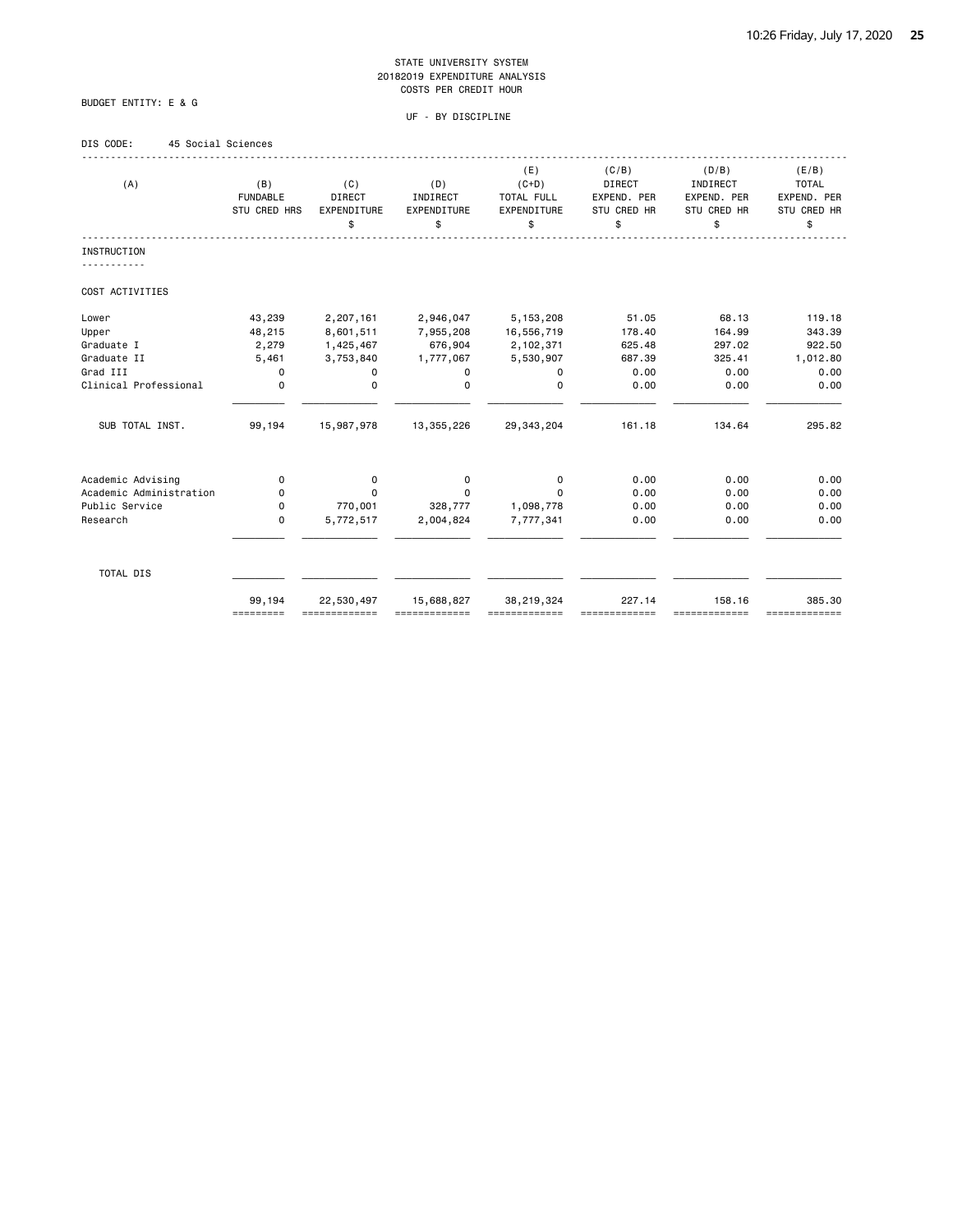### BUDGET ENTITY: E & G

#### UF - BY DISCIPLINE

### DIS CODE: 50 Visual and Performing Arts

| (A)                     | (B)<br><b>FUNDABLE</b><br>STU CRED HRS | (C)<br><b>DIRECT</b><br>EXPENDITURE<br>\$ | (D)<br>INDIRECT<br>EXPENDITURE<br>\$ | (E)<br>$(C+D)$<br>TOTAL FULL<br>EXPENDITURE<br>\$ | (C/B)<br><b>DIRECT</b><br>EXPEND. PER<br>STU CRED HR<br>\$ | (D/B)<br>INDIRECT<br>EXPEND. PER<br>STU CRED HR<br>\$ | (E/B)<br><b>TOTAL</b><br>EXPEND. PER<br>STU CRED HR<br>\$ |
|-------------------------|----------------------------------------|-------------------------------------------|--------------------------------------|---------------------------------------------------|------------------------------------------------------------|-------------------------------------------------------|-----------------------------------------------------------|
| <b>INSTRUCTION</b>      |                                        |                                           |                                      |                                                   |                                                            |                                                       |                                                           |
|                         |                                        |                                           |                                      |                                                   |                                                            |                                                       |                                                           |
| COST ACTIVITIES         |                                        |                                           |                                      |                                                   |                                                            |                                                       |                                                           |
| Lower                   | 32,569                                 | 6,442,084                                 | 4,623,449                            | 11,065,533                                        | 197.80                                                     | 141.96                                                | 339.76                                                    |
| Upper                   | 20,197                                 | 9,184,778                                 | 7,157,108                            | 16,341,886                                        | 454.76                                                     | 354.36                                                | 809.12                                                    |
| Graduate I              | 2,908                                  | 3,874,189                                 | 1,816,916                            | 5,691,105                                         | 1,332.25                                                   | 624.80                                                | 1,957.05                                                  |
| Graduate II             | 841                                    | 1,273,951                                 | 606,653                              | 1,880,604                                         | 1,514.80                                                   | 721.35                                                | 2,236.15                                                  |
| Grad III                | $\Omega$                               | 0                                         | 0                                    | $\Omega$                                          | 0.00                                                       | 0.00                                                  | 0.00                                                      |
| Clinical Professional   | $\mathbf 0$                            | $\mathbf 0$                               | $\mathbf 0$                          | $\mathbf 0$                                       | 0.00                                                       | 0.00                                                  | 0.00                                                      |
| SUB TOTAL INST.         | 56,515                                 | 20,775,002                                | 14,204,126                           | 34,979,128                                        | 367.60                                                     | 251.33                                                | 618.94                                                    |
| Academic Advising       | 0                                      | 0                                         | 0                                    | 0                                                 | 0.00                                                       | 0.00                                                  | 0.00                                                      |
| Academic Administration | 0                                      | $\Omega$                                  | 0                                    | $\Omega$                                          | 0.00                                                       | 0.00                                                  | 0.00                                                      |
| Public Service          | 0                                      | 923,775                                   | 376,443                              | 1,300,218                                         | 0.00                                                       | 0.00                                                  | 0.00                                                      |
| Research                | $\mathbf 0$                            | 3,030,511                                 | 1,157,164                            | 4, 187, 675                                       | 0.00                                                       | 0.00                                                  | 0.00                                                      |
| TOTAL DIS               |                                        |                                           |                                      |                                                   |                                                            |                                                       |                                                           |
|                         | 56,515<br>=========                    | 24,729,288                                | 15,737,733                           | 40,467,021                                        | 437.57                                                     | 278.47<br>==========                                  | 716.04<br>=============                                   |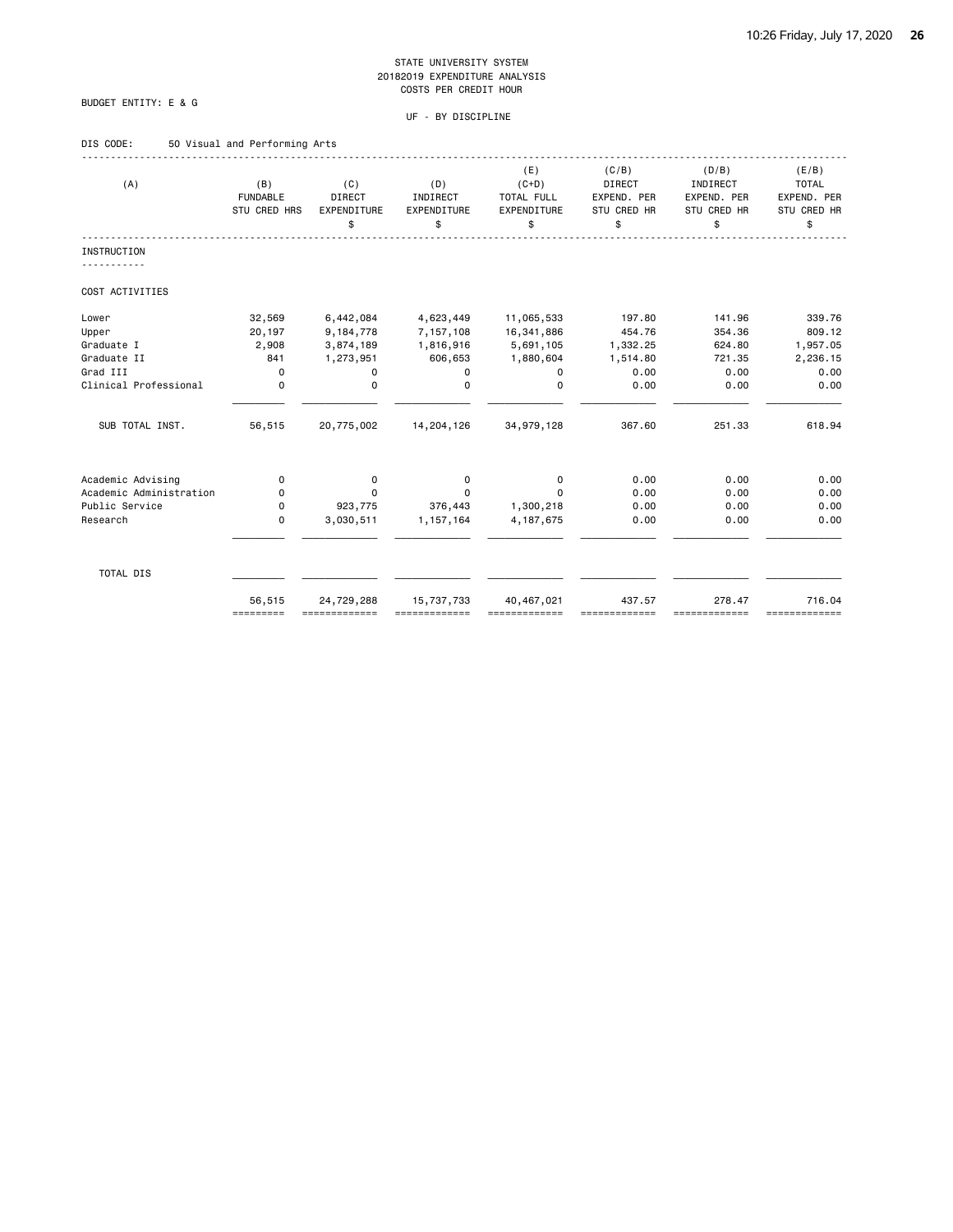### BUDGET ENTITY: E & G

### UF - BY DISCIPLINE

### DIS CODE: 51 Health Professions and Related Programs

| (A)                     | (B)                             | (C)                                | (D)                           | (E)<br>$(C+D)$                  | (C/B)<br>DIRECT                         | (D/B)<br>INDIRECT                | (E/B)<br><b>TOTAL</b>            |
|-------------------------|---------------------------------|------------------------------------|-------------------------------|---------------------------------|-----------------------------------------|----------------------------------|----------------------------------|
|                         | <b>FUNDABLE</b><br>STU CRED HRS | <b>DIRECT</b><br>EXPENDITURE<br>\$ | INDIRECT<br>EXPENDITURE<br>\$ | TOTAL FULL<br>EXPENDITURE<br>\$ | EXPEND. PER<br><b>STU CRED HR</b><br>\$ | EXPEND. PER<br>STU CRED HR<br>\$ | EXPEND. PER<br>STU CRED HR<br>\$ |
|                         |                                 |                                    |                               |                                 |                                         |                                  |                                  |
| <b>INSTRUCTION</b>      |                                 |                                    |                               |                                 |                                         |                                  |                                  |
| COST ACTIVITIES         |                                 |                                    |                               |                                 |                                         |                                  |                                  |
| Lower                   | 2,158                           | 326,153                            | 201,359                       | 527,512                         | 151.14                                  | 93.31                            | 244.44                           |
| Upper                   | 39,072                          | 8,128,430                          | 4,054,391                     | 12, 182, 821                    | 208.04                                  | 103.77                           | 311.80                           |
| Graduate I              | 17,364                          | 9,008,333                          | 3,709,403                     | 12,717,736                      | 518.79                                  | 213.63                           | 732.42                           |
| Graduate II             | 60,751                          | 22,617,556                         | 13,521,429                    | 36, 138, 985                    | 372.30                                  | 222.57                           | 594.87                           |
| Grad III                | 0                               | 0                                  | 0                             | 0                               | 0.00                                    | 0.00                             | 0.00                             |
| Clinical Professional   | $\mathbf 0$                     | 0                                  | $\Omega$                      | $\Omega$                        | 0.00                                    | 0.00                             | 0.00                             |
| SUB TOTAL INST.         | 119,345                         | 40,080,473                         | 21,486,582                    | 61,567,055                      | 335.84                                  | 180.04                           | 515.87                           |
| Academic Advising       | 0                               | 0                                  | 0                             | 0                               | 0.00                                    | 0.00                             | 0.00                             |
| Academic Administration | 0                               | 0                                  | $\Omega$                      | $\Omega$                        | 0.00                                    | 0.00                             | 0.00                             |
| Public Service          | 0                               | 3,291,129                          | 1,085,875                     | 4,377,004                       | 0.00                                    | 0.00                             | 0.00                             |
| Research                | $\Omega$                        | 14,598,950                         | 5,017,253                     | 19,616,203                      | 0.00                                    | 0.00                             | 0.00                             |
| TOTAL DIS               |                                 |                                    |                               |                                 |                                         |                                  |                                  |
|                         | 119,345<br>=========            | 57,970,551                         | 27,589,710                    | 85,560,261                      | 485.74                                  | 231.18<br>-------------          | 716.92<br>=============          |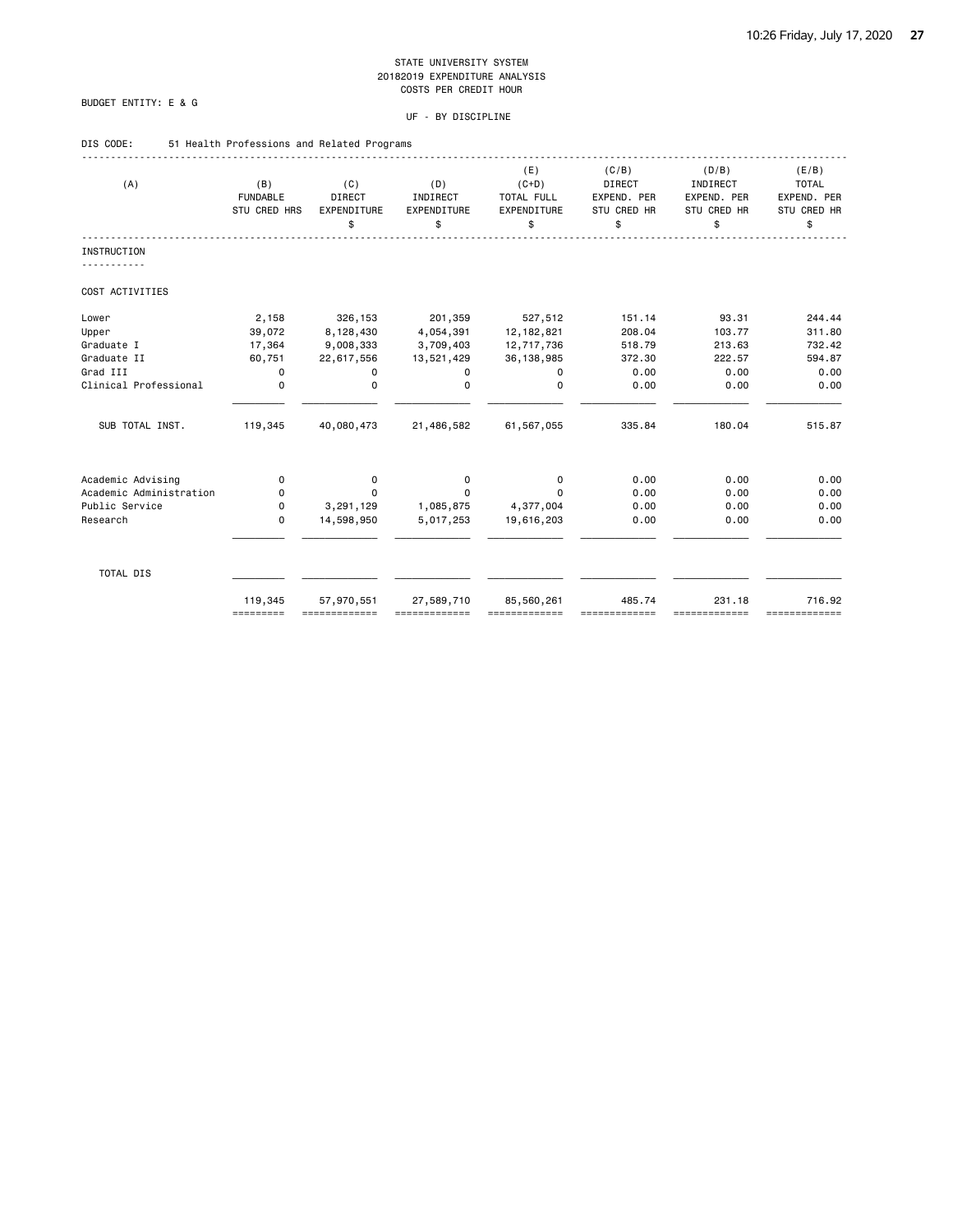### BUDGET ENTITY: E & G

| DIS CODE: |  | 52 Business and Management |  |
|-----------|--|----------------------------|--|
|           |  |                            |  |

| (A)                     | (B)<br><b>FUNDABLE</b><br>STU CRED HRS | (C)<br><b>DIRECT</b><br>EXPENDITURE<br>\$ | (D)<br>INDIRECT<br>EXPENDITURE<br>\$ | (E)<br>$(C+D)$<br><b>TOTAL FULL</b><br>EXPENDITURE<br>\$ | (C/B)<br><b>DIRECT</b><br>EXPEND. PER<br>STU CRED HR<br>\$ | (D/B)<br>INDIRECT<br>EXPEND. PER<br>STU CRED HR<br>\$ | (E/B)<br><b>TOTAL</b><br>EXPEND. PER<br>STU CRED HR<br>\$ |
|-------------------------|----------------------------------------|-------------------------------------------|--------------------------------------|----------------------------------------------------------|------------------------------------------------------------|-------------------------------------------------------|-----------------------------------------------------------|
| <b>INSTRUCTION</b>      |                                        |                                           |                                      |                                                          |                                                            |                                                       |                                                           |
|                         |                                        |                                           |                                      |                                                          |                                                            |                                                       |                                                           |
| COST ACTIVITIES         |                                        |                                           |                                      |                                                          |                                                            |                                                       |                                                           |
| Lower                   | 12,204                                 | 515,061                                   | 597,279                              | 1,112,340                                                | 42.20                                                      | 48.94                                                 | 91.15                                                     |
| Upper                   | 90,933                                 | 7,553,400                                 | 5,550,127                            | 13, 103, 527                                             | 83.07                                                      | 61.04                                                 | 144.10                                                    |
| Graduate I              | 21,754                                 | 11,542,836                                | 4,820,782                            | 16,363,618                                               | 530.61                                                     | 221.60                                                | 752.21                                                    |
| Graduate II             | 1,307                                  | 4, 113, 415                               | 880,386                              | 4,993,801                                                | 3,147.22                                                   | 673.59                                                | 3,820.81                                                  |
| Grad III                | 0                                      | 0                                         | 0                                    | 0                                                        | 0.00                                                       | 0.00                                                  | 0.00                                                      |
| Clinical Professional   | $\mathbf 0$                            | $\mathbf 0$                               | $\mathbf 0$                          | $\mathbf 0$                                              | 0.00                                                       | 0.00                                                  | 0.00                                                      |
| SUB TOTAL INST.         | 126,198                                | 23,724,713                                | 11,848,574                           | 35, 573, 287                                             | 188.00                                                     | 93.89                                                 | 281.88                                                    |
| Academic Advising       | 0                                      | 0                                         | $\mathbf 0$                          | 0                                                        | 0.00                                                       | 0.00                                                  | 0.00                                                      |
| Academic Administration | 0                                      | 0                                         | $\Omega$                             | $\Omega$                                                 | 0.00                                                       | 0.00                                                  | 0.00                                                      |
| Public Service          | 0                                      | 560,924                                   | 116,865                              | 677,789                                                  | 0.00                                                       | 0.00                                                  | 0.00                                                      |
| Research                | $\mathbf 0$                            | 8,656,569                                 | 1,487,067                            | 10, 143, 636                                             | 0.00                                                       | 0.00                                                  | 0.00                                                      |
| TOTAL DIS               |                                        |                                           |                                      |                                                          |                                                            |                                                       |                                                           |
|                         | 126,198<br>=========                   | 32,942,207                                | 13,452,506                           | 46, 394, 713                                             | 261.04                                                     | 106.60<br>==========                                  | 367.63<br>=============                                   |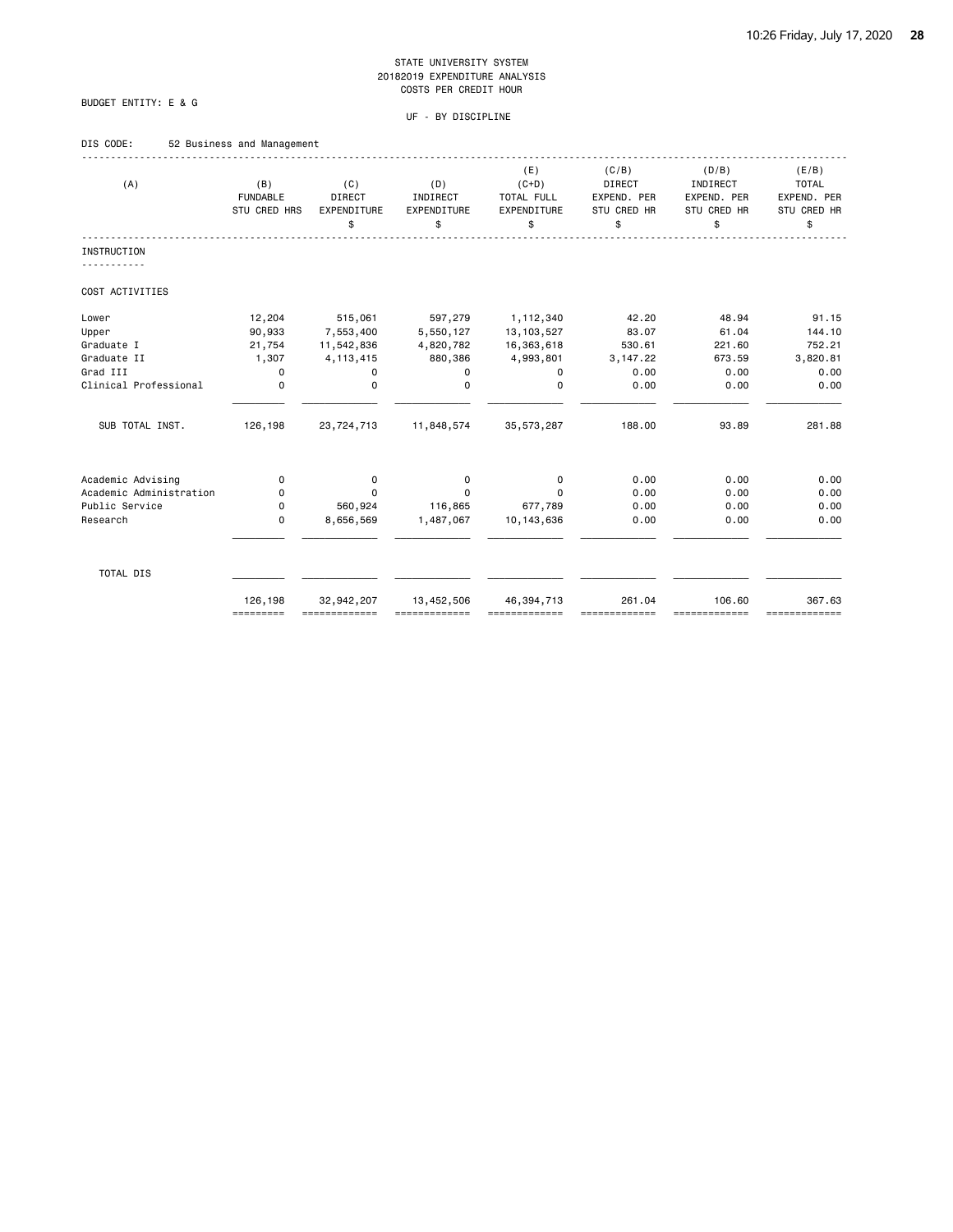BUDGET ENTITY: E & G

### UF - BY DISCIPLINE

### DIS CODE: 54 History

| (A)                     | (B)<br><b>FUNDABLE</b><br>STU CRED HRS | (C)<br><b>DIRECT</b><br>EXPENDITURE<br>\$ | (D)<br>INDIRECT<br>EXPENDITURE<br>\$ | (E)<br>$(C+D)$<br>TOTAL FULL<br>EXPENDITURE<br>\$ | (C/B)<br>DIRECT<br>EXPEND. PER<br><b>STU CRED HR</b><br>\$ | (D/B)<br>INDIRECT<br>EXPEND. PER<br>STU CRED HR<br>\$ | (E/B)<br><b>TOTAL</b><br>EXPEND. PER<br>STU CRED HR<br>\$ |
|-------------------------|----------------------------------------|-------------------------------------------|--------------------------------------|---------------------------------------------------|------------------------------------------------------------|-------------------------------------------------------|-----------------------------------------------------------|
| <b>INSTRUCTION</b>      |                                        |                                           |                                      |                                                   |                                                            |                                                       |                                                           |
| COST ACTIVITIES         |                                        |                                           |                                      |                                                   |                                                            |                                                       |                                                           |
| Lower                   | 2,503                                  | 384,695                                   | 263,926                              | 648,621                                           | 153.69                                                     | 105.44                                                | 259.14                                                    |
| Upper                   | 7,384                                  | 2,571,782                                 | 1,728,801                            | 4,300,583                                         | 348.29                                                     | 234.13                                                | 582.42                                                    |
| Graduate I              | 68                                     | 79,908                                    | 29,926                               | 109,834                                           | 1,175.12                                                   | 440.09                                                | 1,615.21                                                  |
| Graduate II             | 652                                    | 711,106                                   | 275,479                              | 986,585                                           | 1,090.65                                                   | 422.51                                                | 1,513.17                                                  |
| Grad III                | $\mathbf 0$                            | 0                                         | 0                                    | 0                                                 | 0.00                                                       | 0.00                                                  | 0.00                                                      |
| Clinical Professional   | $\mathbf 0$                            | $\mathbf 0$                               | $\Omega$                             | 0                                                 | 0.00                                                       | 0.00                                                  | 0.00                                                      |
| SUB TOTAL INST.         | 10,607                                 | 3,747,491                                 | 2,298,132                            | 6,045,623                                         | 353.30                                                     | 216.66                                                | 569.97                                                    |
| Academic Advising       | 0                                      | 0                                         | 0                                    | $\mathbf 0$                                       | 0.00                                                       | 0.00                                                  | 0.00                                                      |
| Academic Administration | 0                                      | $\Omega$                                  | $\Omega$                             | $\Omega$                                          | 0.00                                                       | 0.00                                                  | 0.00                                                      |
| Public Service          | 0                                      | 478,009                                   | 192,449                              | 670,458                                           | 0.00                                                       | 0.00                                                  | 0.00                                                      |
| Research                | 0                                      | 1,281,971                                 | 441,176                              | 1,723,147                                         | 0.00                                                       | 0.00                                                  | 0.00                                                      |
| TOTAL DIS               |                                        |                                           |                                      |                                                   |                                                            |                                                       |                                                           |
|                         | 10,607<br>=========                    | 5,507,471                                 | 2,931,757                            | 8,439,228                                         | 519.23                                                     | 276.40<br>-------------                               | 795.63<br>=============                                   |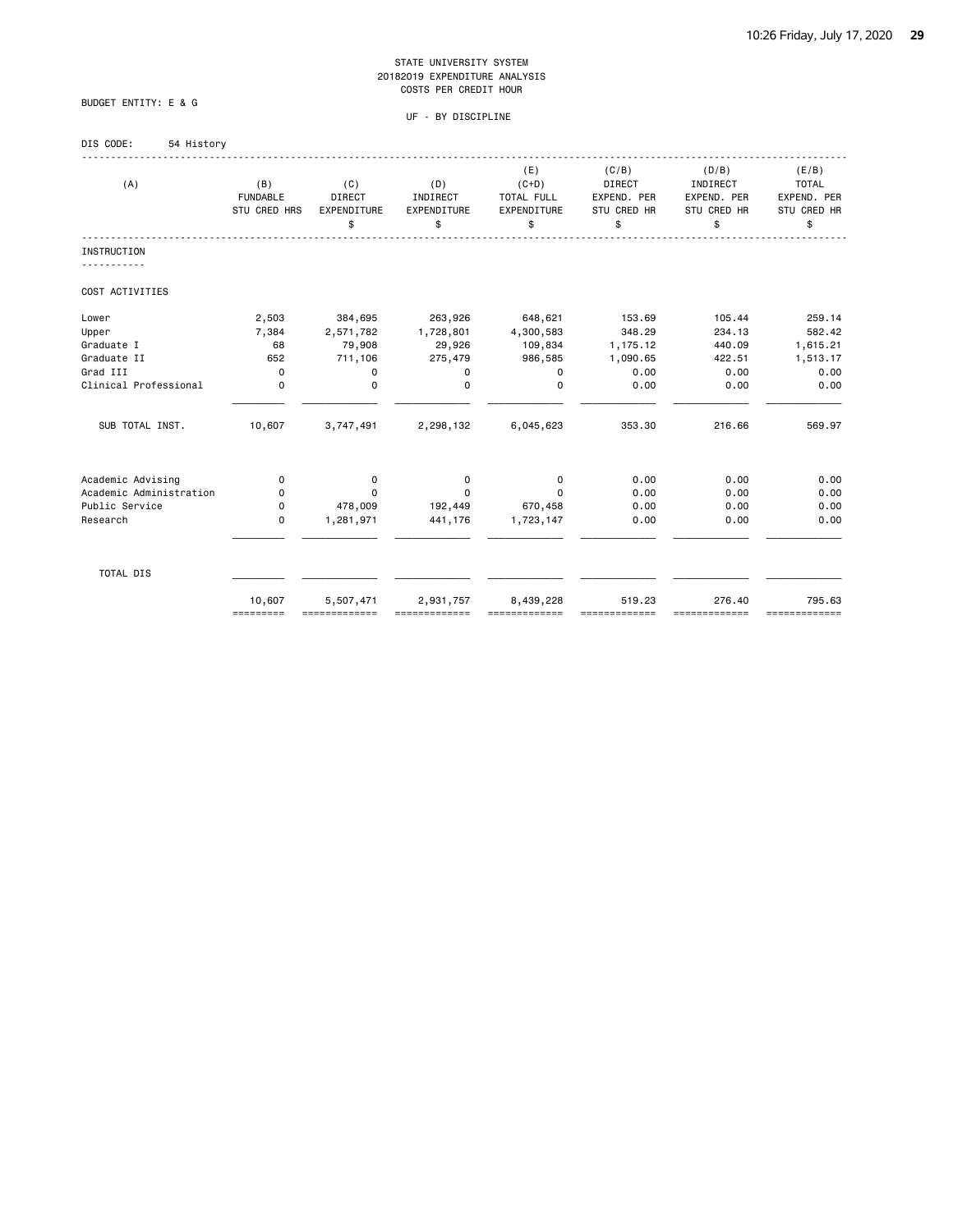### BUDGET ENTITY: E & G

| DIS CODE: | 60 Residency Programs |  |
|-----------|-----------------------|--|
|           |                       |  |

| (A)                     | (B)<br><b>FUNDABLE</b><br>STU CRED HRS | (C)<br><b>DIRECT</b><br>EXPENDITURE<br>\$ | (D)<br>INDIRECT<br>EXPENDITURE<br>\$ | (E)<br>$(C+D)$<br>TOTAL FULL<br>EXPENDITURE<br>\$ | (C/B)<br><b>DIRECT</b><br>EXPEND. PER<br>STU CRED HR<br>\$ | (D/B)<br>INDIRECT<br>EXPEND. PER<br>STU CRED HR<br>\$ | (E/B)<br><b>TOTAL</b><br>EXPEND. PER<br>STU CRED HR<br>\$ |
|-------------------------|----------------------------------------|-------------------------------------------|--------------------------------------|---------------------------------------------------|------------------------------------------------------------|-------------------------------------------------------|-----------------------------------------------------------|
| <b>INSTRUCTION</b>      |                                        |                                           |                                      |                                                   |                                                            |                                                       |                                                           |
|                         |                                        |                                           |                                      |                                                   |                                                            |                                                       |                                                           |
| COST ACTIVITIES         |                                        |                                           |                                      |                                                   |                                                            |                                                       |                                                           |
| Lower                   | $\mathbf 0$                            | 99,882                                    | 9,473                                | 109,355                                           | 0.00                                                       | 0.00                                                  | 0.00                                                      |
| Upper                   | 0                                      | 99,931                                    | 57,526                               | 157,457                                           | 0.00                                                       | 0.00                                                  | 0.00                                                      |
| Graduate I              | 0                                      | 99,931                                    | 9,482                                | 109,413                                           | 0.00                                                       | 0.00                                                  | 0.00                                                      |
| Graduate II             | 0                                      | 99,931                                    | 9,482                                | 109,413                                           | 0.00                                                       | 0.00                                                  | 0.00                                                      |
| Grad III                | 0                                      | $\mathbf 0$                               | $\mathbf 0$                          | 0                                                 | 0.00                                                       | 0.00                                                  | 0.00                                                      |
| Clinical Professional   | 0                                      | $\mathbf 0$                               | $\mathbf 0$                          | $\mathbf 0$                                       | 0.00                                                       | 0.00                                                  | 0.00                                                      |
| SUB TOTAL INST.         | 0                                      | 399,675                                   | 85,963                               | 485,638                                           | 0.00                                                       | 0.00                                                  | 0.00                                                      |
| Academic Advising       | $\Omega$                               | 0                                         | 0                                    | 0                                                 | 0.00                                                       | 0.00                                                  | 0.00                                                      |
| Academic Administration | 0                                      | $\Omega$                                  | $\Omega$                             | $\Omega$                                          | 0.00                                                       | 0.00                                                  | 0.00                                                      |
| Public Service          | $\mathbf 0$                            | 193,689                                   | 30,116                               | 223,805                                           | 0.00                                                       | 0.00                                                  | 0.00                                                      |
| Research                | $\mathbf 0$                            | 431,586                                   | 78,848                               | 510,434                                           | 0.00                                                       | 0.00                                                  | 0.00                                                      |
|                         |                                        |                                           |                                      |                                                   |                                                            |                                                       |                                                           |
| TOTAL DIS               |                                        |                                           |                                      |                                                   |                                                            |                                                       |                                                           |
|                         | $\mathbf 0$<br>=========               | 1,024,951<br>=============                | 194,927                              | 1,219,878                                         | 0.00                                                       | 0.00<br>=========                                     | 0.00<br>=============                                     |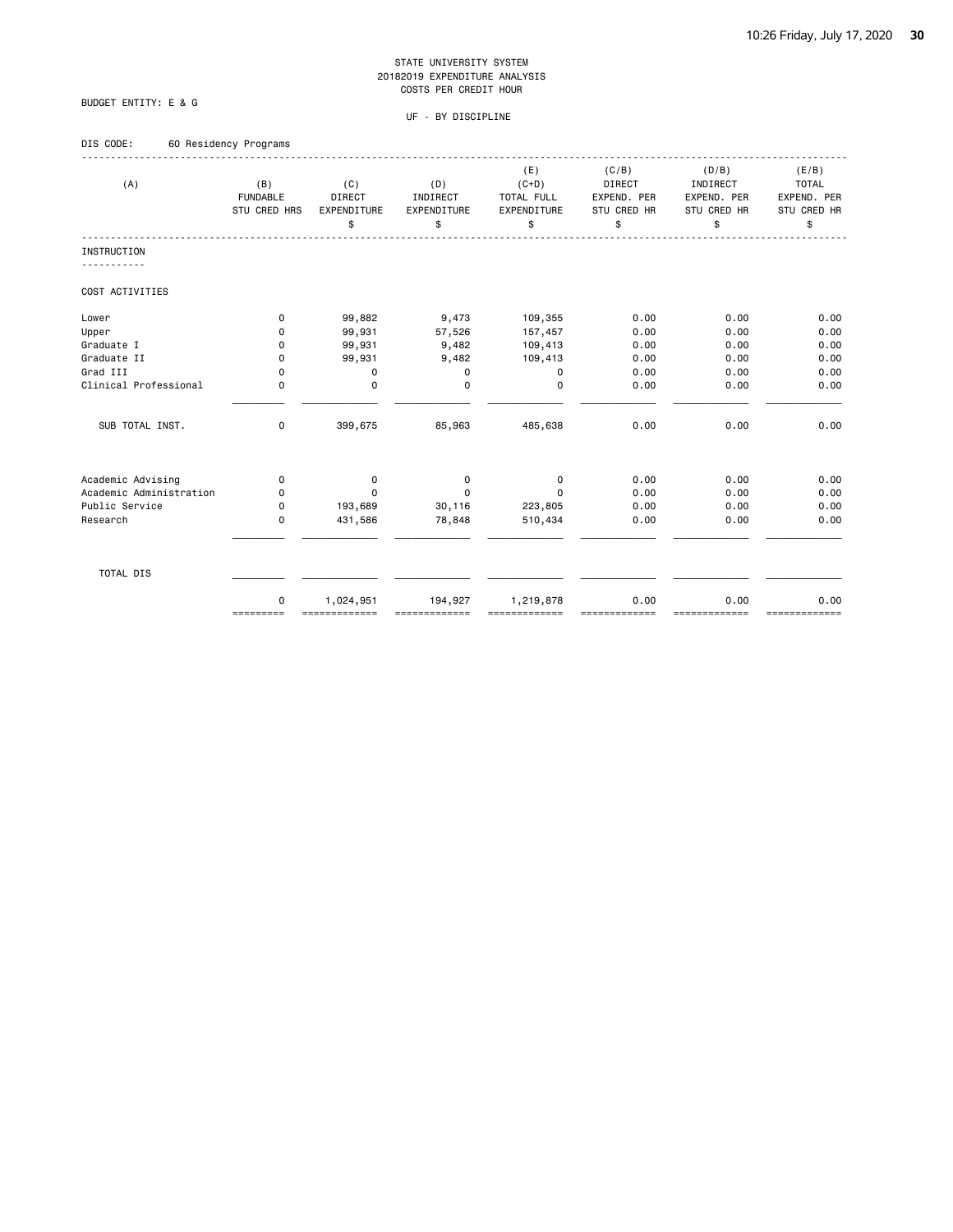### BUDGET ENTITY: E & G

COLL SUB: Not coded by college

### UF

|                                    | (B)                | (C)           | (D)           | (E)              |
|------------------------------------|--------------------|---------------|---------------|------------------|
| (A)                                | TOTAL EXPENDITURES | DIRECT        | INDIRECT      | TOTAL FULL       |
| COST ACTIVITIES                    | PER ACTIVITIES     | EXPENDITURES  | EXPENDITURES  | EXPENDITURES     |
| <b>INSTRUCTION</b>                 |                    |               |               |                  |
| Lower                              | 55,087,833         | 55,087,833    | 48,935,498    | 104,023,331      |
| Upper                              | 128,703,204        | 128,703,204   | 93, 183, 523  | 221,886,727      |
| Graduate I                         | 63,847,824         | 63,847,824    | 25,701,385    | 89,549,209       |
| Graduate II                        | 109,300,366        | 109,300,366   | 52,603,646    | 161,904,012      |
| Grad III                           | 0                  | $\mathbf 0$   | $\mathbf 0$   |                  |
| Clinical Professional              | 0                  | $\mathbf 0$   | $\mathbf 0$   | 0<br>$\mathbf 0$ |
|                                    |                    |               |               |                  |
| SUB TOTAL INST.                    | 356,939,228        | 356,939,228   | 220, 424, 052 | 577, 363, 280    |
| OTHER ACADEMIC AREAS               |                    |               |               |                  |
| Academic Advising                  | 4,327,690          | $\mathbf 0$   | $\Omega$      | $\mathbf 0$      |
| Academic Administration            | 72, 157, 701       | $\Omega$      | $\Omega$      | $\Omega$         |
| Public Service                     |                    |               |               |                  |
| Research                           | 20,071,221         | 20,071,221    | 6,150,275     | 26, 221, 496     |
|                                    | 134, 110, 668      | 134, 110, 668 | 43, 471, 398  | 177,582,066      |
| TOTAL I&R EXPEND                   | 587,606,509        | 511, 121, 118 | 270,045,725   | 781, 166, 843    |
|                                    |                    |               |               |                  |
| ENROLLMENT-RELATED ACTIVITIES      |                    |               |               |                  |
| Library Resources                  | 8,755,752          | $\mathbf 0$   | $\mathbf 0$   | $\mathbf 0$      |
| Library Staffing                   | 22,348,677         | $\mathbf 0$   | $\Omega$      | $\Omega$         |
| University Support                 | 59,798,752         | $\Omega$      | $\Omega$      | $\Omega$         |
| Financial Aid                      | 8,337,381          | $\Omega$      | $\Omega$      | $\Omega$         |
| Student Services, Other            | 40,795,164         | $\Omega$      | $\Omega$      | $\Omega$         |
| OTHER FORMULA ACTIVITIES           |                    |               |               |                  |
| Plant Operations & Maintenance     | 61,770,849         | $\mathsf 0$   | $\mathbf 0$   | $\mathbf 0$      |
| STAND-ALONE ACTIVITIES             |                    |               |               |                  |
| I&R Centers                        | 6,894,231          | 6,894,231     | 3,168,681     | 10,062,912       |
| Radio & TV                         | 1,237,812          | 1,237,812     | 502,890       | 1,740,702        |
| Museums & Galleries                | 13,736,769         | 13,736,769    | 4,574,674     | 18, 311, 443     |
| UF-HC O&M UF-HC Incidental         | 0                  | $\Omega$      | $\mathbf 0$   | $\Omega$         |
| Extension                          | $\Omega$           | $\Omega$      | $\Omega$      | $\Omega$         |
| ADSS-IFAS                          | $\Omega$           | $\Omega$      | $\Omega$      | $\Omega$         |
| Teaching Hospitals & Allied Clinic | $\Omega$           | $\Omega$      | $\Omega$      | $\Omega$         |
| Academic Infrastructure Support Or | 721,914            | 721,914       | $\Omega$      | 721,914          |
| 78                                 | 0                  | $\mathbf 0$   | $\Omega$      | $\mathbf 0$      |
| Jacksonville                       | 0                  | $\mathbf 0$   | $\mathbf 0$   | $\mathbf 0$      |
| Phosphate Research - FPU           | 0                  | $\Omega$      | $\Omega$      | $\Omega$         |
|                                    |                    |               |               |                  |
| TOTAL EXPENDITURES                 | 812,003,810        | 533,711,844   | 278,291,970   | 812,003,814      |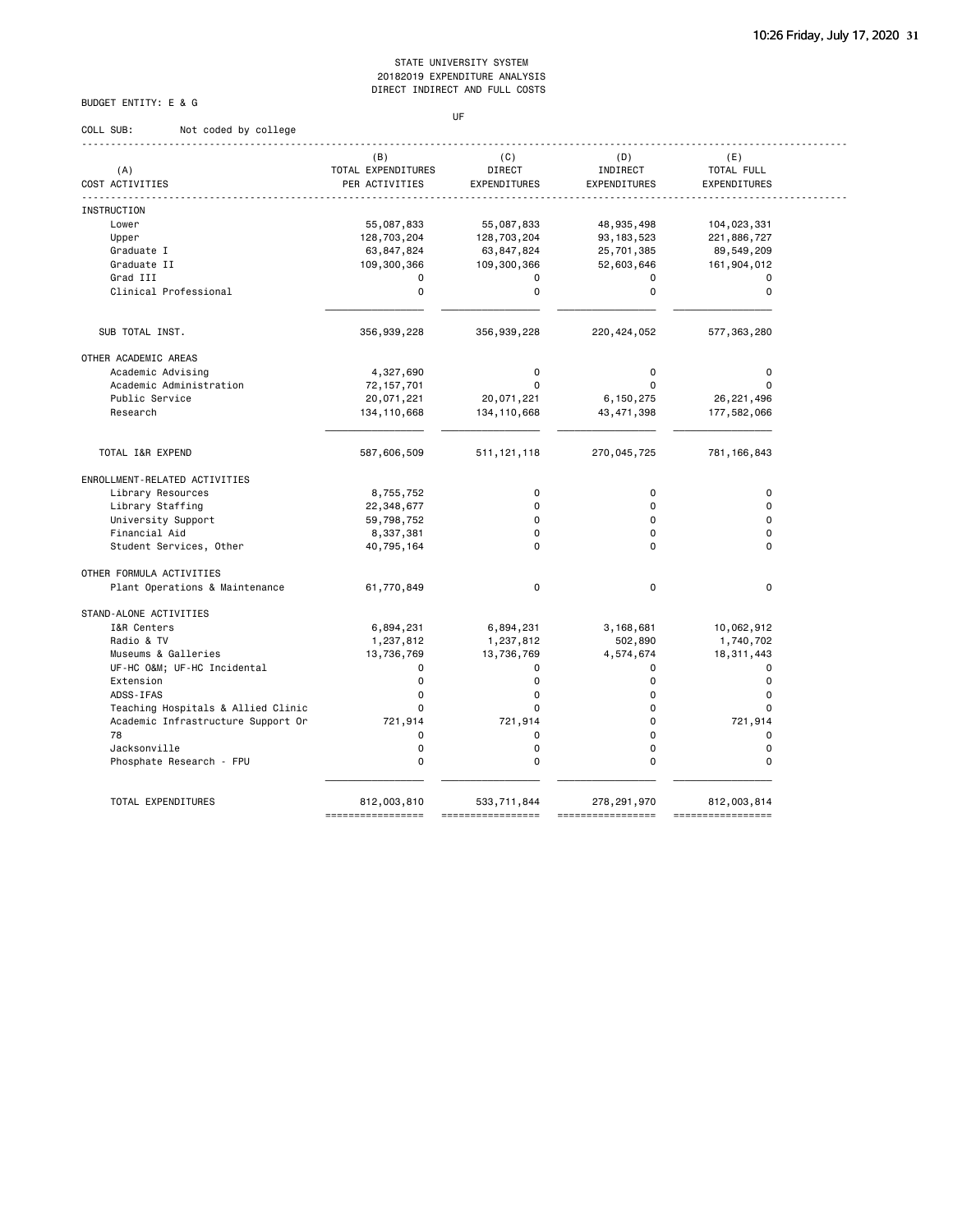### BUDGET ENTITY: IFAS (UF only)

### BUDGET ENTITY SUMMARY

| (A)                     | (B)<br><b>FUNDABLE</b><br>STU CRED HRS | (C)<br>DIRECT<br>EXPENDITURE<br>\$ | (D)<br>INDIRECT<br>EXPENDITURE<br>\$ | (E)<br>$(C+D)$<br>TOTAL FULL<br>EXPENDITURE<br>\$ | (C/B)<br><b>DIRECT</b><br>EXPEND. PER<br>STU CRED HR<br>\$ | (D/B)<br>INDIRECT<br>EXPEND. PER<br>STU CRED HR<br>\$ | (E/B)<br><b>TOTAL</b><br>EXPEND. PER<br>STU CRED HR<br>\$ |
|-------------------------|----------------------------------------|------------------------------------|--------------------------------------|---------------------------------------------------|------------------------------------------------------------|-------------------------------------------------------|-----------------------------------------------------------|
| <b>INSTRUCTION</b>      |                                        |                                    |                                      |                                                   |                                                            |                                                       |                                                           |
| COST ACTIVITIES         |                                        |                                    |                                      |                                                   |                                                            |                                                       |                                                           |
| Lower                   | 0                                      | 0                                  | 0                                    | 0                                                 | 0.00                                                       | 0.00                                                  | 0.00                                                      |
| Upper                   | 0                                      | 0                                  | 0                                    | 0                                                 | 0.00                                                       | 0.00                                                  | 0.00                                                      |
| Graduate I              | 0                                      | 0                                  | 0                                    | 0                                                 | 0.00                                                       | 0.00                                                  | 0.00                                                      |
| Graduate II             | 0                                      | $\mathbf 0$                        | 0                                    | $\mathbf 0$                                       | 0.00                                                       | 0.00                                                  | 0.00                                                      |
| Grad III                | 0                                      | $\mathbf 0$                        | 0                                    | $\mathbf 0$                                       | 0.00                                                       | 0.00                                                  | 0.00                                                      |
| Clinical Professional   | 0                                      | $\mathbf 0$                        | 0                                    | $\mathbf 0$                                       | 0.00                                                       | 0.00                                                  | 0.00                                                      |
| SUB TOTAL INST.         | 0                                      | $\mathbf 0$                        | 0                                    | 0                                                 | 0.00                                                       | 0.00                                                  | 0.00                                                      |
| Academic Advising       | 0                                      | 0                                  | 0                                    | 0                                                 | 0.00                                                       | 0.00                                                  | 0.00                                                      |
| Academic Administration | 0                                      | 0                                  | 0                                    | 0                                                 | 0.00                                                       | 0.00                                                  | 0.00                                                      |
| Public Service          | 0                                      | 0                                  | 0                                    | 0                                                 | 0.00                                                       | 0.00                                                  | 0.00                                                      |
| Research                | 0                                      | $\Omega$                           | 0                                    | $\Omega$                                          | 0.00                                                       | 0.00                                                  | 0.00                                                      |
| TOTAL BE                |                                        |                                    |                                      |                                                   |                                                            |                                                       |                                                           |
|                         | $\Omega$<br>=========                  | $\Omega$                           | 0                                    | $\Omega$                                          | 0.00<br>=========                                          | 0.00<br>========                                      | 0.00<br>=============                                     |
|                         |                                        |                                    |                                      |                                                   |                                                            |                                                       |                                                           |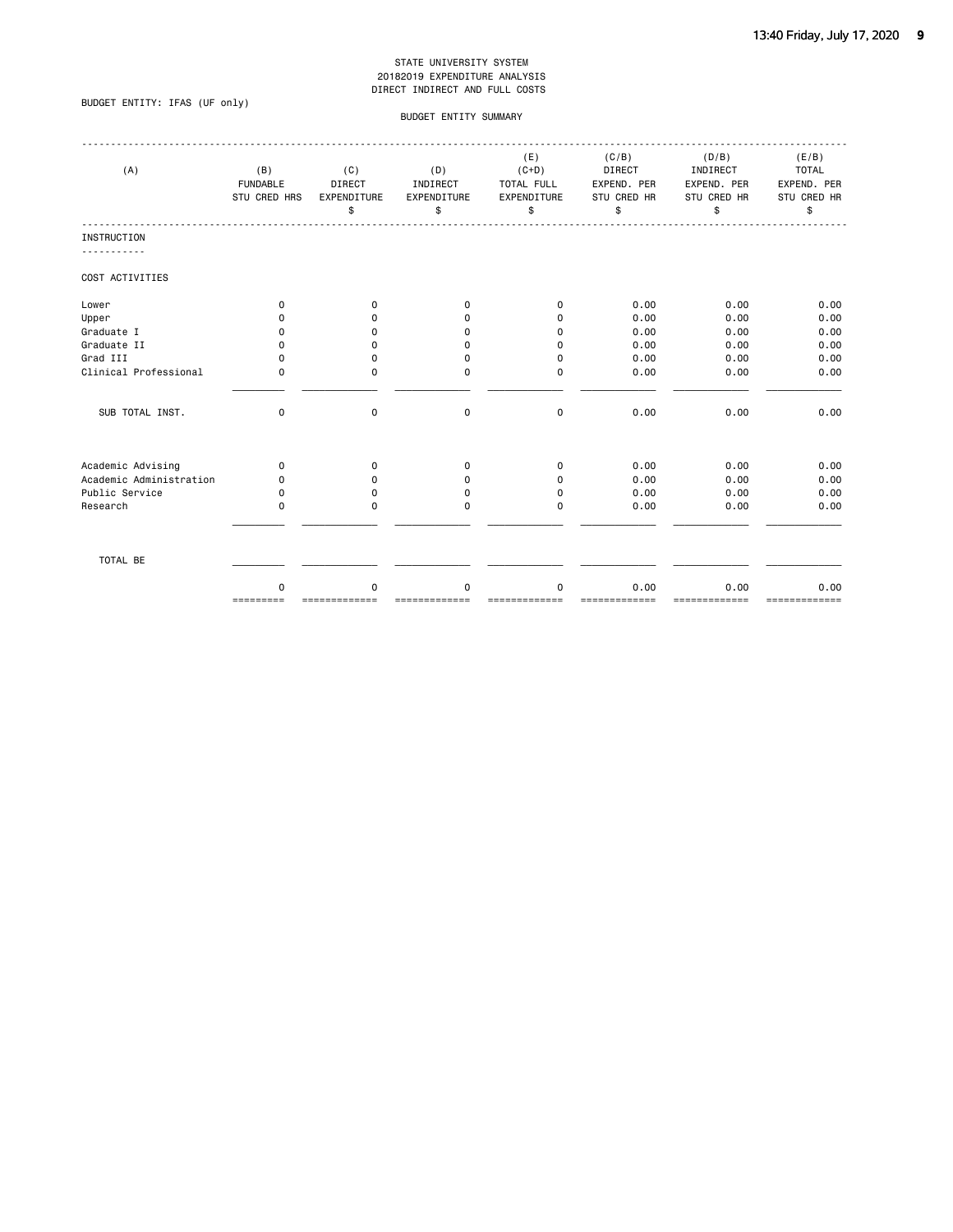### BUDGET ENTITY: UF Health Center - E&G

### BUDGET ENTITY SUMMARY

| (A)                     | (B)<br><b>FUNDABLE</b><br>STU CRED HRS | (C)<br>DIRECT<br>EXPENDITURE<br>\$ | (D)<br>INDIRECT<br>EXPENDITURE<br>\$ | (E)<br>$(C+D)$<br>TOTAL FULL<br>EXPENDITURE<br>\$ | (C/B)<br>DIRECT<br>EXPEND. PER<br>STU CRED HR<br>\$ | (D/B)<br>INDIRECT<br>EXPEND. PER<br>STU CRED HR<br>\$ | (E/B)<br><b>TOTAL</b><br>EXPEND. PER<br>STU CRED HR<br>\$ |
|-------------------------|----------------------------------------|------------------------------------|--------------------------------------|---------------------------------------------------|-----------------------------------------------------|-------------------------------------------------------|-----------------------------------------------------------|
| <b>INSTRUCTION</b>      |                                        |                                    |                                      |                                                   |                                                     |                                                       |                                                           |
| COST ACTIVITIES         |                                        |                                    |                                      |                                                   |                                                     |                                                       |                                                           |
| Lower                   | 0                                      | 899                                | 1,136                                | 2,035                                             | 0.00                                                | 0.00                                                  | 0.00                                                      |
| Upper                   | $\Omega$                               | 806                                | 4,376                                | 5,182                                             | 0.00                                                | 0.00                                                  | 0.00                                                      |
| Graduate I              | 0                                      | 474,833                            | 297,343                              | 772,176                                           | 0.00                                                | 0.00                                                  | 0.00                                                      |
| Graduate II             | $\Omega$                               | 20,010                             | 5,672                                | 25,682                                            | 0.00                                                | 0.00                                                  | 0.00                                                      |
| Grad III                | 57,414                                 | 34,738,145                         | 34,030,315                           | 68,768,460                                        | 605.05                                              | 592.72                                                | 1,197.76                                                  |
| Clinical Professional   | 0                                      | 12,985,896                         | 3,922,977                            | 16,908,873                                        | 0.00                                                | 0.00                                                  | 0.00                                                      |
| SUB TOTAL INST.         | 57,414                                 | 48,220,589                         | 38,261,819                           | 86,482,408                                        | 839.88                                              | 666.42                                                | 1,506.29                                                  |
| Academic Advising       | 0                                      | 0                                  | 0                                    | 0                                                 | 0.00                                                | 0.00                                                  | 0.00                                                      |
| Academic Administration | 0                                      | $\Omega$                           | $\Omega$                             | $\Omega$                                          | 0.00                                                | 0.00                                                  | 0.00                                                      |
| Public Service          | $\Omega$                               | 19,846,025                         | 9,082,577                            | 28,928,602                                        | 0.00                                                | 0.00                                                  | 0.00                                                      |
| Research                | $\Omega$                               | 16, 179, 605                       | 10,347,268                           | 26,526,873                                        | 0.00                                                | 0.00                                                  | 0.00                                                      |
| TOTAL BE                |                                        |                                    |                                      |                                                   |                                                     |                                                       |                                                           |
|                         | 57,414<br>=========                    | 84,246,218<br>=============        | 57,691,664                           | 141,937,882                                       | 1,467.35                                            | 1,004.84                                              | 2,472.18<br>=============                                 |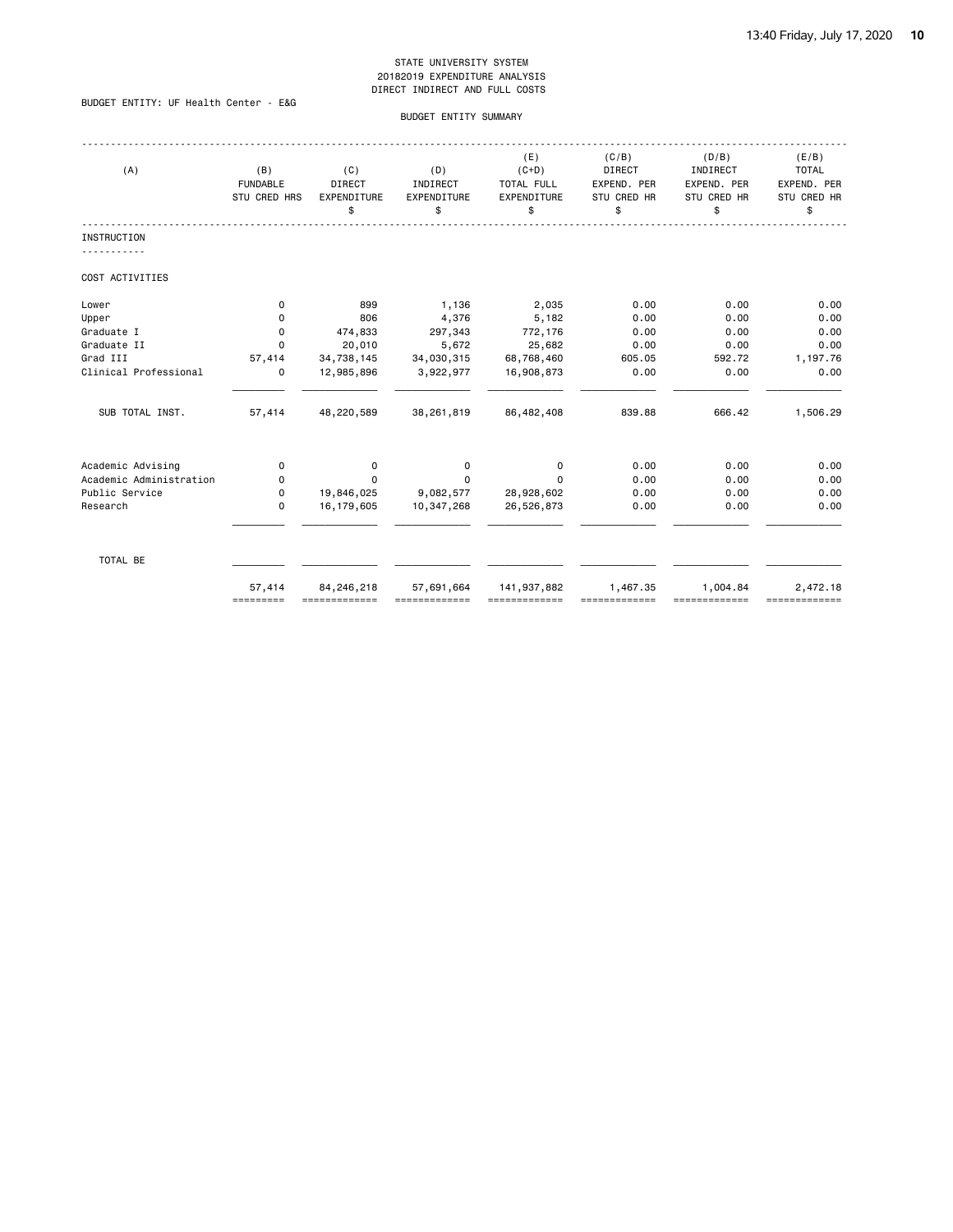### BUDGET ENTITY: IFAS (UF only)

|  | DIS CODE: |  |  |  | 01 Agriculture Science |  |
|--|-----------|--|--|--|------------------------|--|
|--|-----------|--|--|--|------------------------|--|

| (A)                     | (B)<br><b>FUNDABLE</b><br>STU CRED HRS | (C)<br><b>DIRECT</b><br>EXPENDITURE<br>\$ | (D)<br>INDIRECT<br>EXPENDITURE<br>\$ | (E)<br>$(C+D)$<br>TOTAL FULL<br>EXPENDITURE<br>\$ | (C/B)<br>DIRECT<br>EXPEND. PER<br>STU CRED HR<br>\$ | (D/B)<br>INDIRECT<br>EXPEND. PER<br>STU CRED HR<br>\$ | (E/B)<br><b>TOTAL</b><br>EXPEND. PER<br>STU CRED HR<br>\$ |
|-------------------------|----------------------------------------|-------------------------------------------|--------------------------------------|---------------------------------------------------|-----------------------------------------------------|-------------------------------------------------------|-----------------------------------------------------------|
| <b>INSTRUCTION</b>      |                                        |                                           |                                      |                                                   |                                                     |                                                       |                                                           |
| COST ACTIVITIES         |                                        |                                           |                                      |                                                   |                                                     |                                                       |                                                           |
| Lower                   | 0                                      | 0                                         | 0                                    | 0                                                 | 0.00                                                | 0.00                                                  | 0.00                                                      |
| Upper                   | O                                      | 0                                         | O                                    | $\Omega$                                          | 0.00                                                | 0.00                                                  | 0.00                                                      |
| Graduate I              | O                                      | 0                                         | 0                                    | 0                                                 | 0.00                                                | 0.00                                                  | 0.00                                                      |
| Graduate II             | 0                                      | 0                                         | $\Omega$                             | 0                                                 | 0.00                                                | 0.00                                                  | 0.00                                                      |
| Grad III                | 0                                      | $\mathbf 0$                               | $\mathbf 0$                          | $\mathbf 0$                                       | 0.00                                                | 0.00                                                  | 0.00                                                      |
| Clinical Professional   | 0                                      | $\mathbf 0$                               | $\Omega$                             | $\mathbf 0$                                       | 0.00                                                | 0.00                                                  | 0.00                                                      |
| SUB TOTAL INST.         | 0                                      | $\mathbf 0$                               | $\mathbf 0$                          | $\mathbf 0$                                       | 0.00                                                | 0.00                                                  | 0.00                                                      |
| Academic Advising       | 0                                      | 0                                         | 0                                    | 0                                                 | 0.00                                                | 0.00                                                  | 0.00                                                      |
| Academic Administration | 0                                      | 0                                         | 0                                    | $\Omega$                                          | 0.00                                                | 0.00                                                  | 0.00                                                      |
| Public Service          | 0                                      | 0                                         | 0                                    | 0                                                 | 0.00                                                | 0.00                                                  | 0.00                                                      |
| Research                | 0                                      | $\Omega$                                  | 0                                    | $\Omega$                                          | 0.00                                                | 0.00                                                  | 0.00                                                      |
| TOTAL DIS               |                                        |                                           |                                      |                                                   |                                                     |                                                       |                                                           |
|                         | $\Omega$<br>=========                  | $\Omega$                                  | $\Omega$                             | $\Omega$                                          | 0.00<br>=========                                   | 0.00<br>=========                                     | 0.00<br>=============                                     |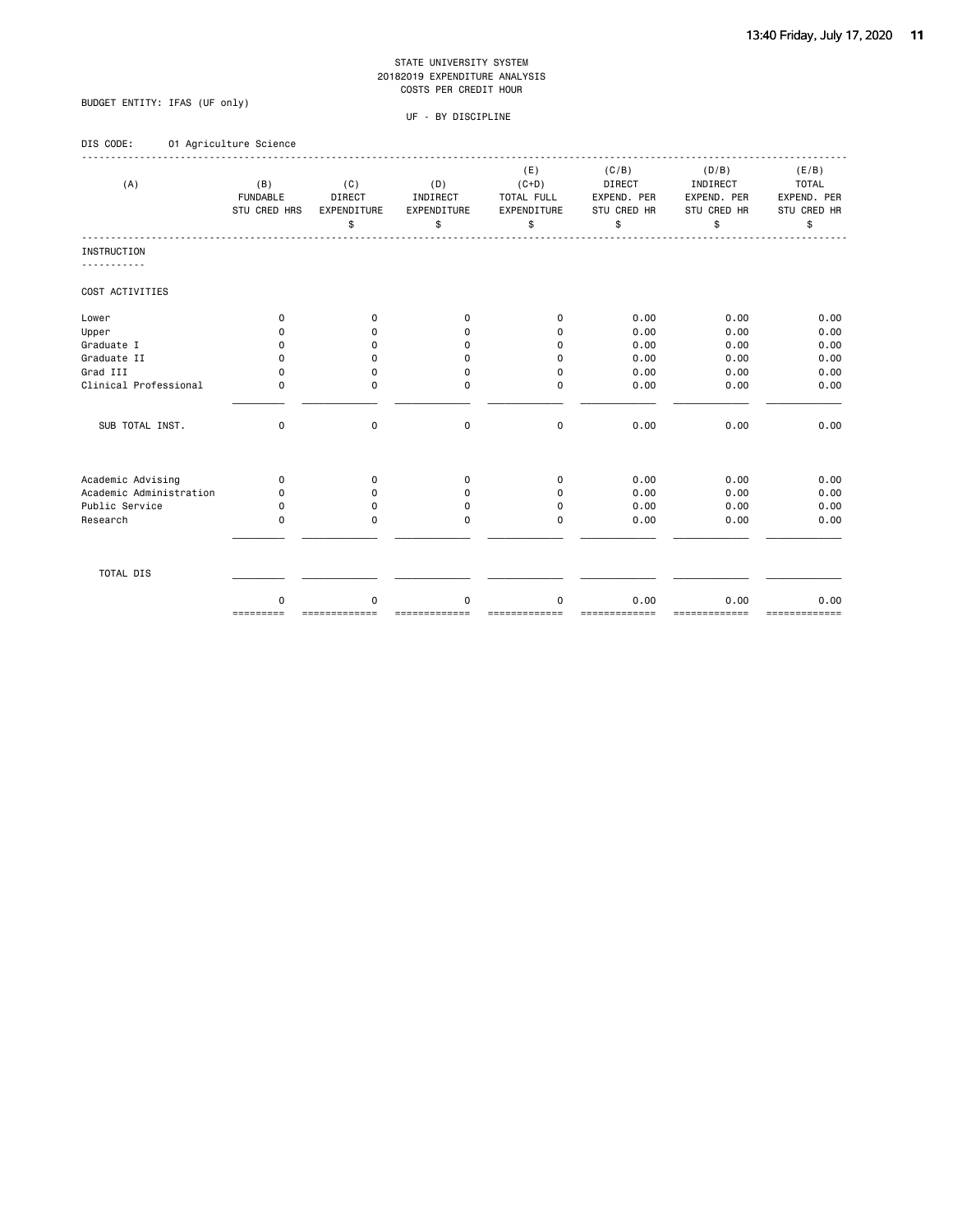### BUDGET ENTITY: IFAS (UF only)

| DIS CODE:<br>03 Natural Resources and Conservation |  |
|----------------------------------------------------|--|
|----------------------------------------------------|--|

| (A)                     | (B)<br><b>FUNDABLE</b><br>STU CRED HRS | (C)<br>DIRECT<br>EXPENDITURE<br>\$ | (D)<br>INDIRECT<br>EXPENDITURE<br>\$ | (E)<br>$(C+D)$<br>TOTAL FULL<br>EXPENDITURE<br>\$ | (C/B)<br><b>DIRECT</b><br>EXPEND. PER<br>STU CRED HR<br>\$ | (D/B)<br>INDIRECT<br>EXPEND. PER<br>STU CRED HR<br>\$ | (E/B)<br><b>TOTAL</b><br>EXPEND. PER<br>STU CRED HR<br>\$ |
|-------------------------|----------------------------------------|------------------------------------|--------------------------------------|---------------------------------------------------|------------------------------------------------------------|-------------------------------------------------------|-----------------------------------------------------------|
| <b>INSTRUCTION</b>      |                                        |                                    |                                      |                                                   |                                                            |                                                       |                                                           |
| COST ACTIVITIES         |                                        |                                    |                                      |                                                   |                                                            |                                                       |                                                           |
| Lower                   | $\Omega$                               | 0                                  | $\Omega$                             | 0                                                 | 0.00                                                       | 0.00                                                  | 0.00                                                      |
| Upper                   | <sup>0</sup>                           | 0                                  | <sup>0</sup>                         | $\Omega$                                          | 0.00                                                       | 0.00                                                  | 0.00                                                      |
| Graduate I              | $\Omega$                               | 0                                  | $\Omega$                             | $\Omega$                                          | 0.00                                                       | 0.00                                                  | 0.00                                                      |
| Graduate II             | $\Omega$                               | 0                                  | $\Omega$                             | 0                                                 | 0.00                                                       | 0.00                                                  | 0.00                                                      |
| Grad III                | $\Omega$                               | 0                                  | $\mathbf 0$                          | 0                                                 | 0.00                                                       | 0.00                                                  | 0.00                                                      |
| Clinical Professional   | $\Omega$                               | $\mathbf 0$                        | $\Omega$                             | $\Omega$                                          | 0.00                                                       | 0.00                                                  | 0.00                                                      |
| SUB TOTAL INST.         | 0                                      | 0                                  | $\mathbf 0$                          | $\mathbf 0$                                       | 0.00                                                       | 0.00                                                  | 0.00                                                      |
| Academic Advising       | $\mathbf 0$                            | 0                                  | 0                                    | 0                                                 | 0.00                                                       | 0.00                                                  | 0.00                                                      |
| Academic Administration | 0                                      | 0                                  | $\Omega$                             | 0                                                 | 0.00                                                       | 0.00                                                  | 0.00                                                      |
| Public Service          | $\Omega$                               | 0                                  | 0                                    | 0                                                 | 0.00                                                       | 0.00                                                  | 0.00                                                      |
| Research                | $\Omega$                               | $\mathbf 0$                        | 0                                    | $\Omega$                                          | 0.00                                                       | 0.00                                                  | 0.00                                                      |
| TOTAL DIS               |                                        |                                    |                                      |                                                   |                                                            |                                                       |                                                           |
|                         | $\Omega$<br>=========                  | $\Omega$                           | $\Omega$                             | $\Omega$                                          | 0.00<br>=========                                          | 0.00<br>========                                      | 0.00<br>===========                                       |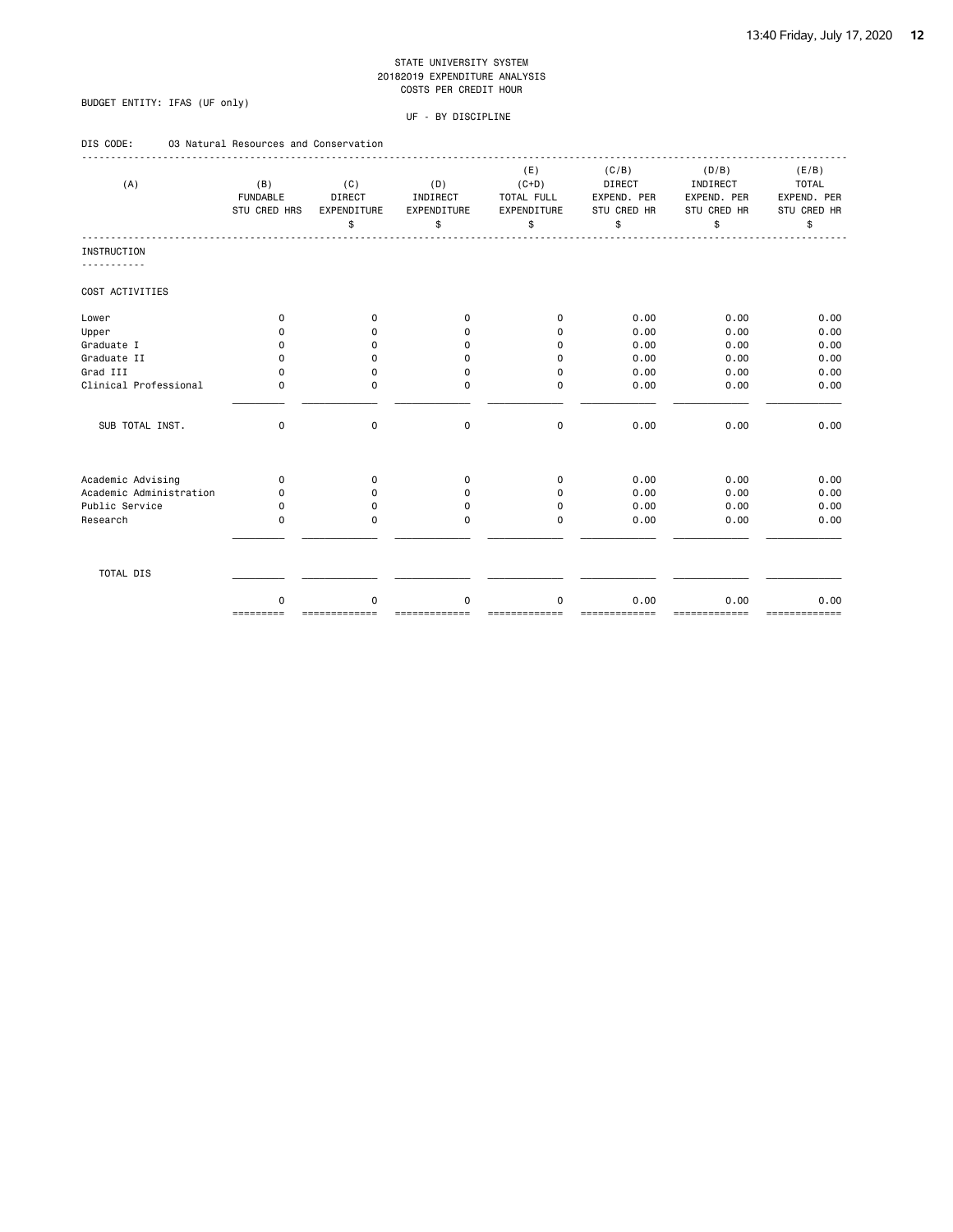### BUDGET ENTITY: IFAS (UF only)

| DIS CODE:<br>26 Life Sciences                |                                        |                                    |                                             |                                                   |                                                            |                                                       |                                                           |
|----------------------------------------------|----------------------------------------|------------------------------------|---------------------------------------------|---------------------------------------------------|------------------------------------------------------------|-------------------------------------------------------|-----------------------------------------------------------|
| (A)                                          | (B)<br><b>FUNDABLE</b><br>STU CRED HRS | (C)<br>DIRECT<br>EXPENDITURE<br>\$ | (D)<br>INDIRECT<br><b>EXPENDITURE</b><br>\$ | (E)<br>$(C+D)$<br>TOTAL FULL<br>EXPENDITURE<br>\$ | (C/B)<br><b>DIRECT</b><br>EXPEND. PER<br>STU CRED HR<br>\$ | (D/B)<br>INDIRECT<br>EXPEND. PER<br>STU CRED HR<br>\$ | (E/B)<br><b>TOTAL</b><br>EXPEND. PER<br>STU CRED HR<br>\$ |
| <b>INSTRUCTION</b>                           |                                        |                                    |                                             |                                                   |                                                            |                                                       |                                                           |
|                                              |                                        |                                    |                                             |                                                   |                                                            |                                                       |                                                           |
| COST ACTIVITIES                              |                                        |                                    |                                             |                                                   |                                                            |                                                       |                                                           |
| Lower                                        | 0                                      | $\mathbf 0$                        | $\Omega$                                    | $\mathbf 0$                                       | 0.00                                                       | 0.00                                                  | 0.00                                                      |
| Upper                                        | $\Omega$                               | $\Omega$                           | 0                                           | $\Omega$                                          | 0.00                                                       | 0.00                                                  | 0.00                                                      |
| Graduate I                                   | $\Omega$                               | 0                                  | $\Omega$                                    | 0                                                 | 0.00                                                       | 0.00                                                  | 0.00                                                      |
| Graduate II                                  | 0                                      | 0                                  | $\Omega$                                    | 0                                                 | 0.00                                                       | 0.00                                                  | 0.00                                                      |
| Grad III                                     | 0                                      | 0                                  | 0                                           | $\Omega$                                          | 0.00                                                       | 0.00                                                  | 0.00                                                      |
| Clinical Professional                        | 0                                      | $\Omega$                           | $\Omega$                                    | $\Omega$                                          | 0.00                                                       | 0.00                                                  | 0.00                                                      |
| SUB TOTAL INST.                              | $\mathbf 0$                            | $\mathbf 0$                        | $\mathbf 0$                                 | $\mathbf 0$                                       | 0.00                                                       | 0.00                                                  | 0.00                                                      |
|                                              |                                        |                                    |                                             |                                                   |                                                            |                                                       |                                                           |
| Academic Advising<br>Academic Administration | 0                                      | $\mathbf 0$                        | 0                                           | $\mathbf 0$<br>$\Omega$                           | 0.00                                                       | 0.00                                                  | 0.00                                                      |
| Public Service                               | 0<br>0                                 | 0<br>0                             | 0<br>$\Omega$                               | $\Omega$                                          | 0.00<br>0.00                                               | 0.00<br>0.00                                          | 0.00<br>0.00                                              |
| Research                                     | 0                                      | $\Omega$                           | 0                                           | $\Omega$                                          | 0.00                                                       | 0.00                                                  | 0.00                                                      |
|                                              |                                        |                                    |                                             |                                                   |                                                            |                                                       |                                                           |
| TOTAL DIS                                    |                                        |                                    |                                             |                                                   |                                                            |                                                       |                                                           |
|                                              | $\Omega$<br>=========                  | $\Omega$                           | $\Omega$                                    | $\Omega$                                          | 0.00                                                       | 0.00                                                  | 0.00                                                      |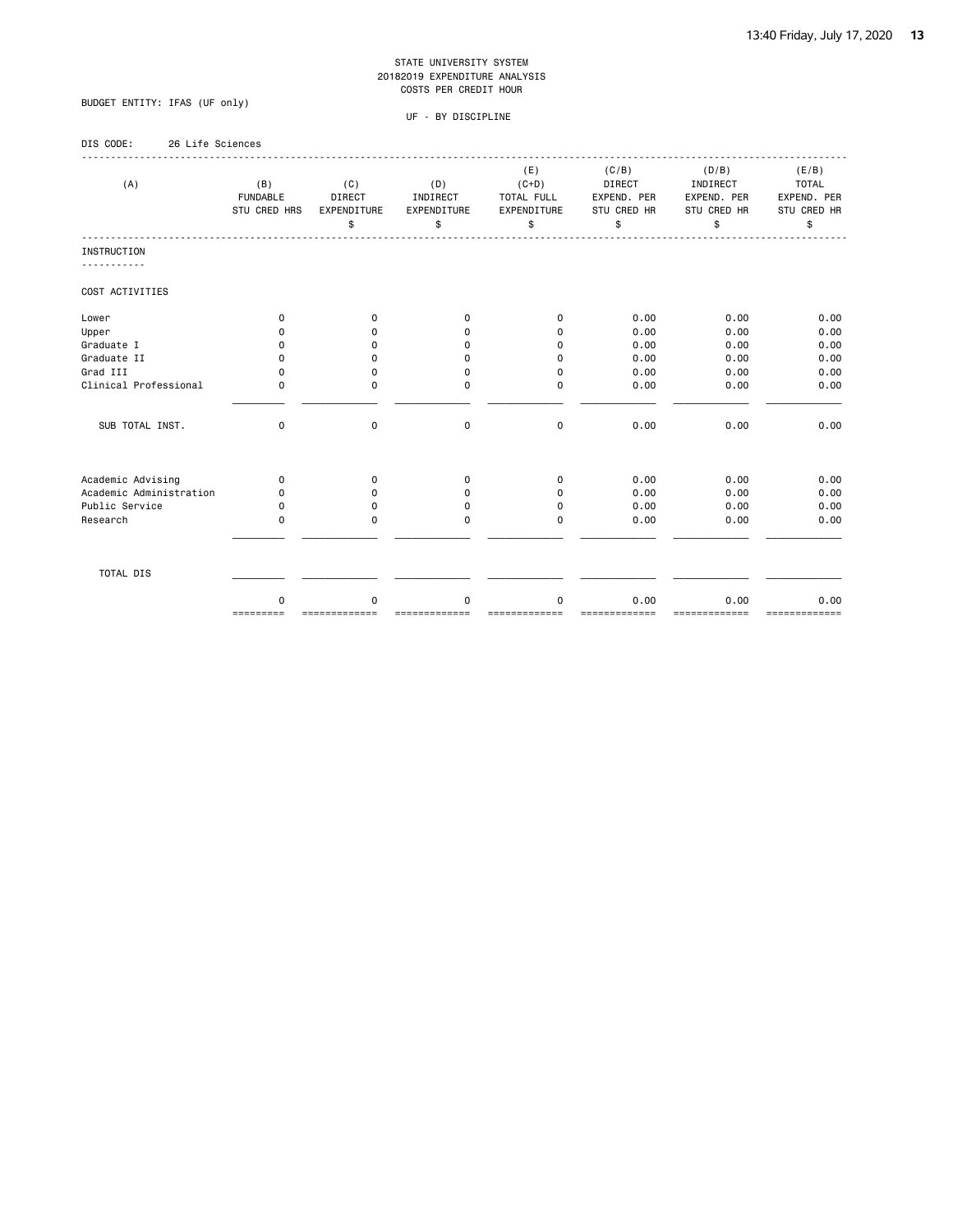### BUDGET ENTITY: UF Health Center - E&G

| COLLEGE SUB:<br>DIS CODE: | Not coded by college<br>30 Multi-/Interdisciplinary Studies, General |                                           |                                      |                                                   |                                                     |                                                       |                                                           |
|---------------------------|----------------------------------------------------------------------|-------------------------------------------|--------------------------------------|---------------------------------------------------|-----------------------------------------------------|-------------------------------------------------------|-----------------------------------------------------------|
| (A)                       | (B)<br><b>FUNDABLE</b><br><b>STU CRED HRS</b>                        | (C)<br><b>DIRECT</b><br>EXPENDITURE<br>\$ | (D)<br>INDIRECT<br>EXPENDITURE<br>\$ | (E)<br>$(C+D)$<br>TOTAL FULL<br>EXPENDITURE<br>\$ | (C/B)<br>DIRECT<br>EXPEND. PER<br>STU CRED HR<br>\$ | (D/B)<br>INDIRECT<br>EXPEND. PER<br>STU CRED HR<br>\$ | (E/B)<br><b>TOTAL</b><br>EXPEND. PER<br>STU CRED HR<br>\$ |
| <b>INSTRUCTION</b>        |                                                                      |                                           |                                      |                                                   |                                                     |                                                       |                                                           |
| <u>.</u>                  |                                                                      |                                           |                                      |                                                   |                                                     |                                                       |                                                           |
| COST ACTIVITIES           |                                                                      |                                           |                                      |                                                   |                                                     |                                                       |                                                           |
| Lower                     | 0                                                                    | 78                                        | 6                                    | 84                                                | 0.00                                                | 0.00                                                  | 0.00                                                      |
| Upper                     | 0                                                                    | $-14$                                     | 1,223                                | 1,209                                             | 0.00                                                | 0.00                                                  | 0.00                                                      |
| Graduate I                | 0                                                                    | $-14$                                     | $\overline{7}$                       | $-7$                                              | 0.00                                                | 0.00                                                  | 0.00                                                      |
| Graduate II               | 0                                                                    | $-14$                                     | $\overline{7}$                       | $-7$                                              | 0.00                                                | 0.00                                                  | 0.00                                                      |
| Grad III                  | $\Omega$                                                             | $-14$                                     | $\overline{7}$                       | $-7$                                              | 0.00                                                | 0.00                                                  | 0.00                                                      |
| Clinical Professional     | 0                                                                    | $-14$                                     | $\overline{7}$                       | $-7$                                              | 0.00                                                | 0.00                                                  | 0.00                                                      |
| SUB TOTAL INST.           | $\mathbf 0$                                                          | 8                                         | 1,257                                | 1,265                                             | 0.00                                                | 0.00                                                  | 0.00                                                      |
| Academic Advising         | 0                                                                    | 0                                         | 0                                    | 0                                                 | 0.00                                                | 0.00                                                  | 0.00                                                      |
| Academic Administration   | $\Omega$                                                             | 0                                         | 0                                    | $\mathbf 0$                                       | 0.00                                                | 0.00                                                  | 0.00                                                      |
| Public Service            | 0                                                                    | $\Omega$                                  | 0                                    | $\Omega$                                          | 0.00                                                | 0.00                                                  | 0.00                                                      |
| Research                  | 0                                                                    | 53                                        | 38,979                               | 39,032                                            | 0.00                                                | 0.00                                                  | 0.00                                                      |
| TOTAL DIS                 |                                                                      |                                           |                                      |                                                   |                                                     |                                                       |                                                           |
|                           | $\mathbf 0$<br>=========                                             | 61                                        | 40,236                               | 40,297                                            | 0.00                                                | 0.00                                                  | 0.00                                                      |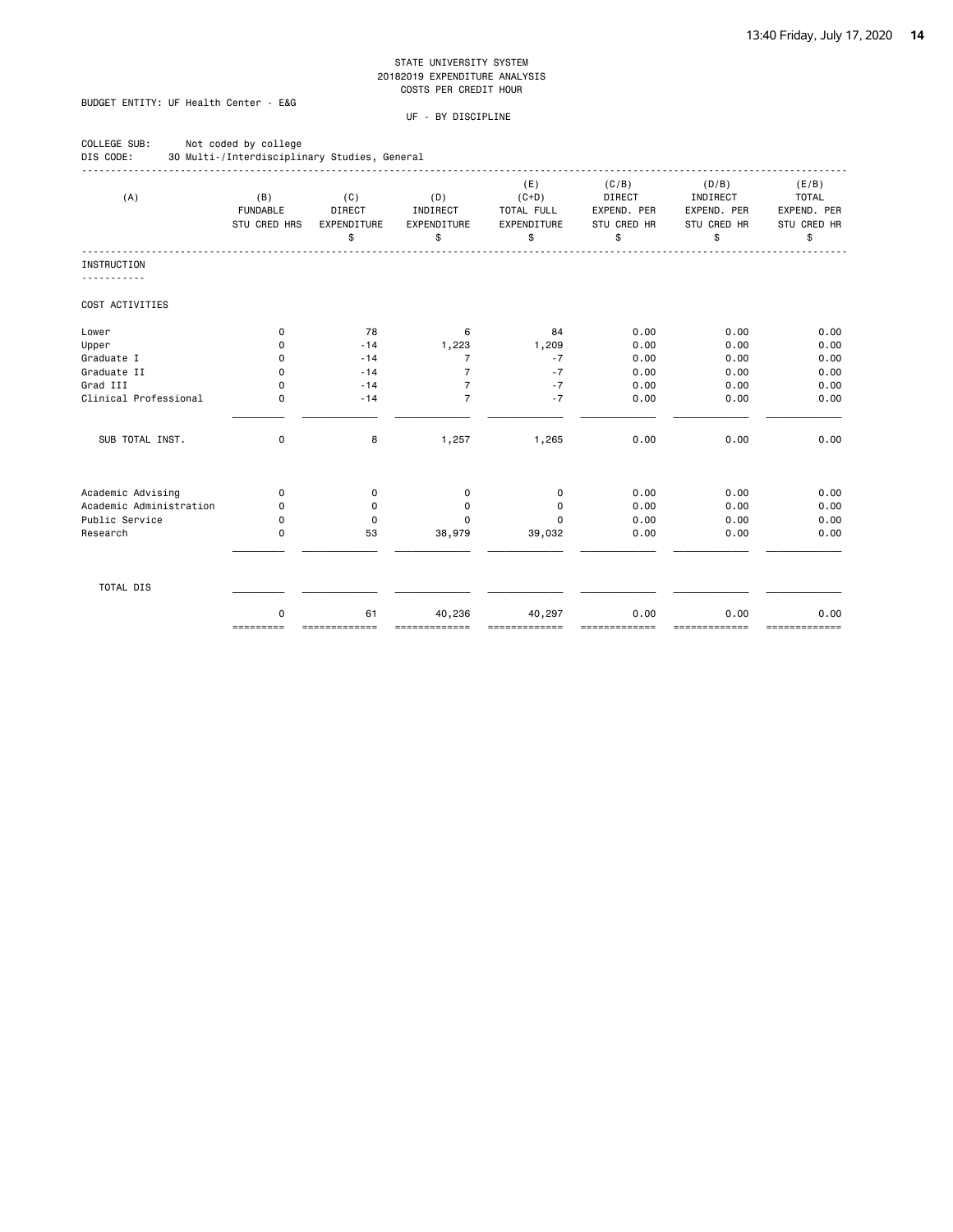### BUDGET ENTITY: UF Health Center - E&G

| COLLEGE SUB: |                  | 01 Medical (Medical & Health) |  |
|--------------|------------------|-------------------------------|--|
| DIS CODE:    | 26 Life Sciences |                               |  |

| (A)                     | (B)<br><b>FUNDABLE</b><br><b>STU CRED HRS</b> | (C)<br>DIRECT<br>EXPENDITURE<br>\$ | (D)<br>INDIRECT<br>EXPENDITURE<br>\$ | (E)<br>$(C+D)$<br>TOTAL FULL<br>EXPENDITURE<br>\$ | (C/B)<br>DIRECT<br>EXPEND. PER<br>STU CRED HR<br>\$ | (D/B)<br>INDIRECT<br>EXPEND. PER<br>STU CRED HR<br>\$ | (E/B)<br><b>TOTAL</b><br>EXPEND. PER<br>STU CRED HR<br>\$ |
|-------------------------|-----------------------------------------------|------------------------------------|--------------------------------------|---------------------------------------------------|-----------------------------------------------------|-------------------------------------------------------|-----------------------------------------------------------|
| INSTRUCTION             |                                               |                                    |                                      |                                                   |                                                     |                                                       |                                                           |
|                         |                                               |                                    |                                      |                                                   |                                                     |                                                       |                                                           |
| COST ACTIVITIES         |                                               |                                    |                                      |                                                   |                                                     |                                                       |                                                           |
| Lower                   | $\mathbf 0$                                   | 0                                  | 0                                    | $\mathbf 0$                                       | 0.00                                                | 0.00                                                  | 0.00                                                      |
| Upper                   | 0                                             | 0                                  | 0                                    | 0                                                 | 0.00                                                | 0.00                                                  | 0.00                                                      |
| Graduate I              | 0                                             | 0                                  | $\mathbf 0$                          | 0                                                 | 0.00                                                | 0.00                                                  | 0.00                                                      |
| Graduate II             | 0                                             | $\Omega$                           | $\Omega$                             | $\Omega$                                          | 0.00                                                | 0.00                                                  | 0.00                                                      |
| Grad III                | 11,275                                        | 29,941                             | 1,591,559                            | 1,621,500                                         | 2.66                                                | 141.16                                                | 143.81                                                    |
| Clinical Professional   | $\mathbf 0$                                   | 1,454                              | 1,115                                | 2,569                                             | 0.00                                                | 0.00                                                  | 0.00                                                      |
| SUB TOTAL INST.         | 11,275                                        | 31,395                             | 1,592,674                            | 1,624,069                                         | 2.78                                                | 141.26                                                | 144.04                                                    |
| Academic Advising       | $\mathbf 0$                                   | $\mathbf 0$                        | $\mathbf 0$                          | $\mathbf 0$                                       | 0.00                                                | 0.00                                                  | 0.00                                                      |
| Academic Administration | $\Omega$                                      | $\Omega$                           | $\Omega$                             | $\Omega$                                          | 0.00                                                | 0.00                                                  | 0.00                                                      |
| Public Service          | $\mathbf 0$                                   | 7,738                              | 11,000                               | 18,738                                            | 0.00                                                | 0.00                                                  | 0.00                                                      |
| Research                | $\mathbf 0$                                   | 1,057,044                          | 1,833,879                            | 2,890,923                                         | 0.00                                                | 0.00                                                  | 0.00                                                      |
| TOTAL DIS               |                                               |                                    |                                      |                                                   |                                                     |                                                       |                                                           |
|                         | 11,275<br>=========                           | 1,096,177<br>=============         | 3,437,553                            | 4,533,730                                         | 97.22                                               | 304.88<br>,,,,,,,,,,,,                                | 402.10<br>-------------                                   |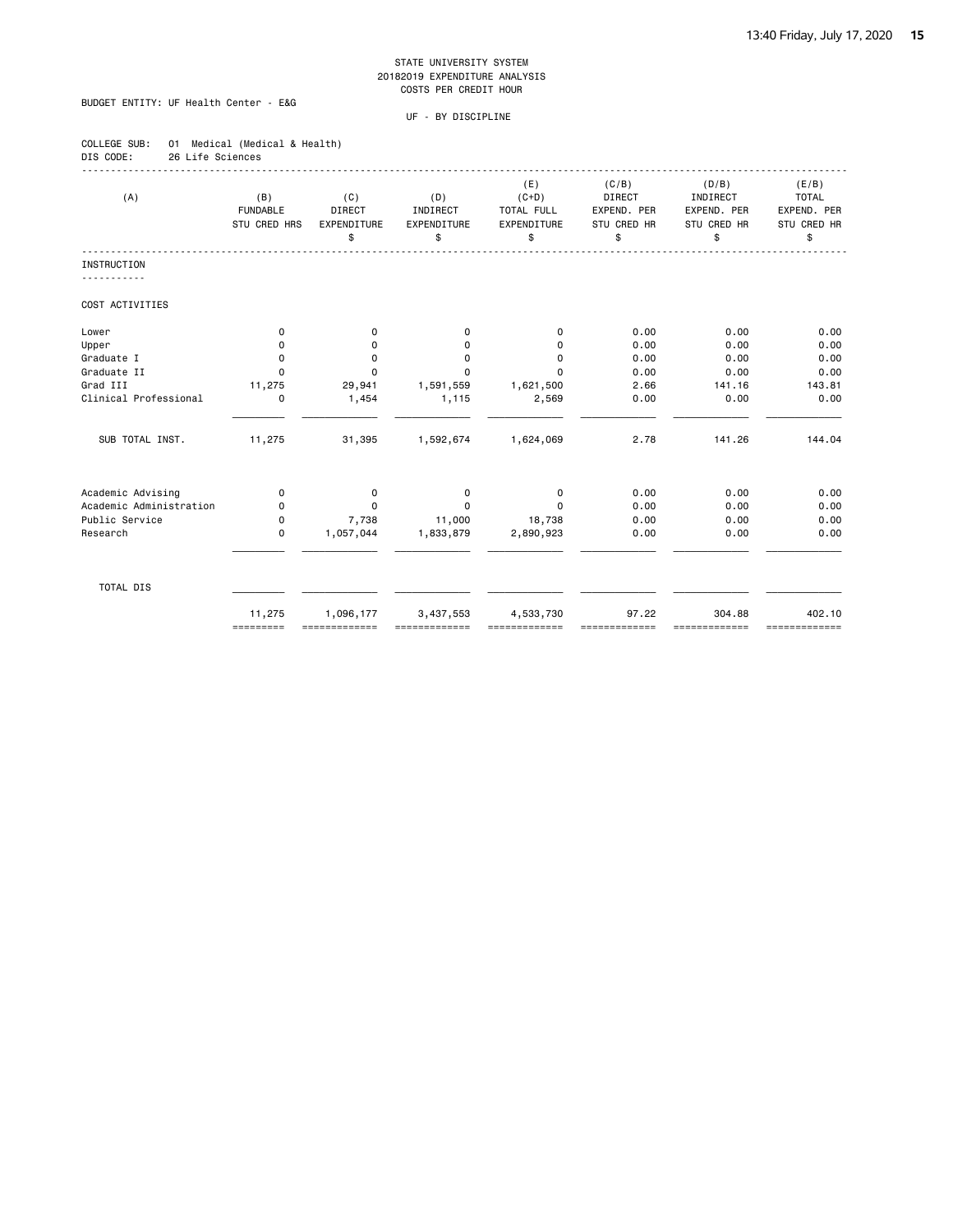### BUDGET ENTITY: UF Health Center - E&G

COLLEGE SUB: 01 Medical (Medical & Health)

| DIS CODE:               | 51 Health Professions and Related Programs |                                    |                                      |                                                   |                                                     |                                                       |                                                           |
|-------------------------|--------------------------------------------|------------------------------------|--------------------------------------|---------------------------------------------------|-----------------------------------------------------|-------------------------------------------------------|-----------------------------------------------------------|
| (A)                     | (B)<br><b>FUNDABLE</b><br>STU CRED HRS     | (C)<br>DIRECT<br>EXPENDITURE<br>\$ | (D)<br>INDIRECT<br>EXPENDITURE<br>\$ | (E)<br>$(C+D)$<br>TOTAL FULL<br>EXPENDITURE<br>\$ | (C/B)<br>DIRECT<br>EXPEND. PER<br>STU CRED HR<br>\$ | (D/B)<br>INDIRECT<br>EXPEND. PER<br>STU CRED HR<br>\$ | (E/B)<br><b>TOTAL</b><br>EXPEND. PER<br>STU CRED HR<br>\$ |
| INSTRUCTION             |                                            |                                    |                                      |                                                   |                                                     |                                                       |                                                           |
| COST ACTIVITIES         |                                            |                                    |                                      |                                                   |                                                     |                                                       |                                                           |
| Lower                   | 0                                          | 0                                  | 0                                    | 0                                                 | 0.00                                                | 0.00                                                  | 0.00                                                      |
| Upper                   | $\Omega$                                   | 0                                  | $\Omega$                             | 0                                                 | 0.00                                                | 0.00                                                  | 0.00                                                      |
| Graduate I              | $\mathbf 0$                                | 0                                  | 0                                    | 0                                                 | 0.00                                                | 0.00                                                  | 0.00                                                      |
| Graduate II             | $\Omega$                                   | 18,286                             | 3,582                                | 21,868                                            | 0.00                                                | 0.00                                                  | 0.00                                                      |
| Grad III                | 12,035                                     | 7,254,000                          | 3,097,410                            | 10,351,410                                        | 602.74                                              | 257.37                                                | 860.11                                                    |
| Clinical Professional   | $\mathbf 0$                                | 6,257,346                          | 879,554                              | 7,136,900                                         | 0.00                                                | 0.00                                                  | 0.00                                                      |
| SUB TOTAL INST.         | 12,035                                     | 13,529,633                         | 3,980,546                            | 17,510,179                                        | 1,124.19                                            | 330.75                                                | 1,454.94                                                  |
| Academic Advising       | $\mathbf 0$                                | $\mathbf 0$                        | $\mathbf 0$                          | $\mathbf 0$                                       | 0.00                                                | 0.00                                                  | 0.00                                                      |
| Academic Administration | 0                                          | 0                                  | $\Omega$                             | $\Omega$                                          | 0.00                                                | 0.00                                                  | 0.00                                                      |
| Public Service          | 0                                          | 7,855,936                          | 1,925,103                            | 9,781,039                                         | 0.00                                                | 0.00                                                  | 0.00                                                      |
| Research                | $\mathbf 0$                                | 4,377,475                          | 1,259,521                            | 5,636,996                                         | 0.00                                                | 0.00                                                  | 0.00                                                      |
| TOTAL DIS               |                                            |                                    |                                      |                                                   |                                                     |                                                       |                                                           |
|                         | 12,035<br>=========                        | 25,763,043<br>=============        | 7,165,170                            | 32,928,213<br>,,,,,,,,,,,,,,                      | 2,140.68<br>=============                           | 595.36<br>, ____________                              | 2,736.04<br>-------------                                 |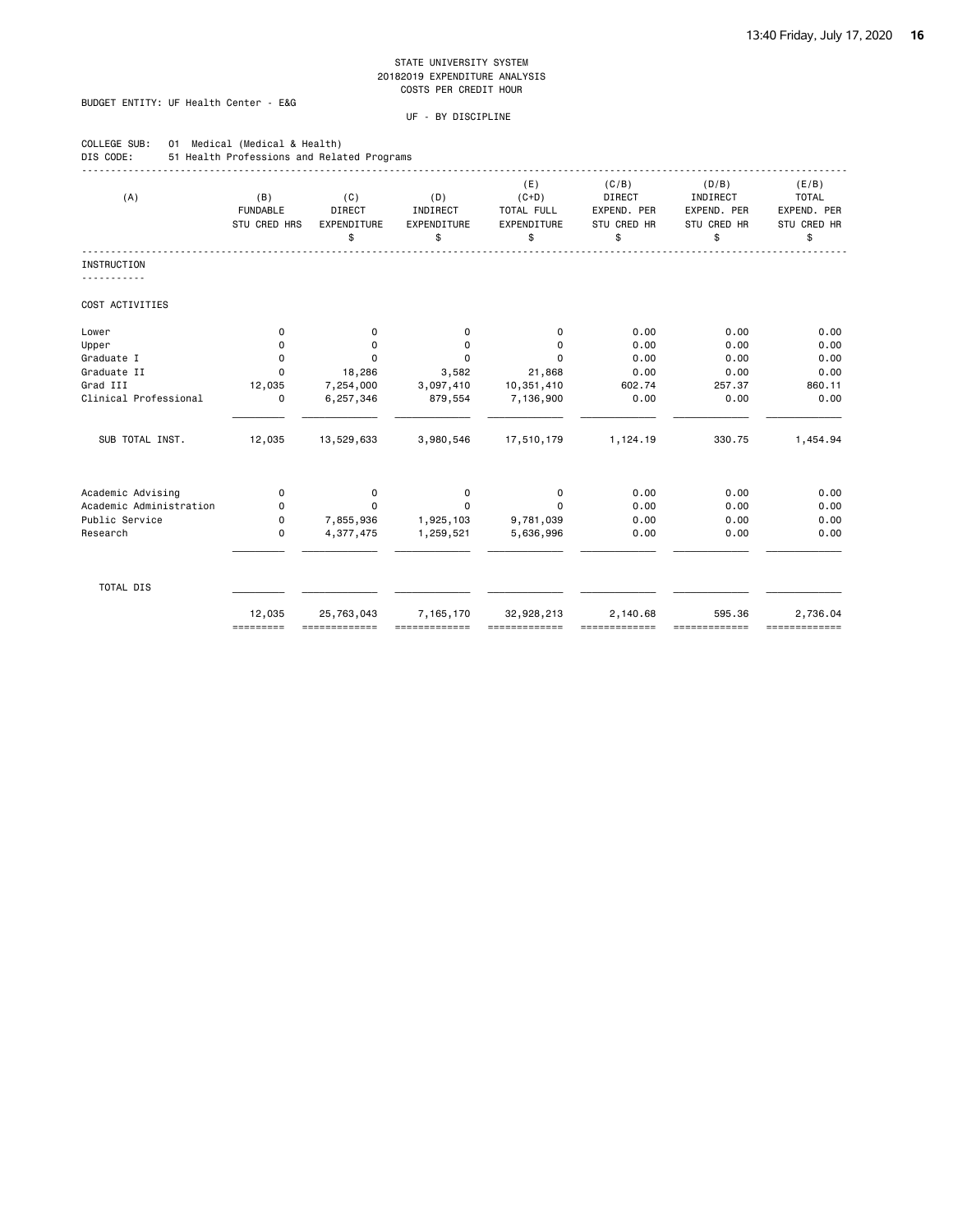### BUDGET ENTITY: UF Health Center - E&G

| COLLEGE SUB: | 01 Medical (Medical & Health) |  |
|--------------|-------------------------------|--|
| DIS CODE:    | 60 Residency Programs         |  |

| (A)                     | (B)<br><b>FUNDABLE</b><br>STU CRED HRS | (C)<br><b>DIRECT</b><br>EXPENDITURE<br>\$ | (D)<br>INDIRECT<br>EXPENDITURE<br>\$ | (E)<br>$(C+D)$<br>TOTAL FULL<br><b>EXPENDITURE</b><br>\$ | (C/B)<br><b>DIRECT</b><br>EXPEND. PER<br>STU CRED HR<br>\$ | (D/B)<br>INDIRECT<br>EXPEND, PER<br>STU CRED HR<br>\$ | (E/B)<br><b>TOTAL</b><br>EXPEND. PER<br>STU CRED HR<br>\$ |
|-------------------------|----------------------------------------|-------------------------------------------|--------------------------------------|----------------------------------------------------------|------------------------------------------------------------|-------------------------------------------------------|-----------------------------------------------------------|
| INSTRUCTION             |                                        |                                           |                                      |                                                          |                                                            |                                                       |                                                           |
| COST ACTIVITIES         |                                        |                                           |                                      |                                                          |                                                            |                                                       |                                                           |
| Lower                   | 0                                      | 0                                         | 0                                    | 0                                                        | 0.00                                                       | 0.00                                                  | 0.00                                                      |
| Upper                   | 0                                      | $\mathbf 0$                               | 0                                    | 0                                                        | 0.00                                                       | 0.00                                                  | 0.00                                                      |
| Graduate I              | 0                                      | $\mathbf 0$                               | $\mathbf 0$                          | 0                                                        | 0.00                                                       | 0.00                                                  | 0.00                                                      |
| Graduate II             | 0                                      | 918                                       | 921                                  | 1,839                                                    | 0.00                                                       | 0.00                                                  | 0.00                                                      |
| Grad III                | $\Omega$                               | 4,082,906                                 | 8,303,780                            | 12,386,686                                               | 0.00                                                       | 0.00                                                  | 0.00                                                      |
| Clinical Professional   | 0                                      | 2,633,785                                 | 902,285                              | 3,536,070                                                | 0.00                                                       | 0.00                                                  | 0.00                                                      |
| SUB TOTAL INST.         | 0                                      | 6,717,608                                 | 9,206,986                            | 15,924,594                                               | 0.00                                                       | 0.00                                                  | 0.00                                                      |
| Academic Advising       | 0                                      | $\mathbf 0$                               | $\mathbf 0$                          | $\mathbf 0$                                              | 0.00                                                       | 0.00                                                  | 0.00                                                      |
| Academic Administration | 0                                      | $\Omega$                                  | $\Omega$                             | $\Omega$                                                 | 0.00                                                       | 0.00                                                  | 0.00                                                      |
| Public Service          | 0                                      | 8,714,470                                 | 5,207,742                            | 13,922,212                                               | 0.00                                                       | 0.00                                                  | 0.00                                                      |
| Research                | $\mathbf 0$                            | 2,790,296                                 | 2,049,838                            | 4,840,134                                                | 0.00                                                       | 0.00                                                  | 0.00                                                      |
| TOTAL DIS               |                                        |                                           |                                      |                                                          |                                                            |                                                       |                                                           |
|                         | $\Omega$<br>=========                  | 18,222,374<br>=============               | 16,464,566                           | 34,686,940                                               | 0.00                                                       | 0.00<br>=======                                       | 0.00<br>=============                                     |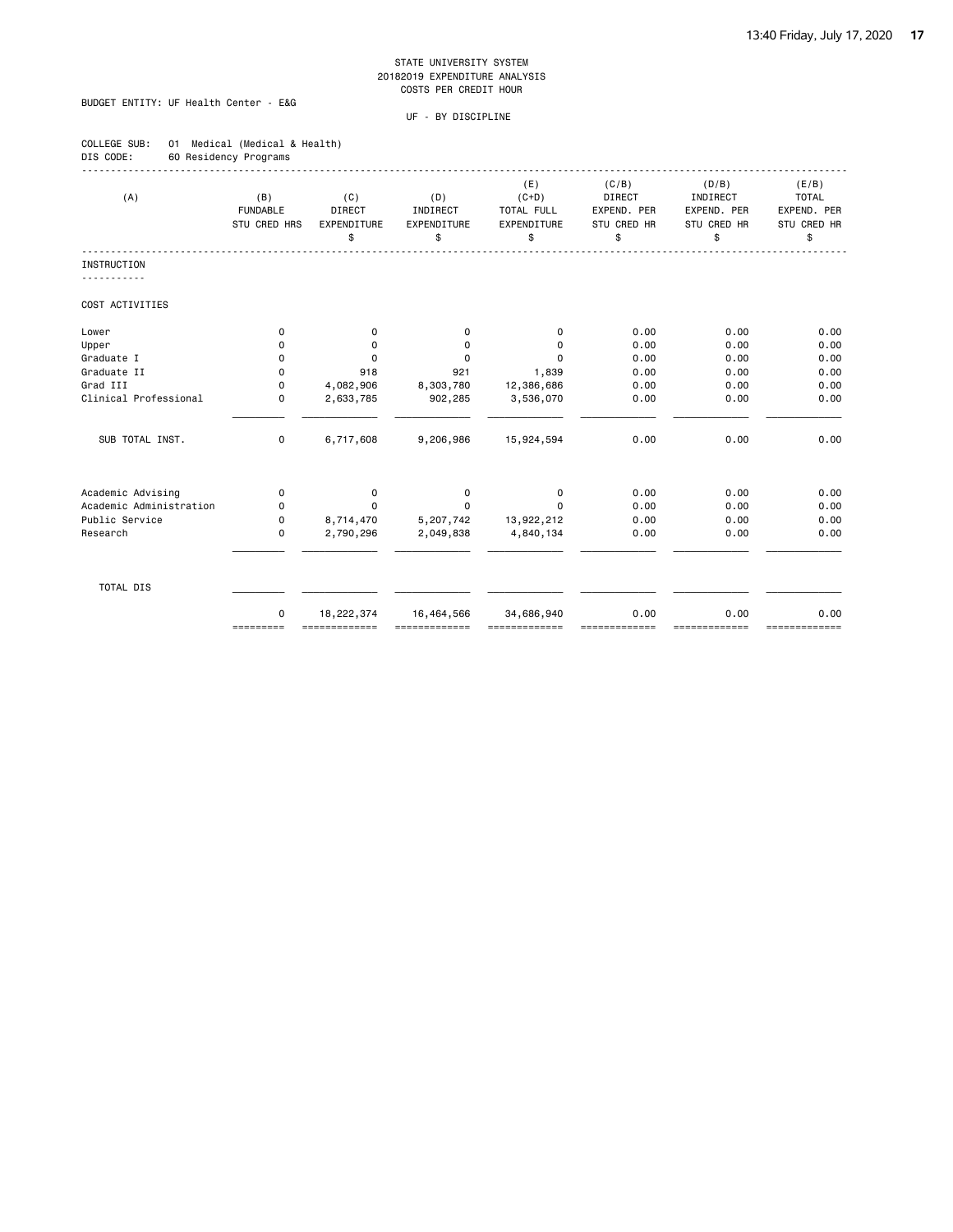### BUDGET ENTITY: UF Health Center - E&G

| COLLEGE SUB:<br>03<br>DIS CODE: | Pharmacy (Medical & Health)<br>51 Health Professions and Related Programs |                                           |                                      |                                                   |                                                     |                                                       |                                                           |
|---------------------------------|---------------------------------------------------------------------------|-------------------------------------------|--------------------------------------|---------------------------------------------------|-----------------------------------------------------|-------------------------------------------------------|-----------------------------------------------------------|
| (A)                             | (B)<br><b>FUNDABLE</b><br><b>STU CRED HRS</b>                             | (C)<br><b>DIRECT</b><br>EXPENDITURE<br>\$ | (D)<br>INDIRECT<br>EXPENDITURE<br>\$ | (E)<br>$(C+D)$<br>TOTAL FULL<br>EXPENDITURE<br>\$ | (C/B)<br>DIRECT<br>EXPEND. PER<br>STU CRED HR<br>\$ | (D/B)<br>INDIRECT<br>EXPEND. PER<br>STU CRED HR<br>\$ | (E/B)<br><b>TOTAL</b><br>EXPEND. PER<br>STU CRED HR<br>\$ |
| <b>INSTRUCTION</b>              |                                                                           |                                           |                                      |                                                   |                                                     |                                                       |                                                           |
| ---------                       |                                                                           |                                           |                                      |                                                   |                                                     |                                                       |                                                           |
| COST ACTIVITIES                 |                                                                           |                                           |                                      |                                                   |                                                     |                                                       |                                                           |
| Lower                           | 0                                                                         | 821                                       | 1,130                                | 1,951                                             | 0.00                                                | 0.00                                                  | 0.00                                                      |
| Upper                           | 0                                                                         | 820                                       | 3,153                                | 3,973                                             | 0.00                                                | 0.00                                                  | 0.00                                                      |
| Graduate I                      | 0                                                                         | 820                                       | 1,162                                | 1,982                                             | 0.00                                                | 0.00                                                  | 0.00                                                      |
| Graduate II                     | 0                                                                         | 820                                       | 1,162                                | 1,982                                             | 0.00                                                | 0.00                                                  | 0.00                                                      |
| Grad III                        | $\Omega$                                                                  | 820                                       | 1,162                                | 1,982                                             | 0.00                                                | 0.00                                                  | 0.00                                                      |
| Clinical Professional           | 0                                                                         | 820                                       | 1,162                                | 1,982                                             | 0.00                                                | 0.00                                                  | 0.00                                                      |
| SUB TOTAL INST.                 | $\mathbf 0$                                                               | 4,921                                     | 8,931                                | 13,852                                            | 0.00                                                | 0.00                                                  | 0.00                                                      |
| Academic Advising               | 0                                                                         | 0                                         | 0                                    | 0                                                 | 0.00                                                | 0.00                                                  | 0.00                                                      |
| Academic Administration         | $\Omega$                                                                  | $\Omega$                                  | $\Omega$                             | $\Omega$                                          | 0.00                                                | 0.00                                                  | 0.00                                                      |
| Public Service                  | 0                                                                         | 1,033                                     | 707                                  | 1,740                                             | 0.00                                                | 0.00                                                  | 0.00                                                      |
| Research                        | 0                                                                         | 2,731                                     | 1,859                                | 4,590                                             | 0.00                                                | 0.00                                                  | 0.00                                                      |
| TOTAL DIS                       |                                                                           |                                           |                                      |                                                   |                                                     |                                                       |                                                           |
|                                 | $\mathbf 0$<br>=========                                                  | 8,685                                     | 11,497                               | 20,182                                            | 0.00                                                | 0.00                                                  | 0.00                                                      |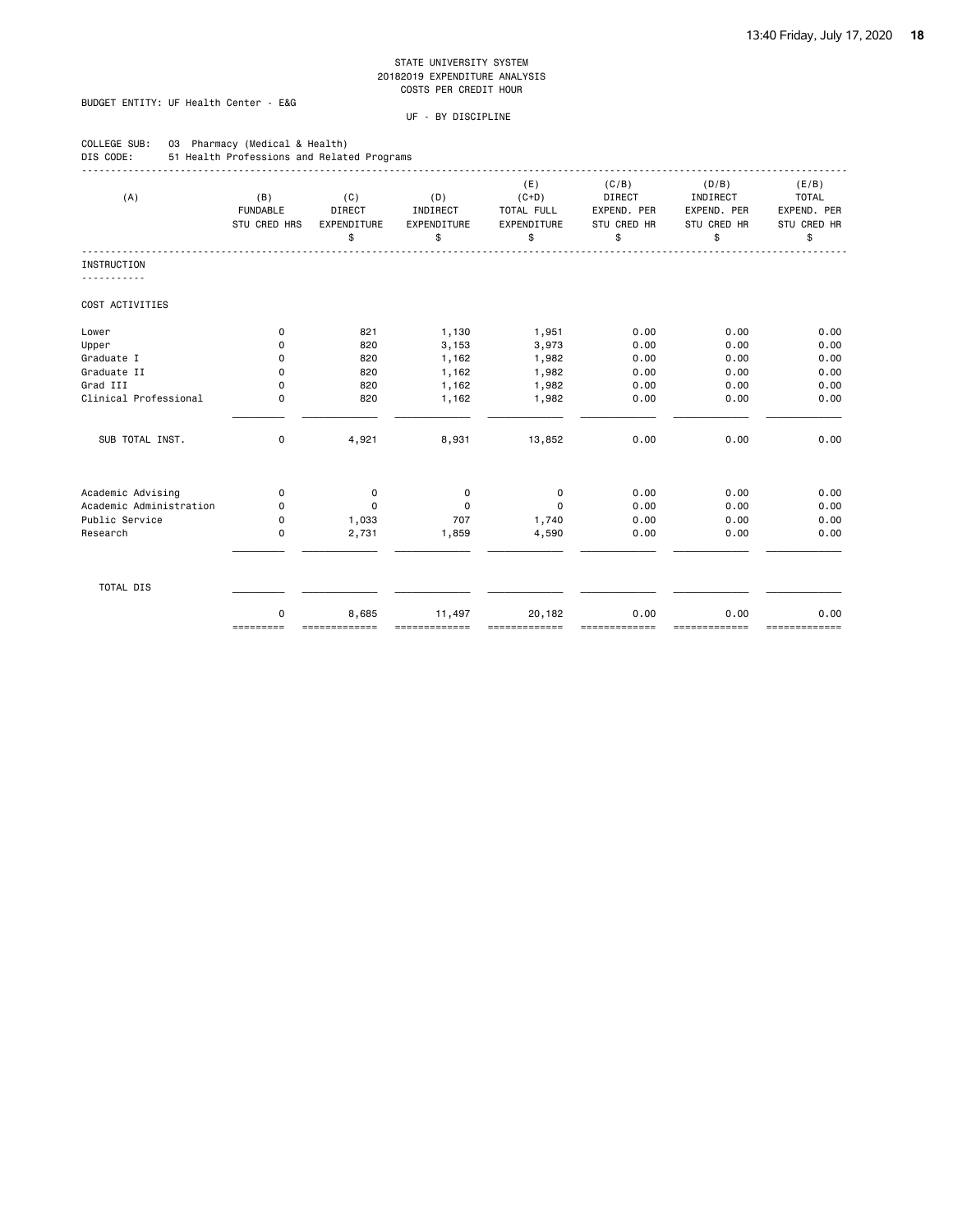### BUDGET ENTITY: UF Health Center - E&G

| COLLEGE SUB:<br>04 Health Related Professions (Medical & Health)<br>DIS CODE:<br>51 Health Professions and Related Programs |                                                                                                                                                                                                                                                                                                                                                                                                                                                                                                       |                                           |                                      |                                                   |                                                     |                                                       |                                                           |  |  |
|-----------------------------------------------------------------------------------------------------------------------------|-------------------------------------------------------------------------------------------------------------------------------------------------------------------------------------------------------------------------------------------------------------------------------------------------------------------------------------------------------------------------------------------------------------------------------------------------------------------------------------------------------|-------------------------------------------|--------------------------------------|---------------------------------------------------|-----------------------------------------------------|-------------------------------------------------------|-----------------------------------------------------------|--|--|
| (A)                                                                                                                         | (B)<br><b>FUNDABLE</b><br>STU CRED HRS                                                                                                                                                                                                                                                                                                                                                                                                                                                                | (C)<br><b>DIRECT</b><br>EXPENDITURE<br>\$ | (D)<br>INDIRECT<br>EXPENDITURE<br>\$ | (E)<br>$(C+D)$<br>TOTAL FULL<br>EXPENDITURE<br>\$ | (C/B)<br>DIRECT<br>EXPEND. PER<br>STU CRED HR<br>\$ | (D/B)<br>INDIRECT<br>EXPEND. PER<br>STU CRED HR<br>\$ | (E/B)<br><b>TOTAL</b><br>EXPEND. PER<br>STU CRED HR<br>\$ |  |  |
| INSTRUCTION                                                                                                                 |                                                                                                                                                                                                                                                                                                                                                                                                                                                                                                       |                                           |                                      |                                                   |                                                     |                                                       |                                                           |  |  |
| <u>.</u>                                                                                                                    |                                                                                                                                                                                                                                                                                                                                                                                                                                                                                                       |                                           |                                      |                                                   |                                                     |                                                       |                                                           |  |  |
| COST ACTIVITIES                                                                                                             |                                                                                                                                                                                                                                                                                                                                                                                                                                                                                                       |                                           |                                      |                                                   |                                                     |                                                       |                                                           |  |  |
| Lower                                                                                                                       | $\Omega$                                                                                                                                                                                                                                                                                                                                                                                                                                                                                              | $\mathbf 0$                               | 0                                    | 0                                                 | 0.00                                                | 0.00                                                  | 0.00                                                      |  |  |
| Upper                                                                                                                       | 0                                                                                                                                                                                                                                                                                                                                                                                                                                                                                                     | $\Omega$                                  | 0                                    | $\Omega$                                          | 0.00                                                | 0.00                                                  | 0.00                                                      |  |  |
| Graduate I                                                                                                                  | 0                                                                                                                                                                                                                                                                                                                                                                                                                                                                                                     | 16,570                                    | 5,748                                | 22,318                                            | 0.00                                                | 0.00                                                  | 0.00                                                      |  |  |
| Graduate II                                                                                                                 | $\Omega$                                                                                                                                                                                                                                                                                                                                                                                                                                                                                              | $\mathbf 0$                               | 0                                    | 0                                                 | 0.00                                                | 0.00                                                  | 0.00                                                      |  |  |
| Grad III                                                                                                                    | $\Omega$                                                                                                                                                                                                                                                                                                                                                                                                                                                                                              | $\Omega$                                  | 0                                    | 0                                                 | 0.00                                                | 0.00                                                  | 0.00                                                      |  |  |
| Clinical Professional                                                                                                       | $\mathbf 0$                                                                                                                                                                                                                                                                                                                                                                                                                                                                                           | 0                                         | 0                                    | 0                                                 | 0.00                                                | 0.00                                                  | 0.00                                                      |  |  |
| SUB TOTAL INST.                                                                                                             | 0                                                                                                                                                                                                                                                                                                                                                                                                                                                                                                     | 16,570                                    | 5,748                                | 22,318                                            | 0.00                                                | 0.00                                                  | 0.00                                                      |  |  |
| Academic Advising                                                                                                           | $\Omega$                                                                                                                                                                                                                                                                                                                                                                                                                                                                                              | 0                                         | 0                                    | 0                                                 | 0.00                                                | 0.00                                                  | 0.00                                                      |  |  |
| Academic Administration                                                                                                     | 0                                                                                                                                                                                                                                                                                                                                                                                                                                                                                                     | 0                                         | 0                                    | $\Omega$                                          | 0.00                                                | 0.00                                                  | 0.00                                                      |  |  |
| Public Service                                                                                                              | 0                                                                                                                                                                                                                                                                                                                                                                                                                                                                                                     | $\Omega$                                  | 0                                    | 0                                                 | 0.00                                                | 0.00                                                  | 0.00                                                      |  |  |
| Research                                                                                                                    | 0                                                                                                                                                                                                                                                                                                                                                                                                                                                                                                     | 0                                         | 0                                    | 0                                                 | 0.00                                                | 0.00                                                  | 0.00                                                      |  |  |
| TOTAL DIS                                                                                                                   |                                                                                                                                                                                                                                                                                                                                                                                                                                                                                                       |                                           |                                      |                                                   |                                                     |                                                       |                                                           |  |  |
|                                                                                                                             | $\mathbf 0$<br>$\begin{array}{cccccccccc} \multicolumn{2}{c}{} & \multicolumn{2}{c}{} & \multicolumn{2}{c}{} & \multicolumn{2}{c}{} & \multicolumn{2}{c}{} & \multicolumn{2}{c}{} & \multicolumn{2}{c}{} & \multicolumn{2}{c}{} & \multicolumn{2}{c}{} & \multicolumn{2}{c}{} & \multicolumn{2}{c}{} & \multicolumn{2}{c}{} & \multicolumn{2}{c}{} & \multicolumn{2}{c}{} & \multicolumn{2}{c}{} & \multicolumn{2}{c}{} & \multicolumn{2}{c}{} & \multicolumn{2}{c}{} & \multicolumn{2}{c}{} & \mult$ | 16,570                                    | 5,748                                | 22,318                                            | 0.00<br>=======                                     | 0.00<br>=======                                       | 0.00<br>=============                                     |  |  |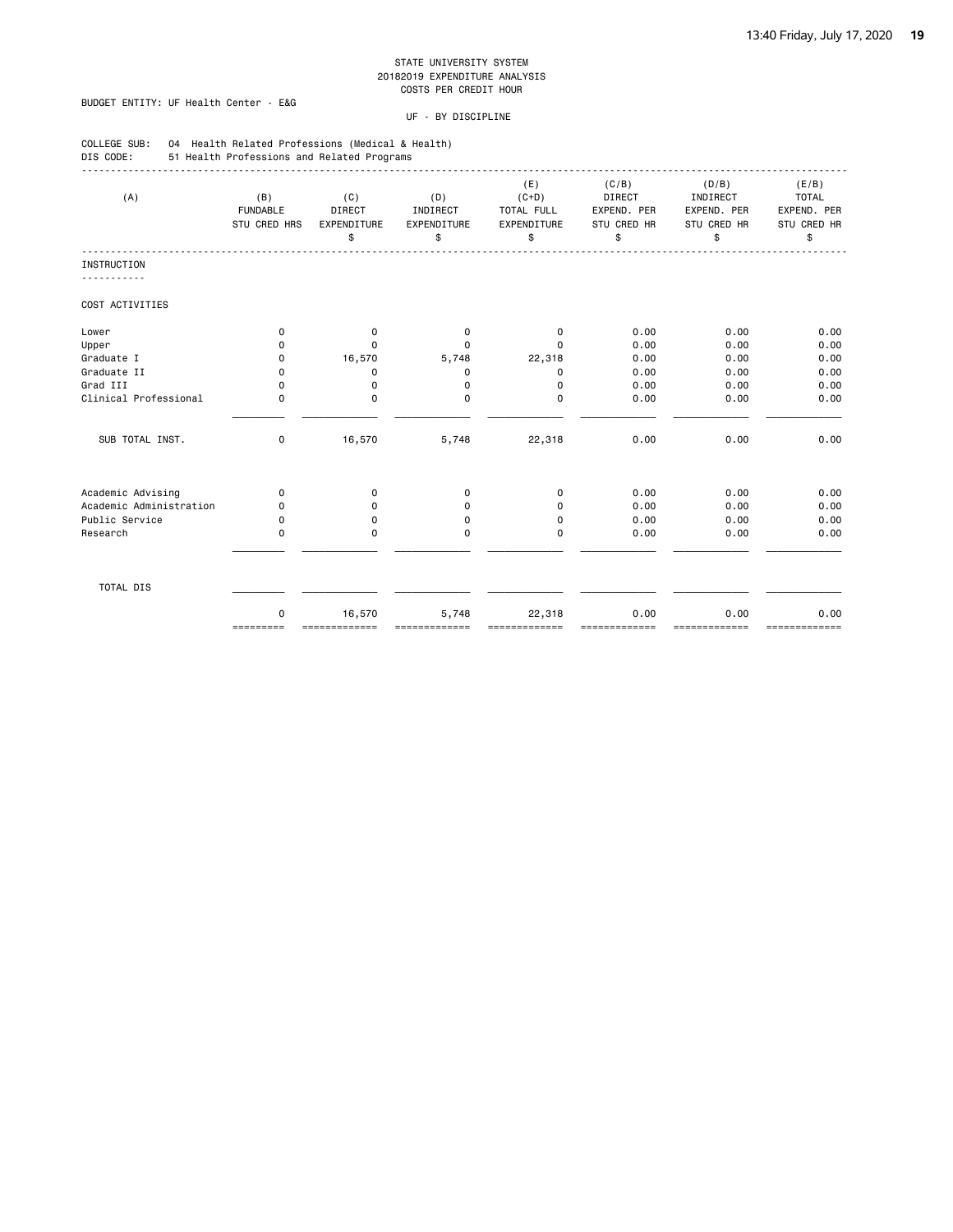### BUDGET ENTITY: UF Health Center - E&G

COLLEGE SUB: 05 Dentistry (Health)

| (A)                     | (B)<br><b>FUNDABLE</b><br>STU CRED HRS | (C)<br><b>DIRECT</b><br>EXPENDITURE<br>\$ | (D)<br>INDIRECT<br>EXPENDITURE<br>\$ | (E)<br>$(C+D)$<br>TOTAL FULL<br>EXPENDITURE<br>\$ | (C/B)<br><b>DIRECT</b><br>EXPEND. PER<br>STU CRED HR<br>\$ | (D/B)<br>INDIRECT<br>EXPEND. PER<br>STU CRED HR<br>\$ | (E/B)<br><b>TOTAL</b><br>EXPEND. PER<br>STU CRED HR<br>\$ |
|-------------------------|----------------------------------------|-------------------------------------------|--------------------------------------|---------------------------------------------------|------------------------------------------------------------|-------------------------------------------------------|-----------------------------------------------------------|
| INSTRUCTION             |                                        |                                           |                                      |                                                   |                                                            |                                                       |                                                           |
| COST ACTIVITIES         |                                        |                                           |                                      |                                                   |                                                            |                                                       |                                                           |
| Lower                   | 0                                      | 0                                         | 0                                    | 0                                                 | 0.00                                                       | 0.00                                                  | 0.00                                                      |
| Upper                   | 0                                      | 0                                         | 0                                    | 0                                                 | 0.00                                                       | 0.00                                                  | 0.00                                                      |
| Graduate I              | 0                                      | 0                                         | 0                                    | 0                                                 | 0.00                                                       | 0.00                                                  | 0.00                                                      |
| Graduate II             | $\Omega$                               | $\Omega$                                  | 0                                    | 0                                                 | 0.00                                                       | 0.00                                                  | 0.00                                                      |
| Grad III                | 15,498                                 | 9,380,620                                 | 9,565,906                            | 18,946,526                                        | 605.28                                                     | 617.23                                                | 1,222.51                                                  |
| Clinical Professional   | 0                                      | 1,528,016                                 | 698,607                              | 2,226,623                                         | 0.00                                                       | 0.00                                                  | 0.00                                                      |
| SUB TOTAL INST.         | 15,498                                 | 10,908,637                                | 10,264,513                           | 21, 173, 150                                      | 703.87                                                     | 662.31                                                | 1,366.19                                                  |
| Academic Advising       | 0                                      | 0                                         | 0                                    | 0                                                 | 0.00                                                       | 0.00                                                  | 0.00                                                      |
| Academic Administration | 0                                      | $\Omega$                                  | $\Omega$                             | $\Omega$                                          | 0.00                                                       | 0.00                                                  | 0.00                                                      |
| Public Service          | 0                                      | 2,579,326                                 | 1,524,160                            | 4,103,486                                         | 0.00                                                       | 0.00                                                  | 0.00                                                      |
| Research                | 0                                      | 4,020,509                                 | 2,419,902                            | 6,440,411                                         | 0.00                                                       | 0.00                                                  | 0.00                                                      |
| TOTAL DIS               |                                        |                                           |                                      |                                                   |                                                            |                                                       |                                                           |
|                         | 15,498<br>=========                    | 17,508,472<br>=============               | 14,208,575<br>=============          | 31,717,047                                        | 1,129.72<br>-------------                                  | 916.80<br>,,,,,,,,,,,,,,                              | 2,046.53<br>=============                                 |